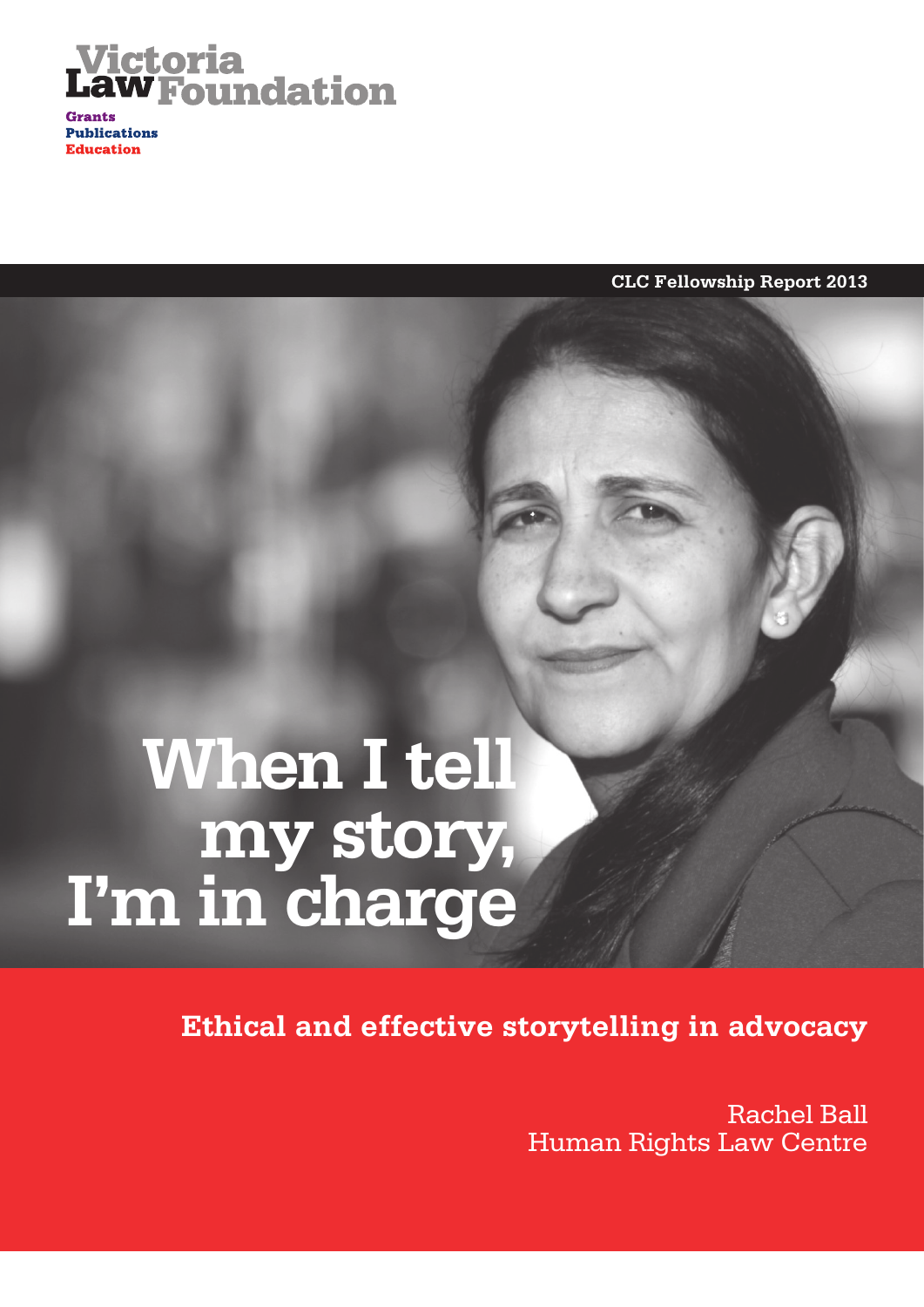Victoria Law Foundation Community Legal Centre (CLC) Fellowship was established in 2003 to coincide with 30 years of CLCs in Victoria. Awarded annually, the fellowship provides a CLC worker with an opportunity to conduct independent research into issues identified in their casework and advocacy.

**Find out more at...**

www. victorialaw [foundation.](mailto:www.victorialawfoundation.org.au) org.au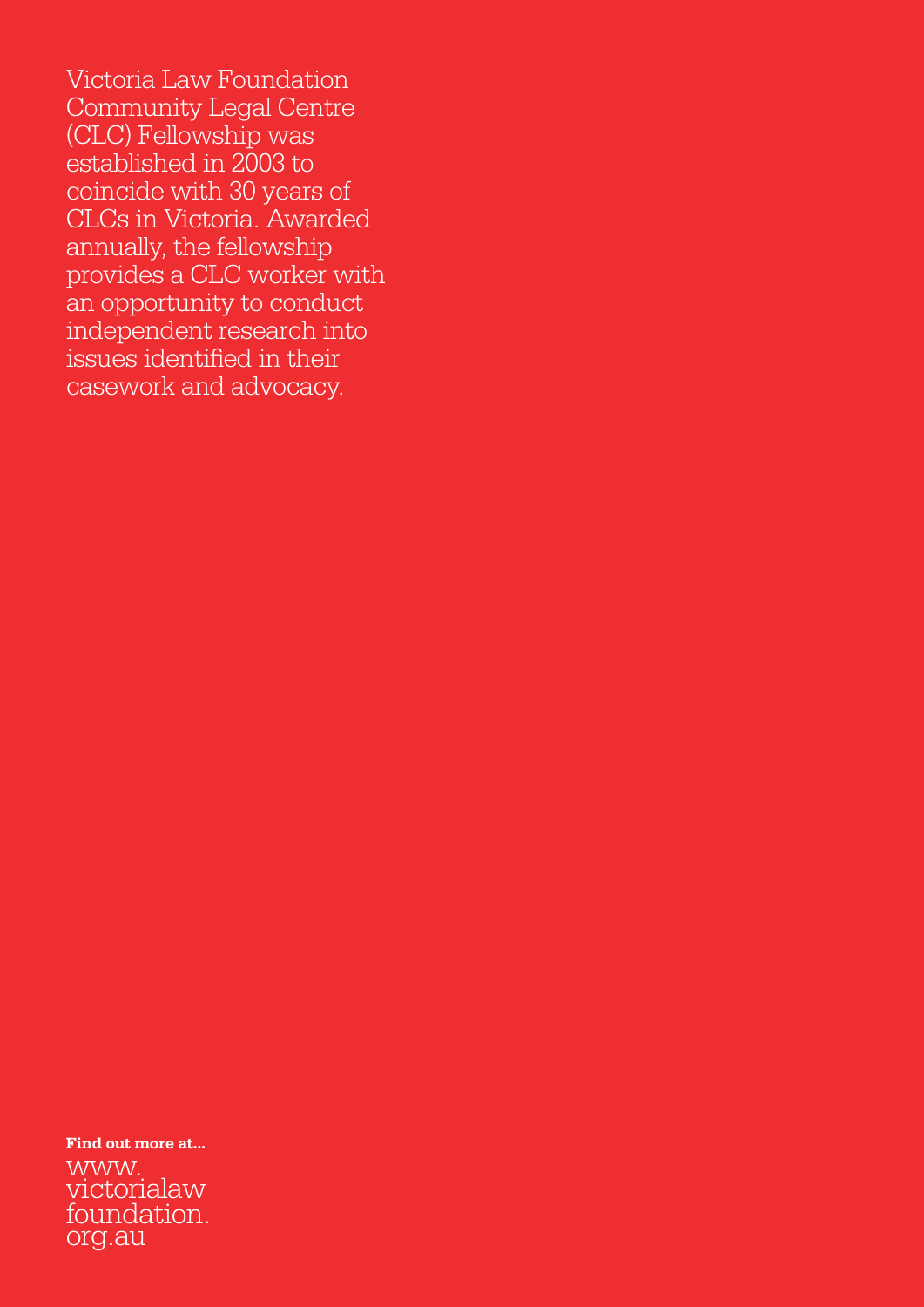## **Contents**

| <b>Acknowledgements</b>                                 | 2  |
|---------------------------------------------------------|----|
| <b>Abbreviations</b>                                    | 3  |
| 1 Introduction                                          | 4  |
| Executive summary                                       | 4  |
| Report scope and structure                              | 4  |
| Methodology                                             | 5  |
| Feedback                                                | 5  |
| 2 Storytelling and advocacy                             | 6  |
| Approaches to storytelling                              | 6  |
| Case studies                                            | 6  |
| Direct testimony                                        | 7  |
| Community-led advocacy                                  | 9  |
| 3 The benefits of storytelling                          | 12 |
| Effective advocacy                                      | 12 |
| Individual empowerment                                  | 14 |
| Community development                                   | 16 |
| Strengthening democracy                                 | 18 |
| <b>4 Risks and ethics</b>                               | 20 |
| Individual harm                                         | 20 |
| Privileging voices                                      | 21 |
| Appropriating power                                     | 23 |
| Legal and professional obligations                      | 24 |
| 5 Five principles of ethical and effective storytelling | 26 |
| Consent                                                 | 26 |
| Participation                                           | 28 |
| Collaboration                                           | 30 |
| Context and the campaign                                | 32 |
| Crafting the story                                      | 34 |
| 6 Methods of storytelling                               | 36 |
| Submissions and reports                                 | 36 |
| Recorded stories                                        | 39 |
| Direct testimony                                        | 42 |
| Media engagement                                        | 44 |
| <b>7 Conclusion</b>                                     | 48 |
| Appendix 1: Quick guide                                 | 50 |
| <b>Appendix 2: Interviews</b>                           | 52 |
| <b>Appendix 3: Bibliography</b>                         | 54 |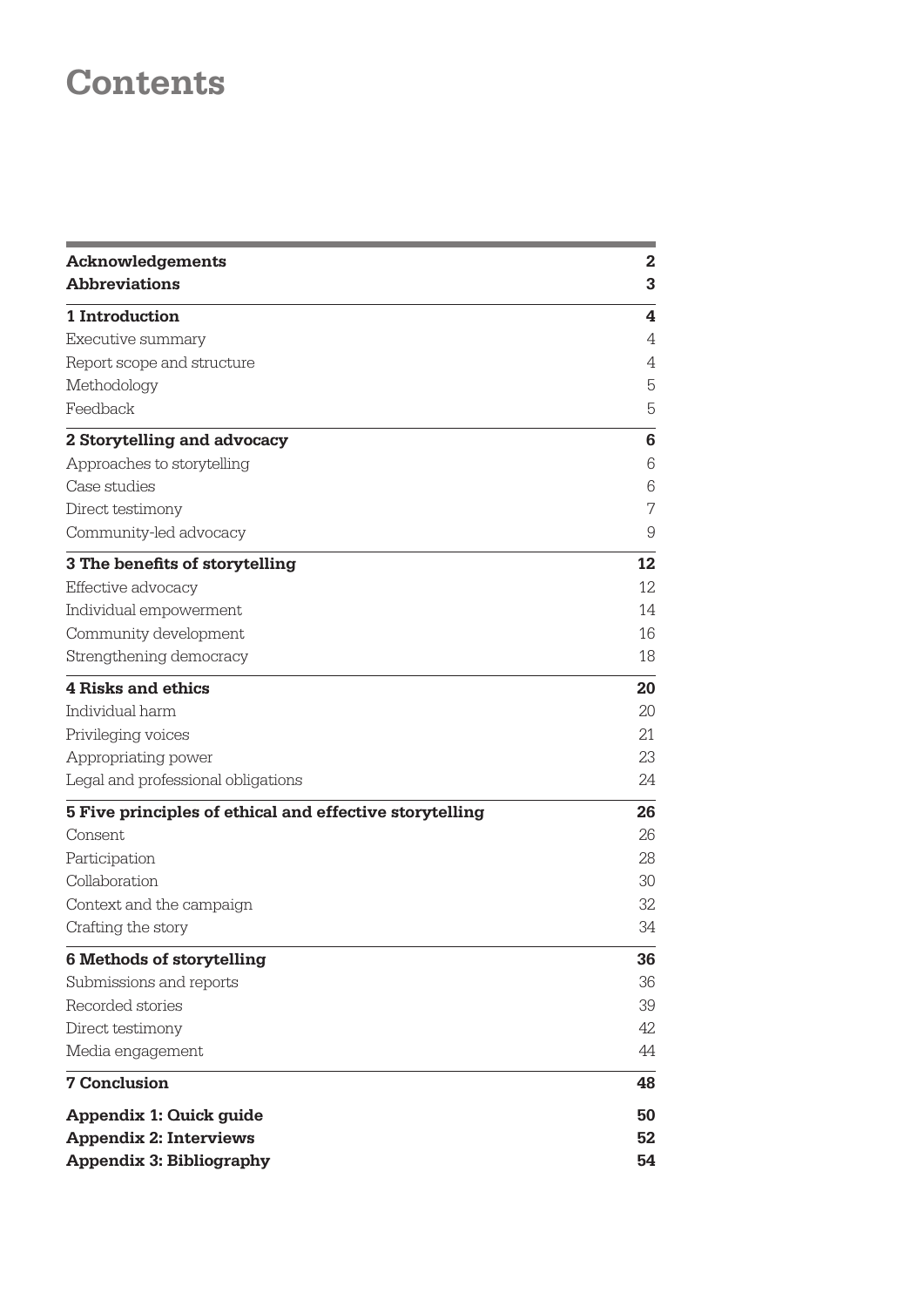### <span id="page-3-0"></span>**Acknowledgements**

I would like to thank everyone who agreed to be interviewed for this project. This report would not have been possible without their generosity, expertise and wisdom.

Special thanks to Phil Lynch, Meghan Fitzgerald, Melanie Schleiger, Hugh de Kretser, Joanna Schulman, Lou Schetzer, Emily Howie and Patrick Warner who reviewed and improved various drafts.

Thanks to John Tobin and Melbourne Law School for accommodating me through Melbourne University's visiting scholars program. Thanks also to the Bertha Foundation for welcoming me into their London office and the Lynch/McKernan family and the International Service for Human Rights for hosting me in Geneva.

Thanks to King & Wood Mallesons, particularly the night staff team, for assistance with the transcription of interview recordings.

Finally, thanks to the Victoria Law Foundation and Erin Dolan for their support and encouragement throughout the project.

#### **Author bio**

Rachel Ball is the Director of Advocacy and Campaigns at the Human Rights Law Centre (HRLC). Since joining the HRLC in 2008, Rachel has led much of the centre's work on women's rights, corporate accountability, equality rights and refugee rights. Rachel is a committee member of Liberty Victoria and the Equality Rights Alliance. She has a Master of Laws from Columbia University and has previously worked as a lawyer at King & Wood Mallesons and a researcher at the Castan Centre for Human Rights Law.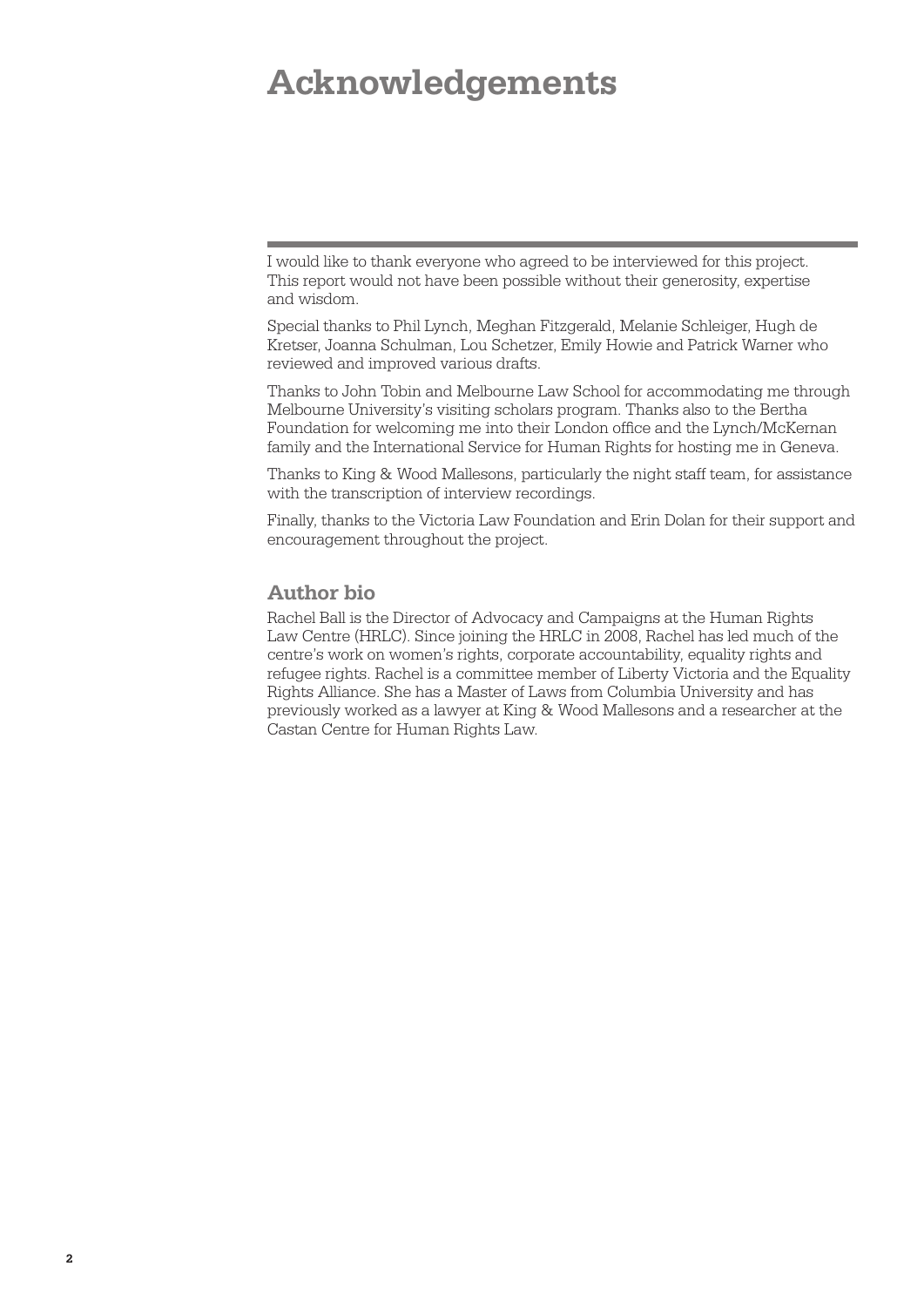## <span id="page-4-0"></span>**Abbreviations**

| ACLU         | American Civil Liberties Union                   |
|--------------|--------------------------------------------------|
| ACOSS        | Australian Council of Social Services            |
| <b>AIVL</b>  | Australian Injecting & Illicit Drug Users League |
| ASRC         | Asylum Seeker Resource Centre                    |
| <b>CCR</b>   | Center for Constitutional Rights                 |
| <b>CLC</b>   | Community Legal Centre                           |
| <b>HPLS</b>  | Homeless Persons' Legal Service                  |
| <b>HRLC</b>  | Human Rights Law Centre                          |
| <b>HRW</b>   | Human Rights Watch                               |
| <b>ISHR</b>  | International Service for Human Rights           |
| <b>LCCLC</b> | Loddon Campaspe Community Legal Centre           |
| <b>NACLC</b> | National Association of Community Legal Centres  |
| <b>NYPD</b>  | New York Police Department                       |
| PILCH        | Public Interest Law Clearing House               |
| RG 3081      | Residents Group 3081                             |
| VI A         | Victoria Legal Aid                               |
| <b>WDVCS</b> | Women's Domestic Violence Crisis Service         |
| WLSA         | Women's Legal Services Australia                 |
| WLSV         | Women's Legal Service Victoria                   |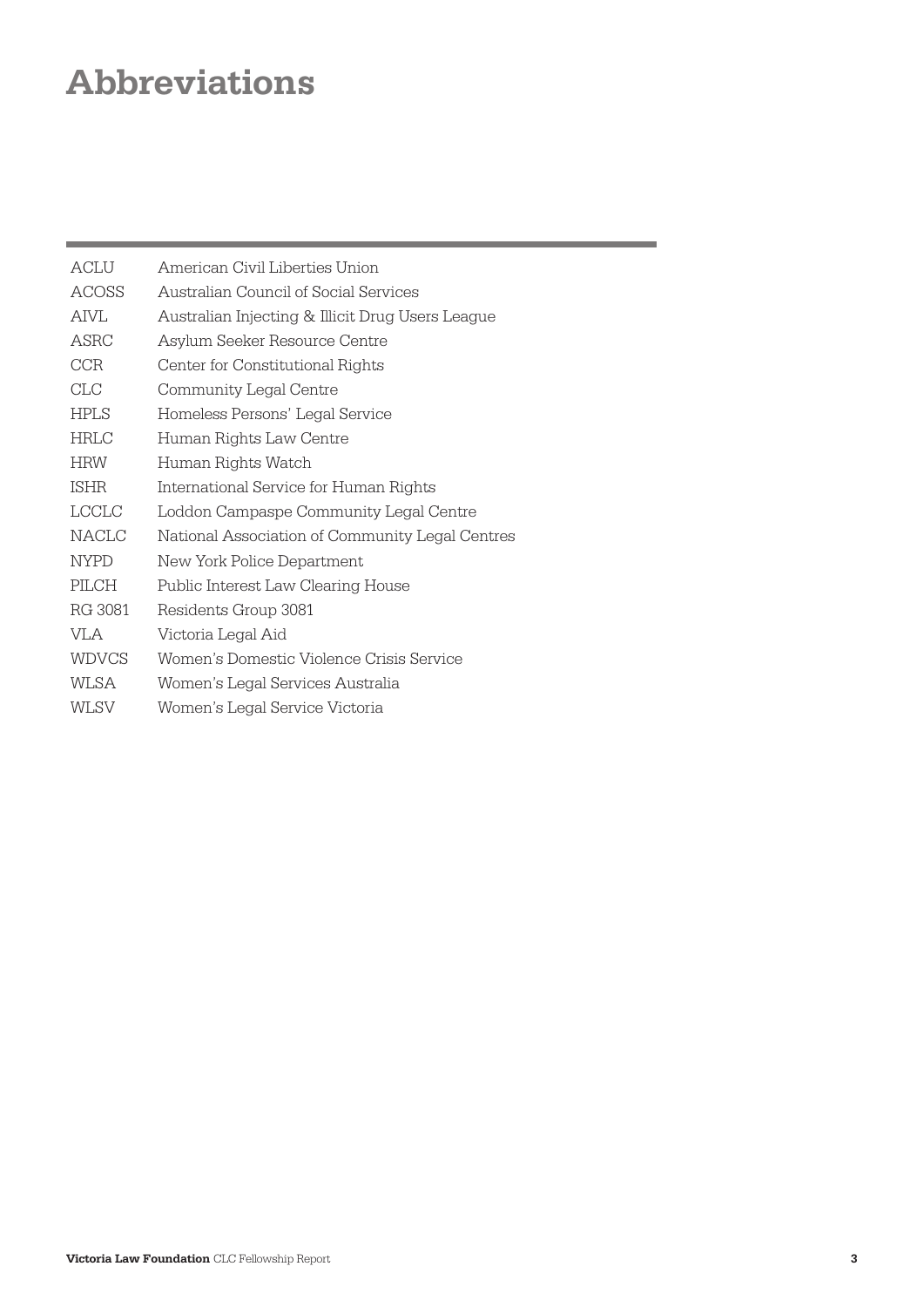# <span id="page-5-0"></span>**1 Introduction**

#### **Executive summary**

Stories are powerful. They can cut through prejudice, build understanding and motivate people to challenge injustice. Storytelling can empower individuals and communities by recognising their experience and expertise and promoting their agency. Storytelling also gives rise to difficult ethical questions and risks for clients, communities, community legal centres (CLCs) and campaigns.

The challenge for progressive lawyers and activists is to develop a framework for storytelling that maximises systemic and sustainable advocacy outcomes and empowers participants while recognising and mitigating risks. The alternative is a policy and law reform agenda that relies on dry statistics and legal analysis and omits the insights and perspectives of people affected by injustice.

This is a report on effective and ethical storytelling in advocacy. Its findings are primarily based on over sixty interviews with CLCs, international human rights organisations, peak bodies, academics, researchers, journalists, media managers, writers and people who have told their own stories in human rights and social justice campaigns. The interviews uncovered a depth of experience and a diversity of perspectives, as well as techniques that can inform the use of storytelling in policy and law reform work.

There is no 'best practice' model for storytelling in advocacy, and decisions about when and how to use stories will depend on the issue, the audience, the capacity and wishes of participants and the priorities and working methods of the CLC. Nevertheless, there is much to gain if we recognise that stories are central to our work and approach the challenge of storytelling with respect, humility and creativity.

#### **Report scope and structure**

There should be no doubt that CLCs' direct service work should be supplemented and supported by advocacy for systemic change. The case has been convincingly and comprehensively made, including in Nicole Rich's 2007–2008 Victoria Law Foundation Fellowship report, *Reclaiming Community Legal Centres: Maximising Our Potential So We Can Help Our Clients Realise Theirs*. 1

Peter Noble, Coordinator of Loddon Campaspe CLC, described CLCs' ability to reach beyond direct service delivery and engage in proactive advocacy and policy work as their greatest strength.<sup>2</sup> CLCs' policy and law reform mandate is also reflected in funding agreements and accreditation schemes and was approved in a recent statement from the former Federal Attorney-General, Mark Dreyfus QC.3

This report takes CLCs' advocacy function as a starting point and focuses on one advocacy method: storytelling. It is not a 'how-to' guide, but rather an attempt to

<sup>1</sup> Nicole Rich, *Reclaiming Community Legal Centres: Maximising Our Potential So We Can Help Our Clients Realise Theirs* (Victoria Law Foundation and the Consumer Action Law Centre, 2009).

<sup>2</sup> Peter Noble, 'The Future of Community Legal Centres' (2012) 37(1) *Alternative Law Journal* 22.

<sup>3</sup> See, for example, Attorney-General's Department, *Commonwealth Community Legal Services Program Guidelines* [<www.ag.gov.au/LegalSystem/Legalaidprograms/LegalServicesProgram/](http://www.ag.gov.au/LegalSystem/Legalaidprograms/LegalServicesProgram/Pages/CommonwealthCommunityLegalServicesProgram.aspx) [Pages/CommonwealthCommunityLegalServicesProgram.aspx>](http://www.ag.gov.au/LegalSystem/Legalaidprograms/LegalServicesProgram/Pages/CommonwealthCommunityLegalServicesProgram.aspx); *National Association of Community Legal Centres Risk Management Guide*, copy on file with author; the Hon Mark Dreyfus QC MP, 26th Lionel Murphy Memorial Lecture (30 May 2013).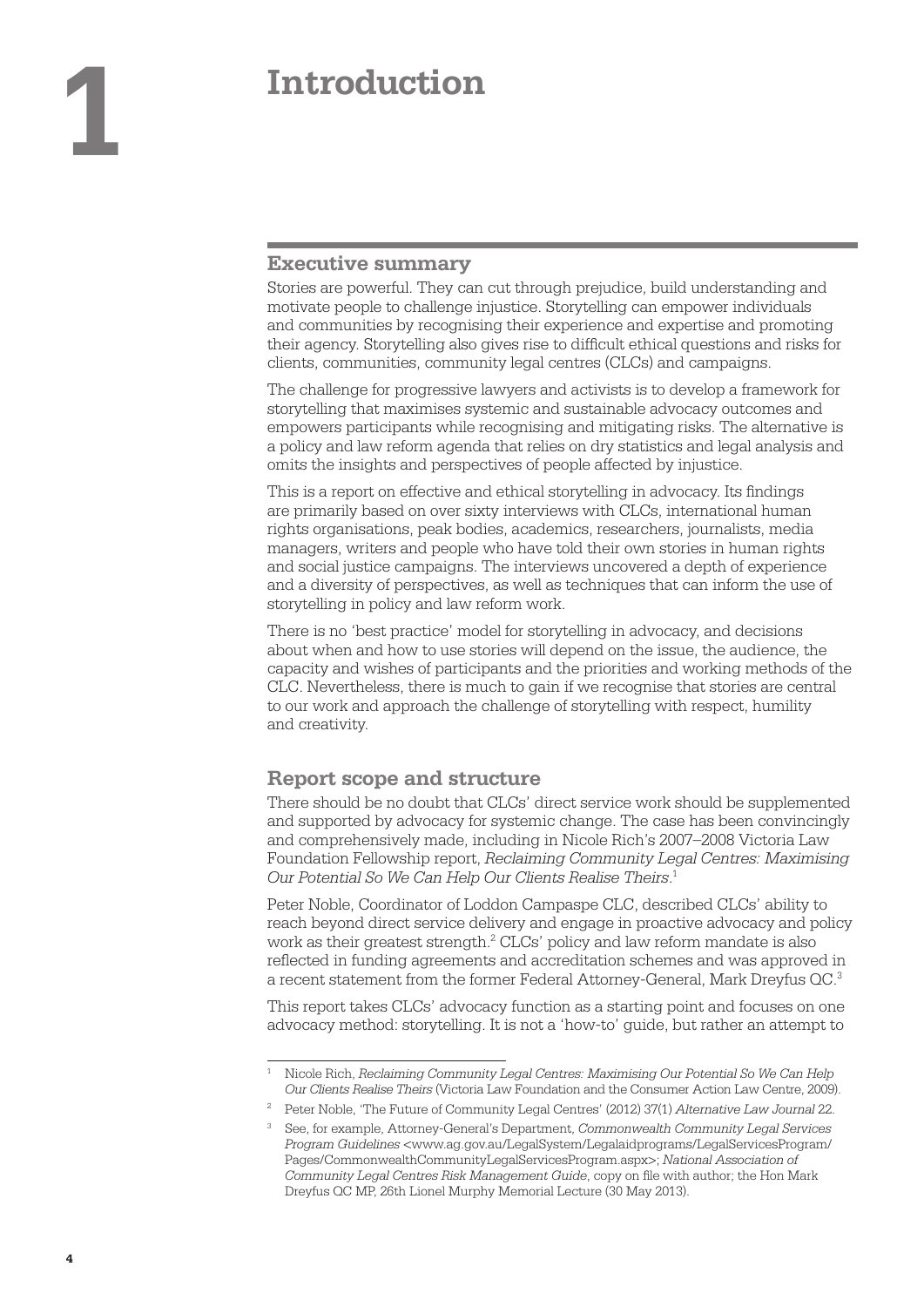<span id="page-6-0"></span>map options, identify relevant considerations and provide examples that will assist CLCs to incorporate storytelling in their advocacy for systemic change.

Chapter 2 discusses the range of approaches to storytelling in advocacy, from written case studies, to direct testimony in CLC campaigns, to community development models where storytelling is initiated and controlled by communities. Questions and tensions that arise in each approach are identified.

Chapter 3 outlines the benefits of storytelling and argues that stories are effective advocacy tools and can also empower individuals and communities and strengthen democracy.

Chapter 4 looks at risks and ethical issues for individuals, communities, campaigns and CLCs. It considers the potential for storytelling to cause harm to individuals, privilege voices and exploit unfair power relationships. This section also examines legal risks and professional obligations.

Chapter 5 sets out five principles for effective and ethical storytelling: valuing consent; encouraging participation; considering collaboration; employing a variety of campaign tactics; and crafting the story.

Chapter 6 discusses different storytelling techniques, including: submissions and reports; recorded stories; direct testimony at formal hearings, in meetings and at public events; and media engagement.

Examples of advocacy campaigns that involve storytelling are included throughout the report. The examples are snapshots from Australia and overseas and they present a range of methods and approaches to storytelling. They are not full case studies and they do not include analysis of ethics or effectiveness. However, it is hoped that these examples will provide inspiration and motivation for storytelling in advocacy.

#### **Methodology**

The findings in this report are based on semi-structured interviews with a range of organisations and individuals experienced in research, advocacy and storytelling. The list of interviewees is contained in Appendix 2. (Some interviewees preferred to be known only by their first name and are referred to as such.) The report also draws upon a basic literature review, focusing on Australian and overseas literature on community lawyering and human rights advocacy. A bibliography is contained in Appendix 3.

#### **Feedback**

Comments on the report are most welcome and should be sent to:

Rachel Ball Human Rights Law Centre 17/461 Bourke Street Melbourne VIC 3000 Australia Email: [rachel.ball@hrlc.org.au](mailto:rachel.ball@hrlc.org.au)  Phone: (03) 8636 4433 Twitter[: @RachelHRLC](https://twitter.com/RachelHRLC)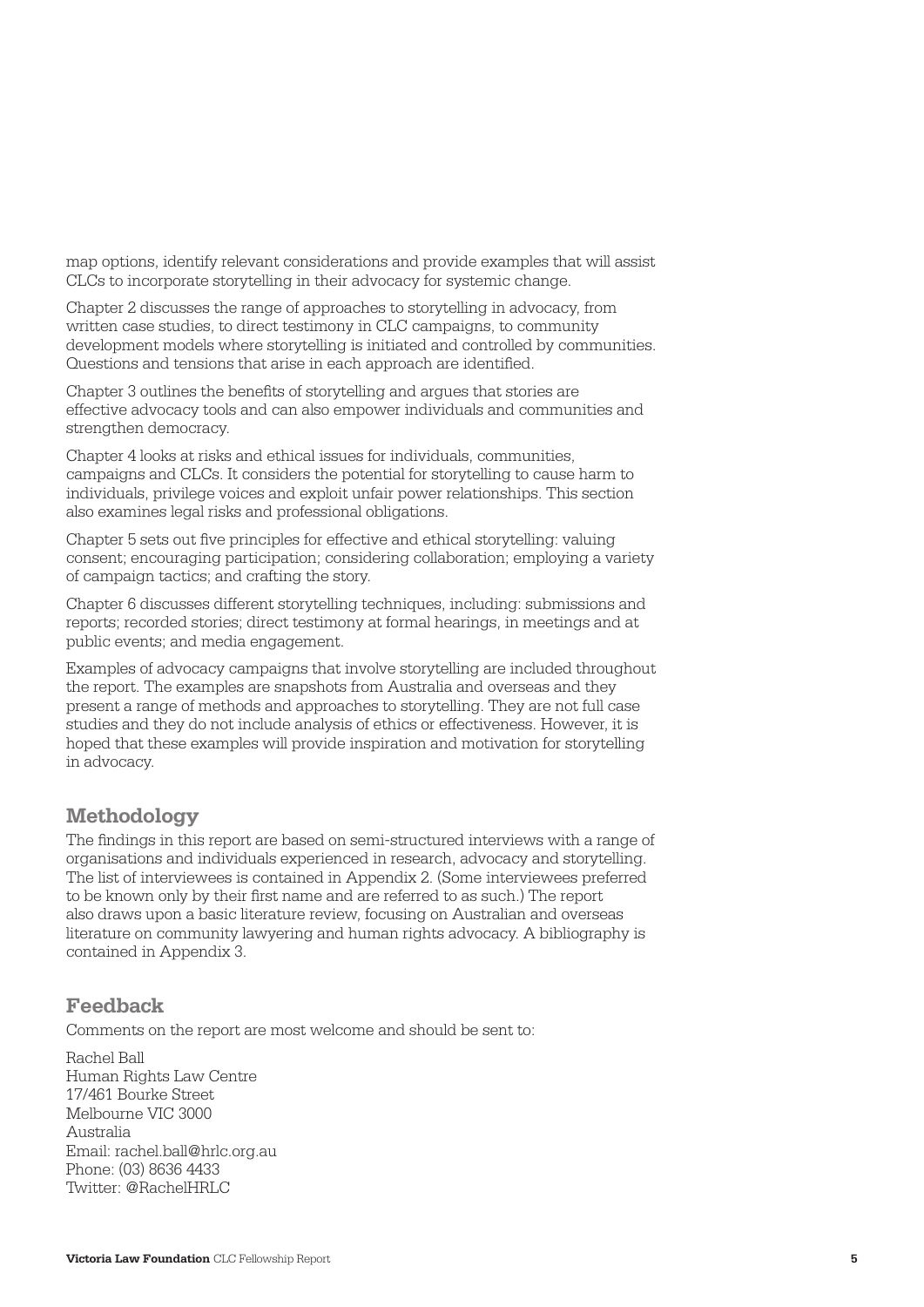## <span id="page-7-0"></span>**2 Storytelling and advocacy**

#### **Approaches to storytelling**

Storytelling in policy and law reform can take a variety of forms. It ranges from de-identified case studies, to direct testimony in civil-society-led campaigns, to storytelling projects initiated and controlled by communities. These are not distinct categories, they exist on a continuum along which client and community participation generally increases and CLC control generally decreases.

The extent to which benefits of storytelling are realised (chapter 3) and risks assumed (chapter 4) will depend on the approach taken. This chapter considers different approaches to storytelling, identifies the context in which they are used and highlights some of the tensions inherent in each.

This report does not promote one approach over the others, nor does it suggest that there are easy answers to the tensions identified. Advocacy is not an exact science and there is no formula that can be relied upon to guarantee ethical practice or to produce effective outcomes. The purpose of the advocacy, the audience, the capacity and wishes of the stakeholders, and the resources and working methods of the CLC will all be relevant in determining how stories are incorporated in advocacy.

While one method is not specifically endorsed, it is recommended that the full range of possibilities be considered and a conscious decision be made about which approach to adopt. A clear, predetermined decision about the way in which storytelling will be approached allows CLCs to be upfront about their plans so that clients and communities are in a position to make an informed choice about whether and how they wish to participate.

#### **Case studies**

Written case studies describing the experiences of clients have long been central to CLCs' policy and law reform work.<sup>4</sup> They are also central to the work of international human rights organisations, peer advocates, journalists and researchers.

Written case studies may be the best way of relaying information about the impact of an unfair law, policy or practice in circumstances where clients or communities are not willing or able to tell their own story and participate in the campaign. CLC clients may not have the time or inclination to contribute to advocacy by telling their stories directly or there may be other personal or practical impediments to direct storytelling.

For example, a woman escaping domestic violence may be concerned for her safety and struggling to maintain housing, childcare and employment. She may have family law proceedings on foot and be prohibited by law from identifying people involved in the proceedings.<sup>5</sup> Women's Legal Service Victoria (WLSV) assists many clients who are dealing with these and other obstacles and who

<sup>4</sup> Louis Schetzer, 'Community Legal Centres and the Future of Law Reform' (1999) 23(5) *Alternative Law Journal* 254, 255.

<sup>5</sup> *Family Law Act 1975* (Cth) s 121.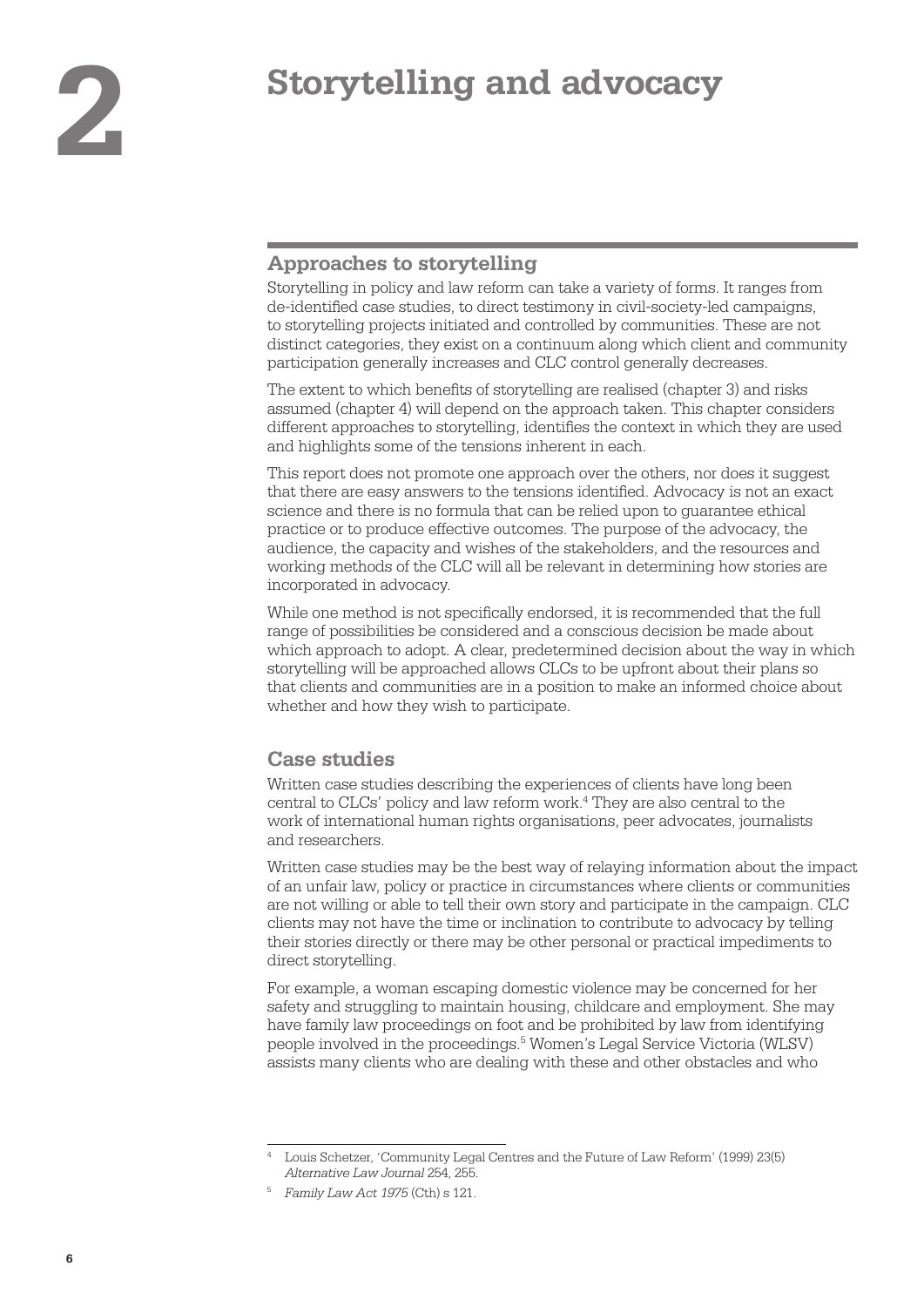<span id="page-8-0"></span>are therefore not in a position to participate in public advocacy around the laws and policies that affect them. To ensure that these women's experiences inform public debate and decision-making, WLSV has developed a case study bank that they draw upon in their policy and law reform work. Case studies are deidentified and only used with the written consent of clients. Joanna Fletcher, Chief Executive Officer of WLSV, said that clients almost always consent and observed that 'there is a real feeling among clients that they want their stories to be told. We have been surprised, especially in some of the more difficult cases. It was not what we expected.'<sup>6</sup> Where women are keen to participate in public advocacy on violence against women, WLSV refers them to the Domestic Violence Crisis Services' Media Advocates Program (discussed in the media engagement section in chapter 6).

While de-identified case studies minimise some risks for lawyers and clients, they also generate complexities and tensions. Is the story's authenticity and impact diminished when it is told by an outsider? Is the agency of individuals and communities compromised when they do not participate in the development and use of their stories? What level of consent is required and how can it be obtained in the context of the provision of services to clients who may be vulnerable to coercion?

#### **Direct testimony**

Some clients and communities are willing and able to play a more active role in advocacy and, as many people interviewed for this project emphasised, there is great value in people telling their own stories. Direct testimony has the potential to be more powerful and more empowering than stories told second-hand.

Stories may be written or recorded, they may be told directly at public events, parliamentary inquiries and meetings with decision-makers, or they may be passed on through the media.

Often direct testimony is included in campaigns that are resourced, facilitated and ultimately controlled by professional lawyers or advocates. This approach allows organisations to coordinate campaign activities, build and maintain strategic alliances, create a platform for public and private lobbying and lend their name and credibility to a campaign.

There are also tensions inherent in this model of storytelling. Why and to what extent should organisations determine the method and purpose of telling stories that are not their own? What are the implications when stories are censored? How do you seek informed consent when the consequences of storytelling in advocacy are unpredictable? How do you deal with risks and responsibilities to clients and communities while resisting overprotection and paternalism?

<sup>6</sup> Interview with Joanna Fletcher, CEO, Women's Legal Service Victoria (Melbourne, 2 April 2013).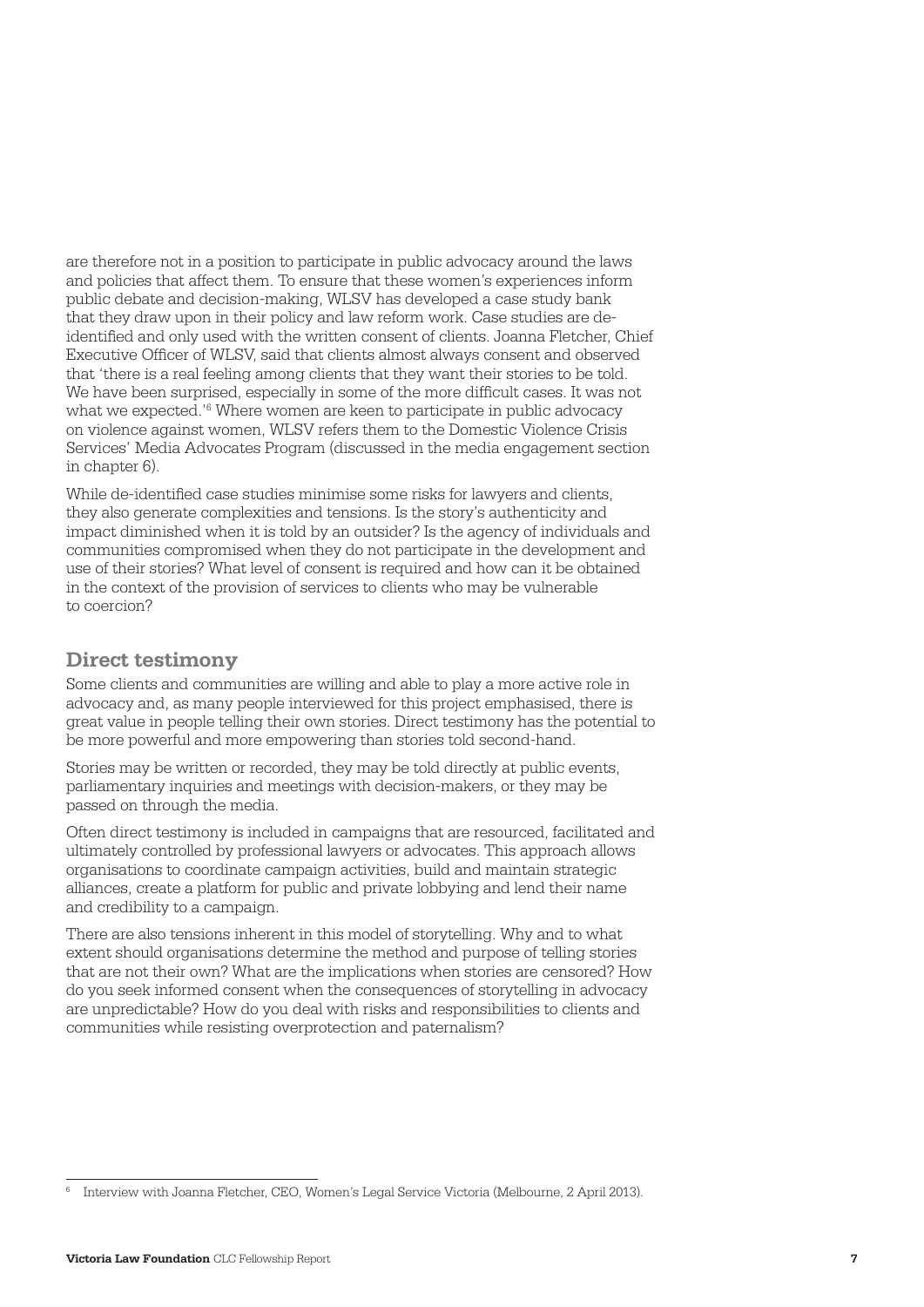#### **Drone wars**

Farea Al-Muslimi is a Yemeni youth activist, writer and freelance journalist and a self-described ambassador for America. In March 2013 he testified before a United States Senate Committee, describing the impact of a drone strike in his remote farming village in Yemen, just six days earlier.7

The hearing was the first time a person directly impacted by targeted killings had spoken to United States lawmakers. Mr Al-Muslimi described the effect of the drone strike in his village, Wessab:

There is nothing villagers in Wessab needed more than a school to educate the local children or a hospital to help decrease the number of women and children dying every day. Had the United States built a school or hospital, it would have instantly changed the lives of my fellow villagers for the better and been the most effective counterterrorism tool. And I can almost certainly assure you that the villagers would have gone to arrest the target themselves.

Instead of first experiencing America through a school or a hospital, most people in Wessab first experienced America through the terror of a drone strike. What radicals had previously failed to achieve in my village, one drone strike accomplished in an instant: there is now an intense anger and growing hatred of America.<sup>8</sup>

Mr Al-Muslimi described conversations with people whose family members had been killed in drone strikes and his own experience of hearing a drone hovering overhead.

Following his testimony, Mr Al-Muslimi received dozens of requests to speak to the media and an invitation to the White House. Jo Becker from Human Rights Watch describes his address as 'by far the most effective part of the hearing'.<sup>9</sup> Sarah Knuckey, Research Director at New York University's Center for Human Rights and Global Justice, said that it was 'one of the most important moments in targeted-killing advocacy'.10

<sup>8</sup> Ibid.

<sup>7</sup> United States Senate Judiciary Committee, Subcommittee on the Constitution, Civil Rights and Human Rights, video, *Hearing on Drone Wars: The Constitutional and Counterterrorism Implications of Targeted Killing, Testimony of Farea Al-Muslimi*, 23 April 2013 at 56:58 <[www.senate.gov/isvp/?comm=judiciary&type=live&filename=judiciary042313p](http://www.senate.gov/isvp/?comm=judiciary&type=live&filename=judiciary042313p)>; transcript, *Drone Wars: The Constitutional and Counterterrorism Implications of Targeted Killing: Statement of Farea Al-Muslimi*, 23 April 2013 [<www.judiciary.senate.gov/pdf/](http://www.judiciary.senate.gov/pdf/04-23-13Al-MuslimiTestimony.pdf) [04-23-13Al-MuslimiTestimony.pdf](http://www.judiciary.senate.gov/pdf/04-23-13Al-MuslimiTestimony.pdf)>.

<sup>9</sup> Interview with Jo Becker, Advocacy Director, Children's Rights Division, Human Rights Watch (New York, 30 April 2013).

<sup>&</sup>lt;sup>10</sup> Interview with Sarah Knuckey, Research Director, Center for Human Rights and Global Justice, New York University (New York, 1 May 2013).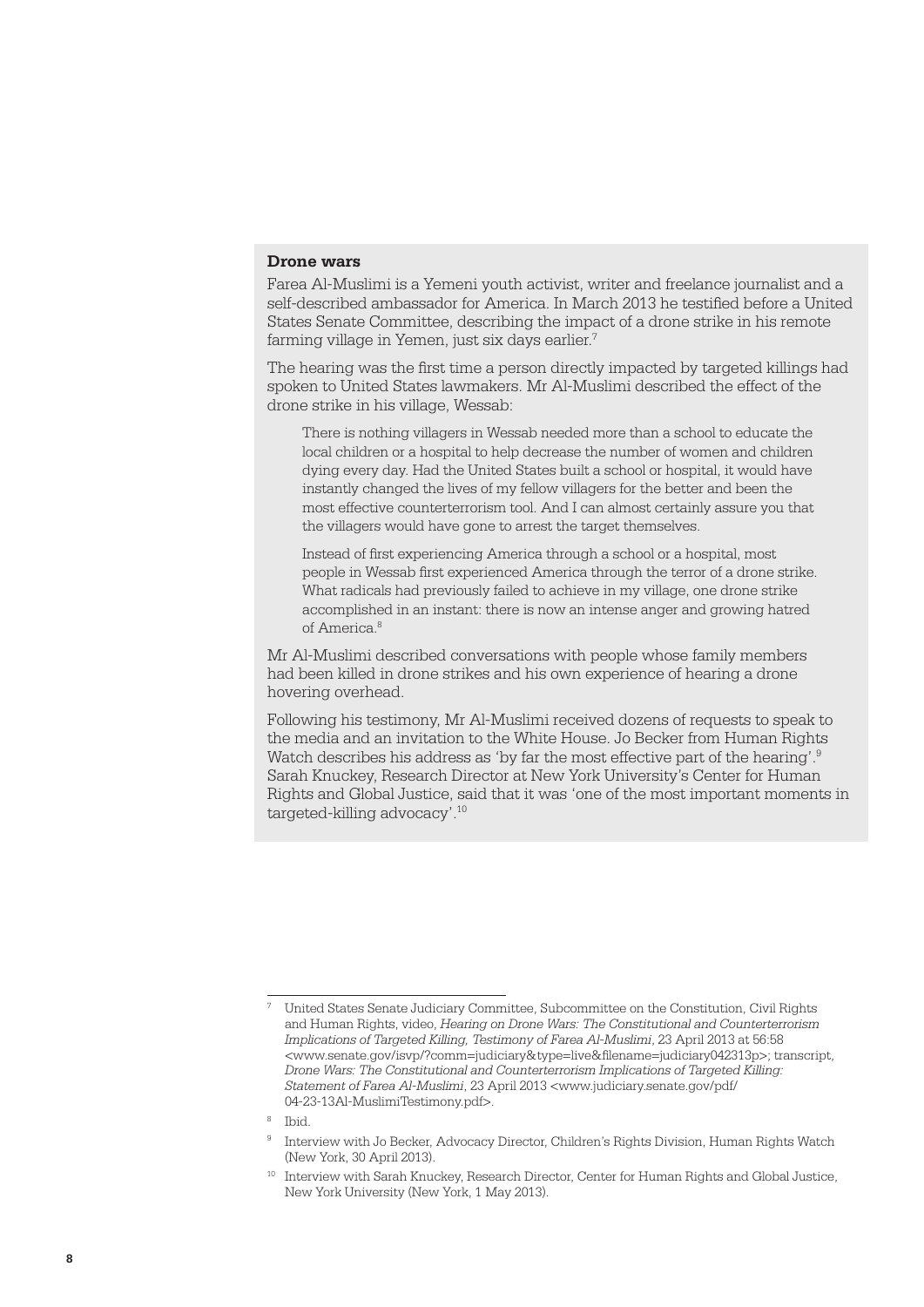#### <span id="page-10-0"></span>**Community-led advocacy**

In community-led advocacy a person not only tells their own story, they also control when, where, how and why it is told. This approach sees the lawyer or other professional playing a subordinate role.

A community development or organising model 'privileges movement politics over law reform efforts'.11 This approach places responsibility for the use of the story in the hands of its owner and reflects the view that '[t]he lawyer's role is more the oiler of the social change machine than its motor; the motor of the machine remains masses of people'.12

There are tensions inherent in this approach too. What happens if a community does not have sufficient common interest or the capacity or will to organise and run campaigns? What are the consequences when individuals within a community who are less able to participate are excluded? Are local, communitybased movements able to combat centralised, well-resourced and powerful corporate and political interests?

<sup>11</sup> Scott L Cummings and Ingrid V Eagly, 'A Critical Reflection on Law and Organising' (2000–1) 48 *UCLA Law Review* 443, 443.

<sup>12</sup> Steve Bachmann, 'Lawyers, Law and Social Change' (1984) 13 *New York University Review of Law and Social Change* 1, 21.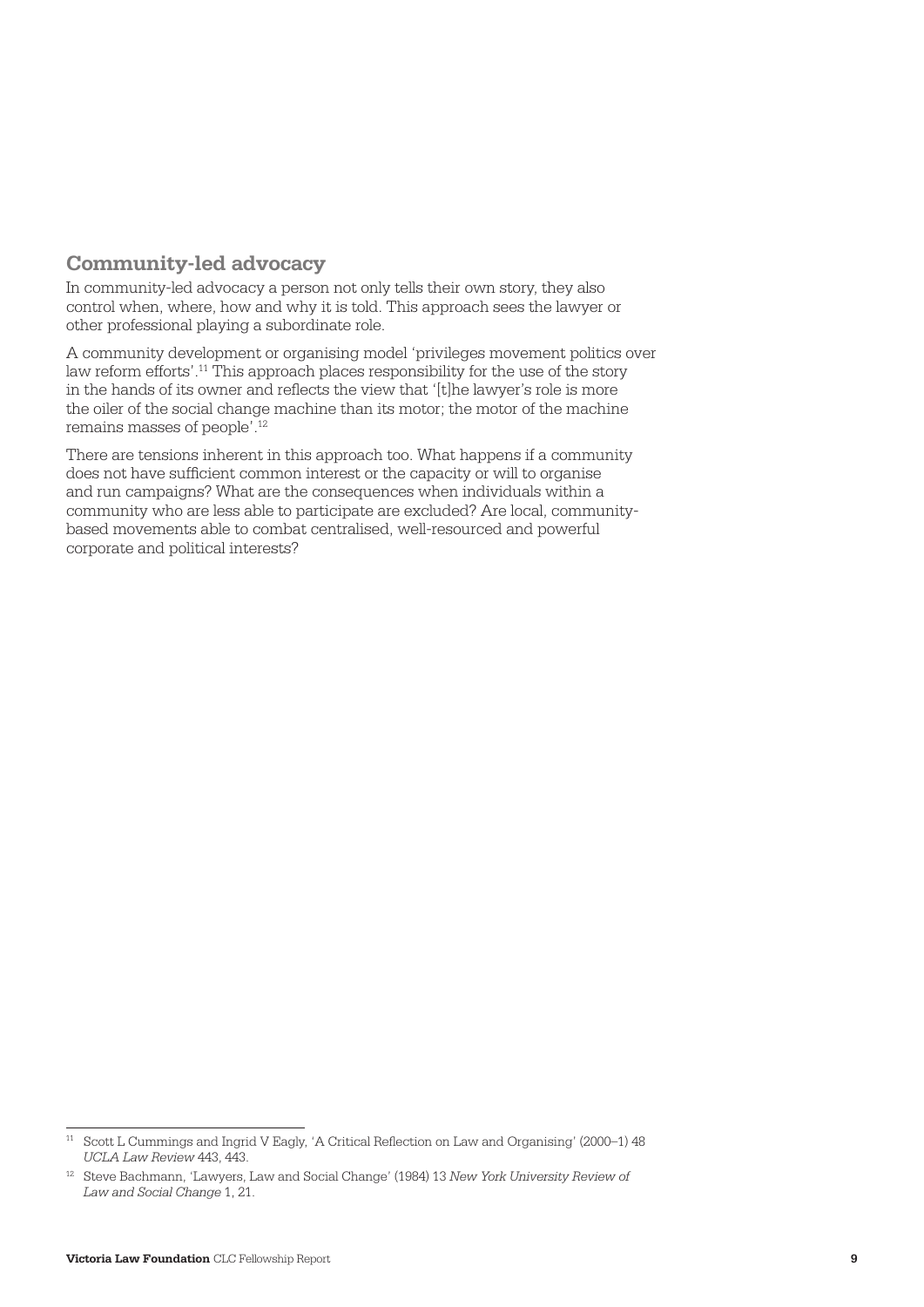#### **Residents Group 3081**

Residents Group 3081 (RG 3081) is a group of residents from local housing estates advocating for the people of West Heidelberg, Bellfield and Heidelberg Heights.

Dr Liz Curran worked with residents to establish the group in 2008, when she was the Director of West Heidelberg Community Legal Service. The group meets fortnightly to undertake training and activities to strengthen and facilitate community advocacy.

In 2010 the group made a submission to a Parliamentary Inquiry into the Adequacy and Future Directions of Public Housing in Victoria. RG 3081 organised three focus groups for public housing tenants, people waiting on public housing and homeless people in their local area. West Heidelberg Community Legal Centre provided support and capacity-building for participants, including training in the government consultation and decision-making processes.

Liz Curran explained that the residents group needed significant support and training in order to be able to participate in the inquiry process:

It should not be assumed that people have the skills that they need in order to participate in formal processes and they may need capacity-building. This can be time and resource intensive and needs to be factored into any action. The residents group was supported and trained at each stage and if they needed further support it was available, but it was ultimately their perspective that was presented.<sup>13</sup>

RG 3081's submission consisted of transcripts from the focus groups, explaining that the 'stories speak for themselves and give a worthy account of their tales of living in public housing or homelessness'.14 Participants were de-identified because of concerns about potential reprisals.

The submission included these comments about housing waiting lists made by a Somalian mother:

We live in flat house with a family. I have four children and the oldest one is eight years old and a seven year old and two years and four-month old baby. We actually overcrowded, three kids unfortunately sleep in one room together and we live in an upstairs flat so it's a bit hard when you have children. The flat is for single it's not for family. They give us when we are single people. The waiting list we have in that area is a bit hard. They say maybe next five years you're going to be there.15

The group also appeared before the Parliamentary Committee and highlighted a number of stories that were told in the focus groups. A committee member described their evidence as 'phenomenal'.<sup>16</sup>

<sup>&</sup>lt;sup>13</sup> Interview with Dr Liz Curran, Australian National University (phone, 24 August 2013).

<sup>&</sup>lt;sup>14</sup> Residents Group 3081, submission to the Victorian Committee for Family and Community Development, *Inquiry into the Adequacy and Future Direction of Public Housing in Victoria* (27 January 2010) 1.

 $15$  Ibid 6.

<sup>16</sup> Residents Group 3081, *Transcript of Proceedings for the Inquiry into the Adequacy and Future Direction of Public Housing in Victoria*, 11 February 2010, 9.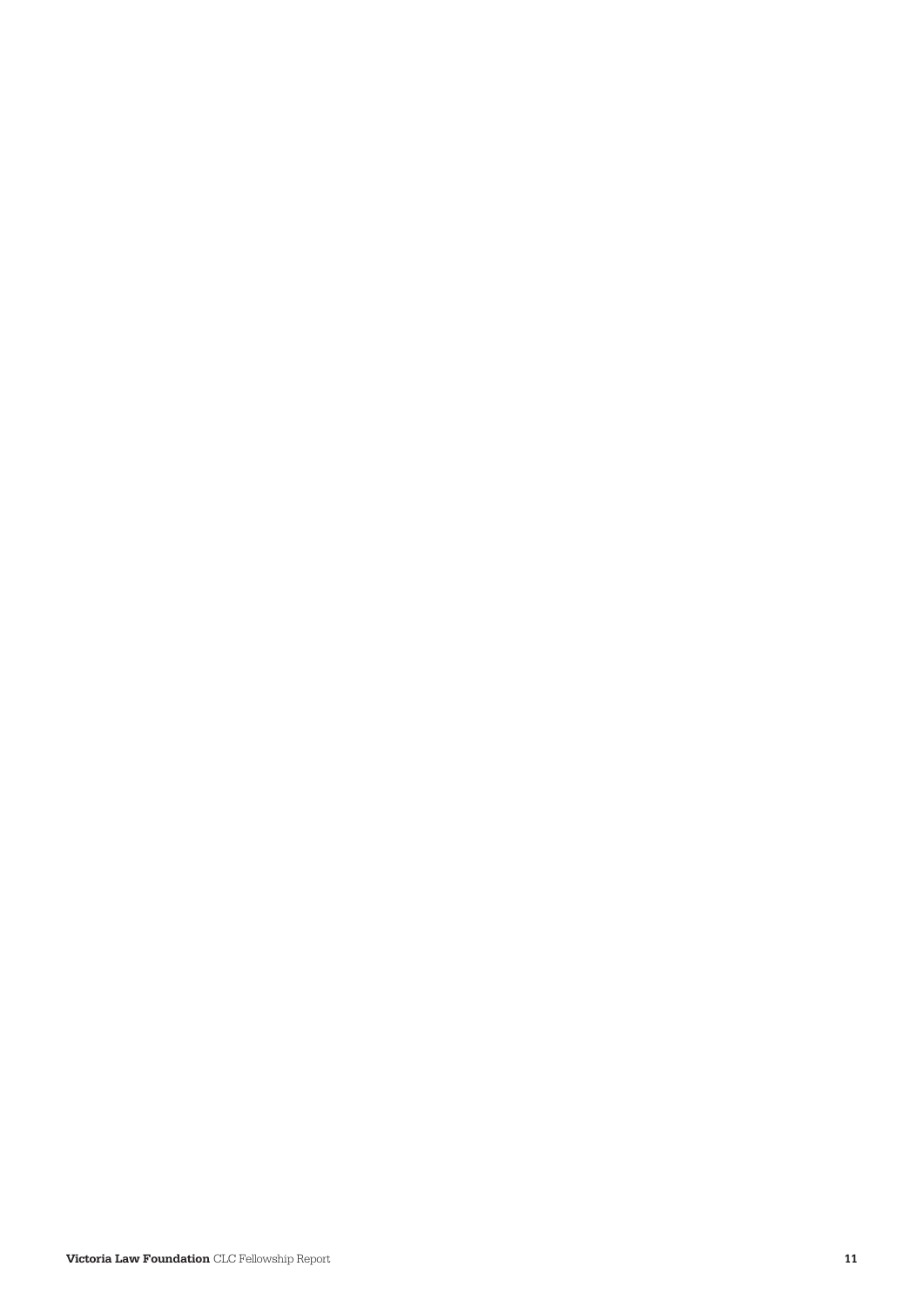<span id="page-13-0"></span>This chapter sets out four benefits of storytelling in advocacy. These benefits should be taken as potential, rather than inevitable, because their realisation will depend on the details of the campaign as well as the strength of its execution, its ethical framework, risk management and good fortune.

#### **Effective advocacy**

Stories are central to effective advocacy.17 Everyone interviewed for this project commented on the critical role that storytelling plays in creating a platform for discussion and debate, building communities of solidarity, convincing people of the need for change and compelling decision-makers and the public to act.

In recognition of the power of stories, the American Civil Liberties Union (ACLU) has its own full time 'story finder', who described her role in the following way:

the issues we focus on need a human face. My job is to find someone who can fill that role and help them show why we should care about the issue, be it the disparity in the arrest rate for marijuana possession or the 80 000 people in solitary confinement. Issues are often difficult to comprehend in the abstract, but a person can bring them alive.<sup>18</sup>

In addition to bringing an issue alive, stories can make people care. In the words of a great modern-day storyteller, Ira Glass, stories are a 'machine for empathy'.19 They are particularly important when advocacy relates to a group that is marginalised or stigmatised. In the United States campaign to abolish juvenile sentences of life without parole, campaigners observed that direct testimony and storytelling was important because 'legislators are more open to relating to the victims. If they don't know anyone who's committed a crime or had a family member who has committed a crime, they don't have empathy for them. They think they are defective human beings; that these people can't be saved.'<sup>20</sup>

Empathy and understanding lead to better advocacy outcomes. During his recent trip to Australia, Ken Roth, Director of Human Rights Watch, said 'the more we can show the real lives involved, the better able we are to change public opinion'.<sup>21</sup> Robert Godden, Asia-Pacific Campaign Coordinator for Amnesty International, expanded upon this idea:

<sup>17</sup> See, for example, Rich, above n 1, 20, 80; Meg McLagan, 'Introduction: Making Human Rights Claims Public' (2006) 108(1) *American Anthropologist* 191, 193.

<sup>18</sup> Interview with Alisa, Story Finder, American Civil Liberties Union (ACLU), and Jamal Dakwar, Director of the Human Rights Program, ACLU (New York, 14 May 2013).

<sup>19</sup> Paul Brandeis Raushenbush, 'Ira Glass, Religion and the Empathetic Power of Storytelling', *Huffington Post* (online), 22 January 2011 [<www.huffingtonpost.com/paul-raushenbush/ira-glass](http://www.huffingtonpost.com/paul-raushenbush/ira-glass-and-the-empathe_b_806048.html)[and-the-empathe\\_b\\_806048.html>](http://www.huffingtonpost.com/paul-raushenbush/ira-glass-and-the-empathe_b_806048.html).

<sup>20</sup> Jo Becker, *Campaigning for Justice: Human Rights Advocacy in Practice* (Stanford University Press, 2012) 241.

<sup>21</sup> Ken Roth, 'Global Flashpoints and Human Rights in Foreign Policy' (speech delivered at Human Rights Law Centre seminar series, Melbourne, 21 March 2013).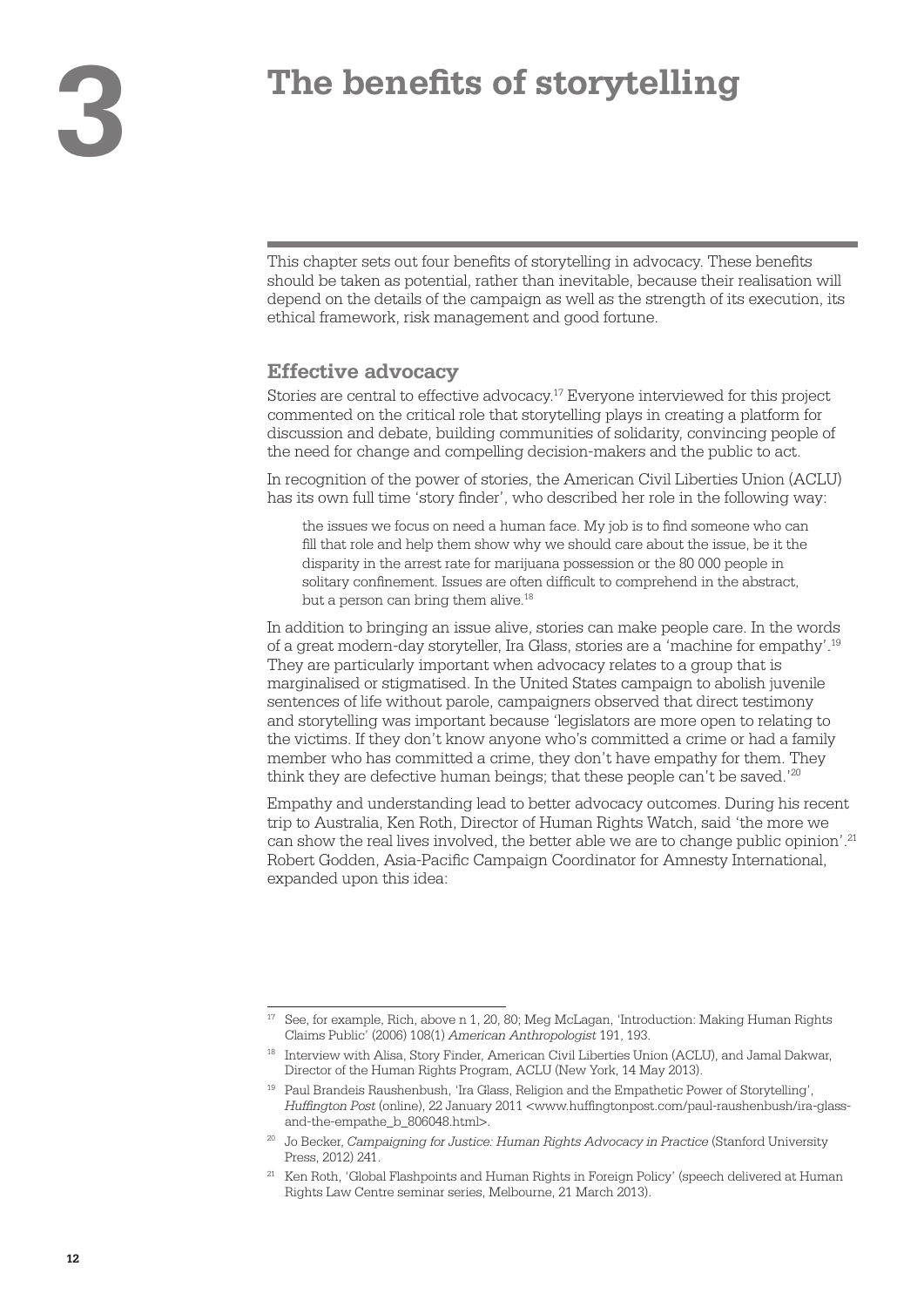We tend to target them [people in power] with detailed, legalistic, scientific research reports, briefings or submissions. We stand up in UN forums or government lobbying meetings and present 'serious' information. We enter into a particular form of information exchange that often deliberately excludes individual stories and predominantly uses text rather than images. But what this does is to actually allow those in power to avoid having to deal emotionally with the issues. They get the cold stats and can respond in a cold way. <sup>22</sup>

In addition to challenging 'cold' responses to injustice, stories can be evidence of a problem and of the need for change. In fact, stories may also be the best evidence available in relation to some issues. Monica, a former peer advocate with Australia's peak sex worker organisation, Scarlet Alliance, explained:

Sex workers are marginalised and stigmatised so they don't have the status within mainstream society. You just don't hear their voices most of the time, but we need to hear those voices to know what is happening and what the problems are. You can't get that information from groups that are just arguing for their moral agendas … The stories are important because that's the way a marginalised group gets heard.23

Writer Tony Birch cited police violence and the detention of asylum seekers as further examples of where 'the authorities are hell-bent on controlling information, so a person telling their story is absolutely vital'.<sup>24</sup>

The type of evidence contained in stories can be an important complement to data and analysis. Stories can encompass the complexity and overlapping realities of human experience and reveal truths that do not lend themselves to statistical measurement and analysis.25 Maria Katsabanis, who worked with a small group of Muslim women on the digital storytelling project described later in this chapter, explained that the stories 'show the universal impacts of a range of personal issues. They weren't just about family violence, they were also about the women's experiences as migrants, the intersections of age, race, gender and class and disability.' 26

There is a need for multiple forms of evidence and analysis to support effective advocacy, and this is discussed in the section on context and the campaign in chapter 5, but stories are certainly a critical part of the evidentiary mix.

<sup>&</sup>lt;sup>22</sup> Robert Godden, 'How To Prick the Conscience of a Dictator and Why the "Poster Child" Works' (22 September 2011), The Rights of Exposure [<http://therightsexposureproject.com/2011/09/22/](http://therightsexposureproject.com/2011/09/22/how-to-prick-the-conscience-of-a-dictator-why-the-%E2%80%98poster-child%E2%80%99-works/) [how-to-prick-the-conscience-of-a-dictator-why-the-'poster-child'-works/>](http://therightsexposureproject.com/2011/09/22/how-to-prick-the-conscience-of-a-dictator-why-the-%E2%80%98poster-child%E2%80%99-works/).

<sup>&</sup>lt;sup>23</sup> Interview with Monica (phone, 25 June 2013).

<sup>&</sup>lt;sup>24</sup> Interview with Tony Birch (Melbourne, 25 June 2013).

<sup>25</sup> Harsh Mander, 'Words for the Heart: Researching People's Stories' (2010) 2(2) *Journal of Human Rights Practice* 252, 257.

<sup>26</sup> Interview with Maria Katsabanis, Policy Officer, Australian Human Rights Commission (AHRC) and Sarah Winter, Senior Advisor, AHRC (Sydney, 11 June 2013).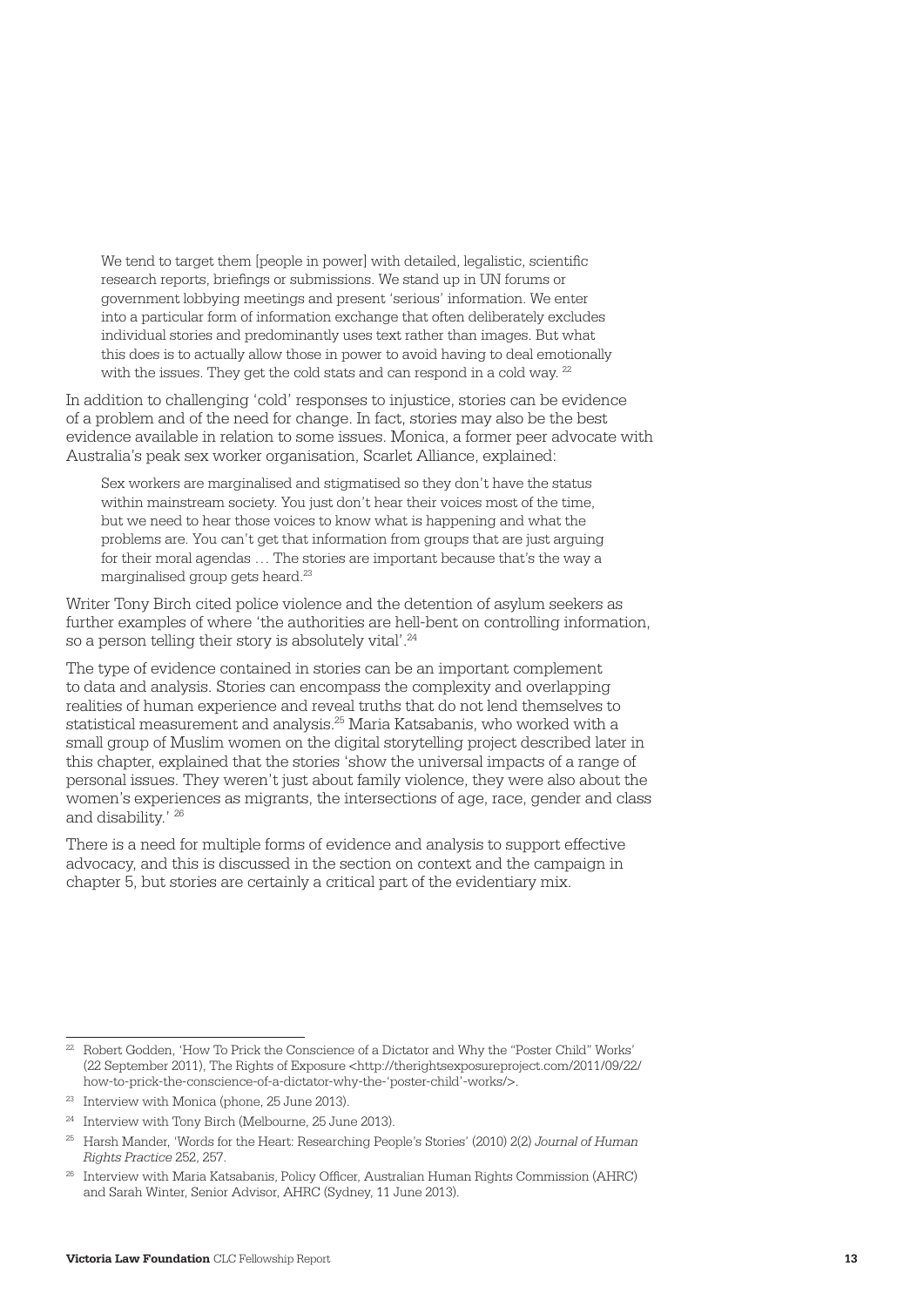#### <span id="page-15-0"></span>**Legal Aid and the Lords**

In response to proposed cuts to Legal Aid, law centres in the United Kingdom (the British equivalent of CLCs) assisted in the organisation of a series of seminars in the House of Lords. The seminars, which were arranged by Lord Willy Bach, addressed the impact of funding cuts on particular groups in the community. Julie Bishop, from the Law Centres Network, explained that 'stories and clients were critical to the campaign. We had to turn the debate so that it wasn't about a faceless group of "poor people".'27

One of the speakers at a seminar was the mother of an autistic child who had been 'sanctioned' for saving a small portion of her son's payment to fund a much-needed holiday for him. She had been able to access legal aid through the Islington Law Centre to appeal the finding. Julie Bishop said that:

[h]er telling that story was a turning point … The case was not a major case. It involved a simple point of law and a small sum of money. It was the impact of the case on her family's life that made the difference. The story showed how a seemingly simple case can make such a big difference to someone's life … The whole place was bleary-eyed listening to this story … She was such a good advocate. She was just telling her story and telling it very well. In the setting it was very powerful.<sup>28</sup>

The woman's speech contributed to a concession in permitting legal aid for advice and assistance for welfare benefit appeals on a point of law in the upper tribunal.

#### **Individual empowerment**

Storytelling has the capacity to empower individuals. By recognising and promoting stories we respect the expertise of those who have experienced injustice and we promote their political agency. The capacity for empowerment is particularly important given that unfair power relationships regularly lie at the heart of injustice.

Not all storytelling methodologies will be empowering. The potential for some storytelling strategies to have the opposite effect is discussed in chapter six. Nevertheless, the overwhelming feedback from those interviewed for this project was that many people are happy to tell their stories as part of a campaign. Nicole Rich, Director of Research and Communications at Victoria Legal Aid, explained the potential for individual empowerment in the following way:

<sup>&</sup>lt;sup>27</sup> Interview with Julie Bishop, Director, Law Centres Network (London, 9 April 2013).

 $28$  Ibid.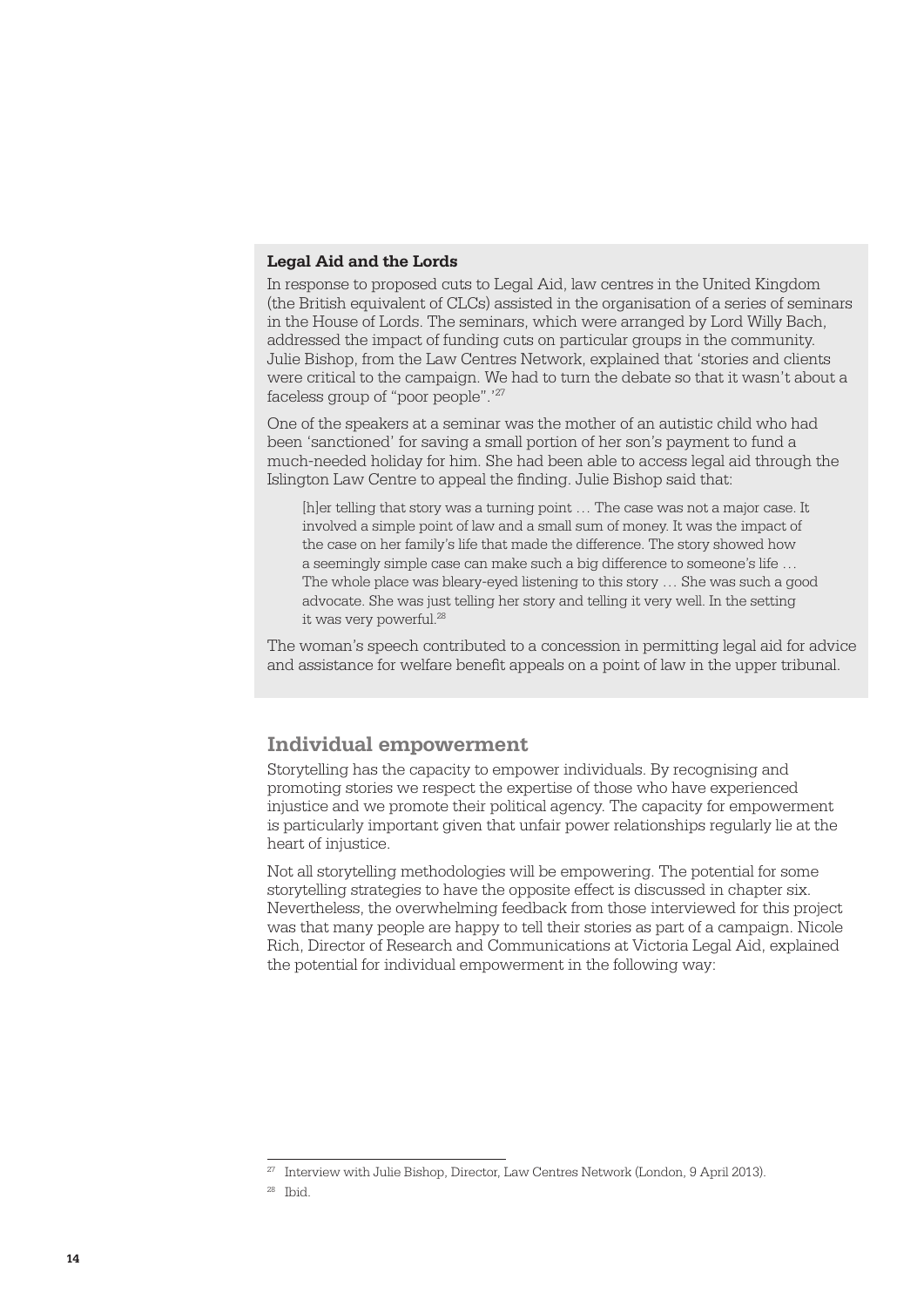We presume that the clients are just going to be worried about the risks, and of course the risks must be taken into account, but clients are just like us, they feel good about helping other people … I've seen that dramatic impact on clients who felt really empowered by the fact that they actually got to say 'this happened to me and it was unfair and I don't want it to happen to anyone else'.29

Tony, a member of the New South Wales Homeless Persons' Legal Service (HPLS) consumer advisory committee, StreetCare, has told his own story in meetings with government officials and politicians, at public meetings and as part of StreetCare's video project.<sup>30</sup> Tony said:

I think that what StreetCare does in a nice way and in a decent way is stand beside us and help us to move forward … You've got to sometimes let people take a risk, and learn to handle pressure day by day. I think that's what StreetCare is teaching me.<sup>31</sup>

Empowerment is not only an end in itself, but a characteristic of effective human rights advocacy. Purvi Shah, from the Center for Constitutional Rights (CCR), explained:

We don't do storytelling because we like the idea of it: we do it because it's strategic. Storytelling is part of our theory of social change. When people gain the confidence to tell their own stories it is transformative for many parts of their lives. Developing a sense of your own power is a necessary foothold of fighting injustice. Through storytelling people become leaders and fighters and they begin to learn how to wield their own power.<sup>32</sup>

<sup>&</sup>lt;sup>29</sup> Interview with Nicole Rich, Director of Research and Communications, Victoria Legal Aid (Melbourne, 2 April 2013).

<sup>30</sup> Public Interest Advocacy Centre, *In Their Words: StreetCare's Video Project* <[http://www.piac.asn.](http://www.piac.asn.au/news/2013/02/music-helps-tony-talk-about-homelessness) [au/news/2013/02/music-helps-tony-talk-about-homelessness>.](http://www.piac.asn.au/news/2013/02/music-helps-tony-talk-about-homelessness) 

<sup>31</sup> Interview with Tony, StreetCare and Lou Schetzer, Senior Policy Officer, NSW Homeless Persons' Legal Service (Sydney, 14 June 2013).

Interview with Vince Warren, Executive Director, Center for Constitutional Rights (CCR), Annette Dickerson, Director of Education and Outreach, CCR, and Purvi Shah, Social Justice Institute Director, CCR (New York, 6 May 2013).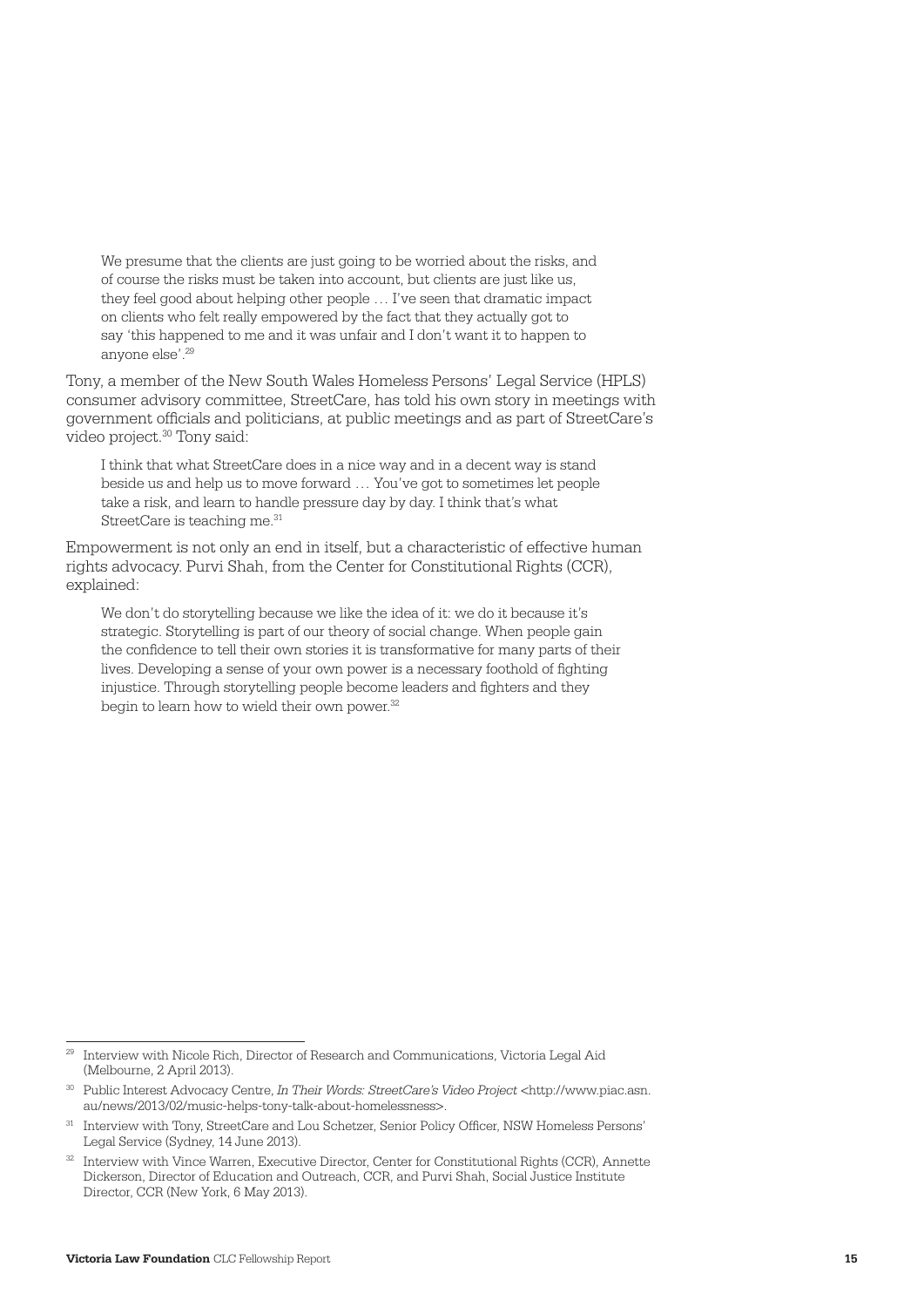#### <span id="page-17-0"></span>**Why is the NYPD after me?**

CCR has joined a movement of community members, lawyers, researchers and activists to campaign to end discriminatory targeting and harassment by the New York Police Department (NYPD). Campaign activities include the publication of a report, *Stop and Frisk: The Human Impact*, and a federal class action lawsuit, *Floyd v City of New York*. 33

CCR assisted Nicholas Peart to write an opinion piece entitled 'Why Is the N.Y.P.D. After Me?' that was published in the *New York Times*. He wrote:

These experiences [of being stopped and frisked] changed the way I felt about the police. After the third incident I worried when police cars drove by; I was afraid I would be stopped and searched or that something worse would happen. I dress better if I go downtown. I don't hang out with friends outside my neighborhood in Harlem as much as I used to. Essentially, I incorporated into my daily life the sense that I might find myself up against a wall or on the ground with an officer's gun at my head. For a black man in his 20s like me, it's just a fact of life in New York.<sup>34</sup>

Vince Warren, Executive Director of CCR, explained:35

[Nicholas Peart's opinion piece in the *New York Times*] was one of the key pivotal points around shifting public opinion about stop and frisk. Because his story resonated with people, he has to talk about his story many other times for different audiences. He and I spoke after one of the TV shows we did together, and he surprised me by saying, 'thank you for listening to me'. He said, 'I've been telling my story around the block but people just say, "don't even bother", because nobody ever listens'. But by continuing to tell his story, you can see this young man realising his power, his own potential to persuade just through his experience, and I think that for him it's been a very eye-opening experience.

#### **Community development**

Storytelling can also contribute to the power and influence of communities. Community participation and control over storytelling can develop the skills of community members. Conversely, centralised and professionalised advocacy has the potential to reinforce the subordination of communities.<sup>36</sup> This risk is discussed in the section on appropriating power in chapter six.

<sup>33</sup> *Floyd, et al v City of New York, et al*, 813 F.Supp.2d 457.

<sup>34</sup> Nicholas K Peart, 'Why Is the N.Y.P.D. After Me?', *New York Times*, 17 December 2011, SR6.

<sup>&</sup>lt;sup>35</sup> Interview with Vince Warren, et al, above n 32.

<sup>36</sup> Gerald P Lopez, *Rebellious Lawyering: One Chicano's Vision of Progressive Law Practice* (Westview Press, 1992); Stephen Wexler, 'Practicing Law for Poor People' (1970) 79 *Yale Law Journal* 1049.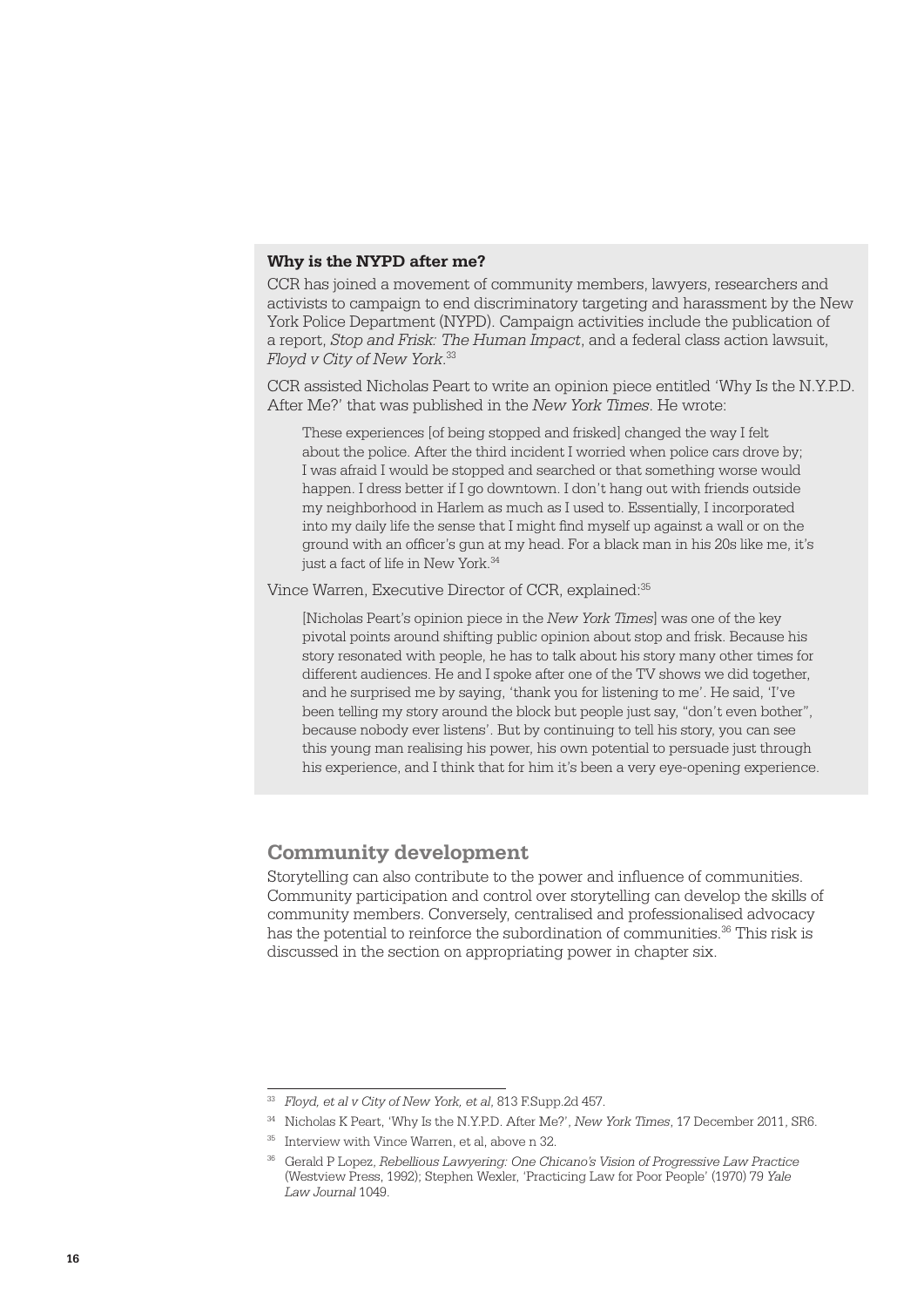A community-development-based approach creates the potential for storytelling in advocacy to 'alter the process of subordination rather than merely minister to the injuries that those processes generate'.<sup>37</sup> The importance of community development is recognised within the Australian CLC sector, with the CLC model being 'rooted in community development and collaborative approaches'.38 Kon Karapanagiotidis, Chief Executive Officer of the Asylum Seeker Resource Centre (ASRC), explained:

[i]f we are genuine about equality for asylum seekers in the broader community we need to mirror this in our own organisational culture and practice. The more we have asylum seekers speaking on their own behalf the stronger our voice will be … If we invest in mentoring and leadership training for asylum seekers they can be a key part of our campaign, lobbying and public speaking work. The positive impact of having asylum seekers speaking for themselves in the public domain will be profound.<sup>39</sup>

Maximising community development through storytelling requires a focus on processes. As with individual empowerment, this approach can also have a positive impact on advocacy outcomes.

Community participation in storytelling projects can also lead advocates towards more powerful and honest stories. Monica, from Scarlet Alliance, explained 'if you've never had an experience you can't really relate or build trust. People don't want to tell their story to someone who doesn't understand.'40

Community-based approaches can also have positive implications for the sustainability of campaigns and the use of resources. Lou Schetzer from New South Wales' HPLS described the benefits of consumer participation in homelessness advocacy:

they've all got a history and talents that they can bring to consumer advocacy and it's drawing on that talent … Tony with his music, AJ with his photography, Dale and Dave with their small business experience, these are skills that we benefit from … They can bring their talents and skills to make really powerful accounts and stories. That is one of the strengths of StreetCare.<sup>41</sup>

<sup>37</sup> Lucie E White, 'To Learn and Teach: Lessons from Driefontein on Lawyering and Power' (1988) *Wisconsin Law Review* 699, 754.

<sup>38</sup> Rich, above n 1, 99.

<sup>39</sup> Kon Karapanagiotidis, *A Study into the World's Best Practice Working with Asylum Seekers: A Report for the Winston Churchill Memorial Trust of Australia* (2012) 18.

<sup>40</sup> Interview with Monica, above n 23.

<sup>41</sup> Interview with Tony and Lou Schetzer, above n 31.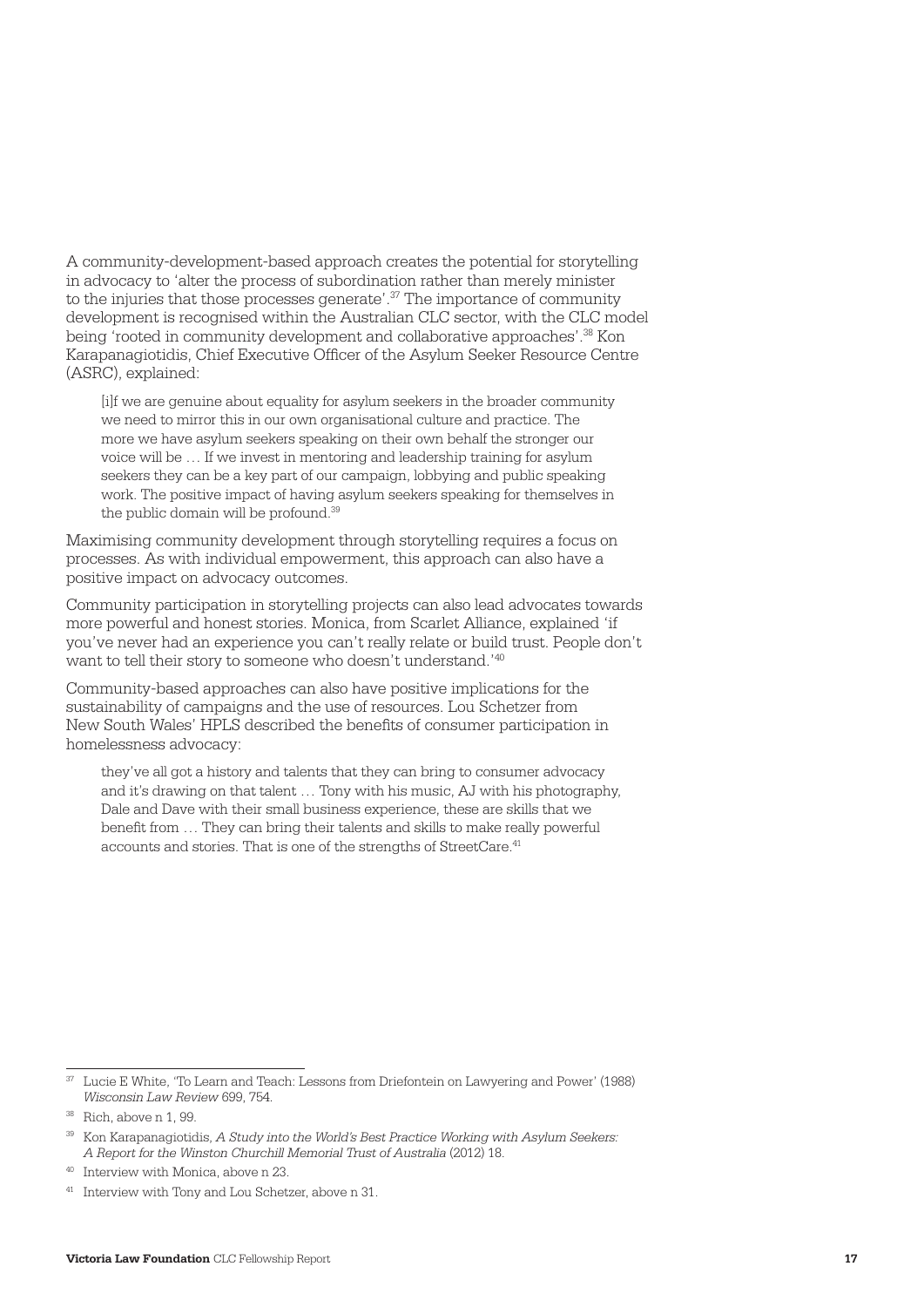#### <span id="page-19-0"></span>**War in the suburbs**

In 2012 the Australian Human Rights Commission partnered with Outreach at Ultimo College, Sydney Institute of TAFE, to design and deliver a program to support women from minority groups experiencing discrimination, racism and violence and build advocacy capacity within their communities. Fifteen of these women completed the Certificate IV in Skills for Career Development: Human Rights Education and Advocacy. Several of the participants were also members of the communities they worked in.

The course covered government decision-making structures, relevant domestic and international law and had a strong focus on using social and digital media for advocacy.42 *Sanna's Story* is one of the digital stories produced as part of the course.43 In the video, Sanna describes the racism that she and her family have experienced since moving to Australia. She speaks about her parents' strength in the face of racist violence and abuse and says at the end of the video: 'here I am now empowering women to make sure they know their rights so that they can live with dignity and choose who they want to be'.

Maria Katsabanis, one of the program's facilitators, said that the digital storytelling component was, for many of the participants, 'the most transformative part of the program'.44 She spoke about the deeply personal nature of some of the stories the women decided to capture in their digital project:

the pain was ever-present. You have to manage it carefully, slowly, with lots of debriefing afterwards. You need a very experienced facilitator and we had the fantastic Dr Paula Abood who has over twenty-five years' experience teaching in community-based settings and in course development, and is a highly respected community leader, teacher and human rights advocate.45

When the course ended, participants decided to continue to work together independently and to use their newly acquired skills to advocate on issues that affect their communities.

#### **Strengthening democracy**

Storytelling in advocacy can also benefit society by contributing to participatory democracy and ensuring that a diversity of voices is heard in public debate. By challenging the monopoly that privileged, well-resourced individuals and organisations often hold over public discussion and debate, storytelling creates space for the wisdom, experience, analysis and aspirations of marginalised people and communities  $46$ 

<sup>42</sup> Interview with Maria Katsabanis and Sarah Winter, above n 26.

<sup>43</sup> Something in Common website, *Sanna's Story*, 5 December 2012, Australian Human Rights Commission [<http://somethingincommon.gov.au/get-inspired/sannas-story>](http://somethingincommon.gov.au/get-inspired/sannas-story).

<sup>44</sup> Interview with Maria Katsabanis and Sarah Winter, above n 26.

<sup>45</sup> Ibid.

<sup>46</sup> Harsh Mander, above n 25, 260; Liz Curran, 'Making the Legal System More Responsive to Community: A Report on the Impact of Victorian Community Legal Centre Law Reform Initiatives' (2007) 67.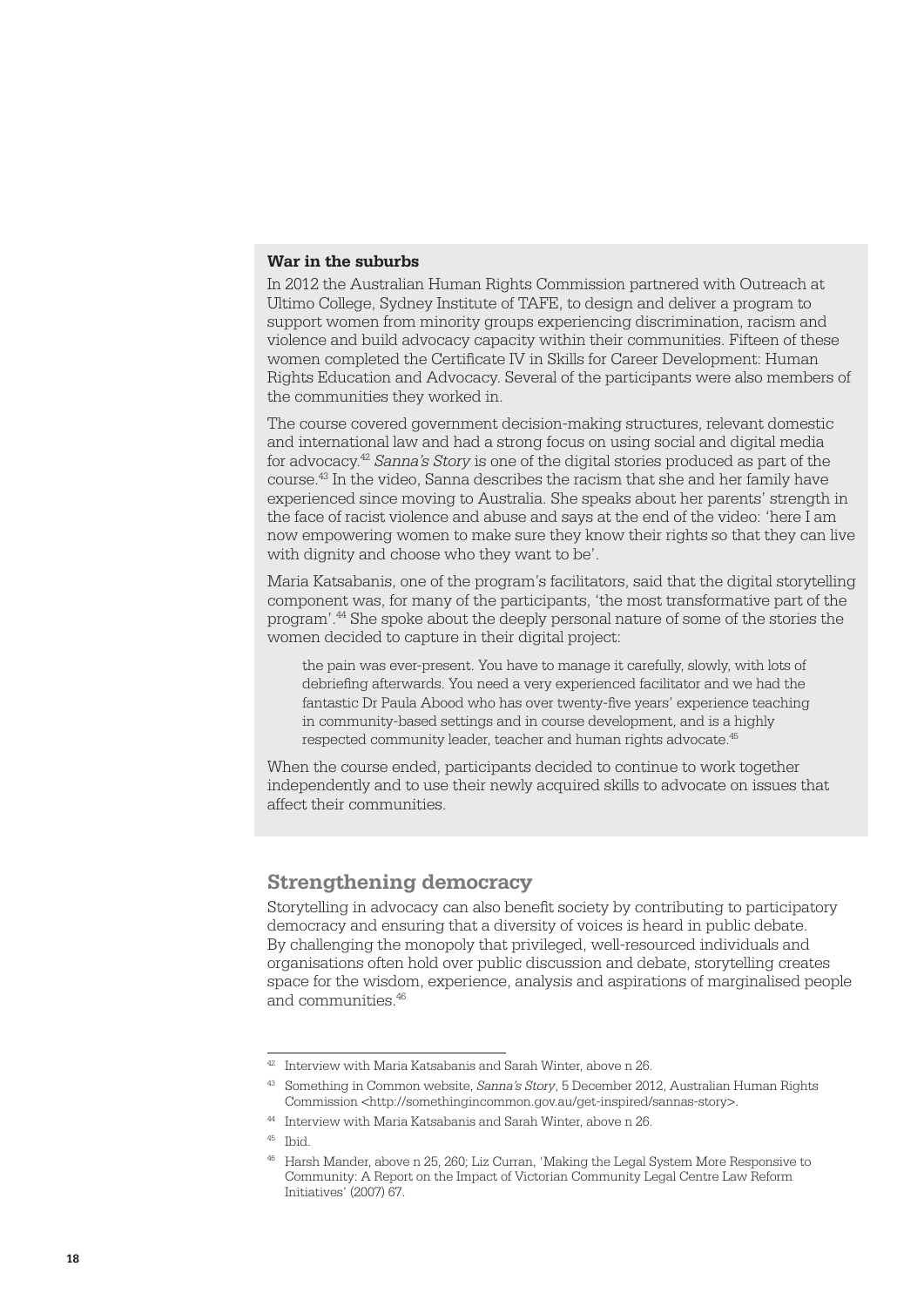Powerful forces can operate to silence voices and stories. Phil Lynch, who was working at the Public Interest Law Clearing House (PILCH) when it was part of the legal team that challenged the Australian Government's decision to prevent asylum seekers aboard the cargo vessel MV *Tampa* from entering Australia in 2001, observed:47

It wasn't for literally weeks, if not months, after people were transferred from the *Tampa* to Nauru that we knew any names or saw any faces. There was this extraordinary media coverage of the rescue of 438 people; it was front page news for weeks, and there was not one face shown, not one story told; we did not know the name of one single person on the boat until they were well and truly ensconced in Nauru and demonised by the Government as potential terrorists.

Stories can be powerful weapons against such attempts to dehumanise groups and exclude their voices from democratic institutions and processes.

#### **Kan Yama Kan**

*Kan Yama Kan*, which means 'once upon a time' in Arabic, is a play that Fitzroy Learning Network produced in 2002 in order to give asylum seekers a voice at a time when they were routinely dehumanised by politicians and in the media.

The project was facilitated by a group of professionals including director Robin Laurie and Melbourne writer Arnold Zable. In a series of workshops preceding the performance, the asylum seekers refashioned the script, and added their stories to it. In the play, asylum seekers told their stories directly to the audience. Arnold Zable described the impact:'when audiences came and saw asylum seekers live, face to face, telling their stories, it was mesmerising for them and straight away layers and layers of prejudice dropped away and they saw asylum seekers as fellow human beings'.<sup>48</sup>

After a run at Trades Hall in Melbourne, the play toured around regional Victoria and eventually went to Canberra where Carmen Lawrence and other politicians arranged for part of it to be shown in a theatre in Parliament House. Following the performance, delegations of advocates, including refugees from Iran, Iraq and Afghanistan, met with over fifty politicians. For many of those politicians, it was the first time they had ever seen an asylum seeker face to face.

<sup>47</sup> Interview with Phil Lynch, Executive Director, International Service for Human Rights (Geneva, 29 April 2013).

<sup>&</sup>lt;sup>48</sup> Interview with Arnold Zable (Melbourne, 26 June 2013).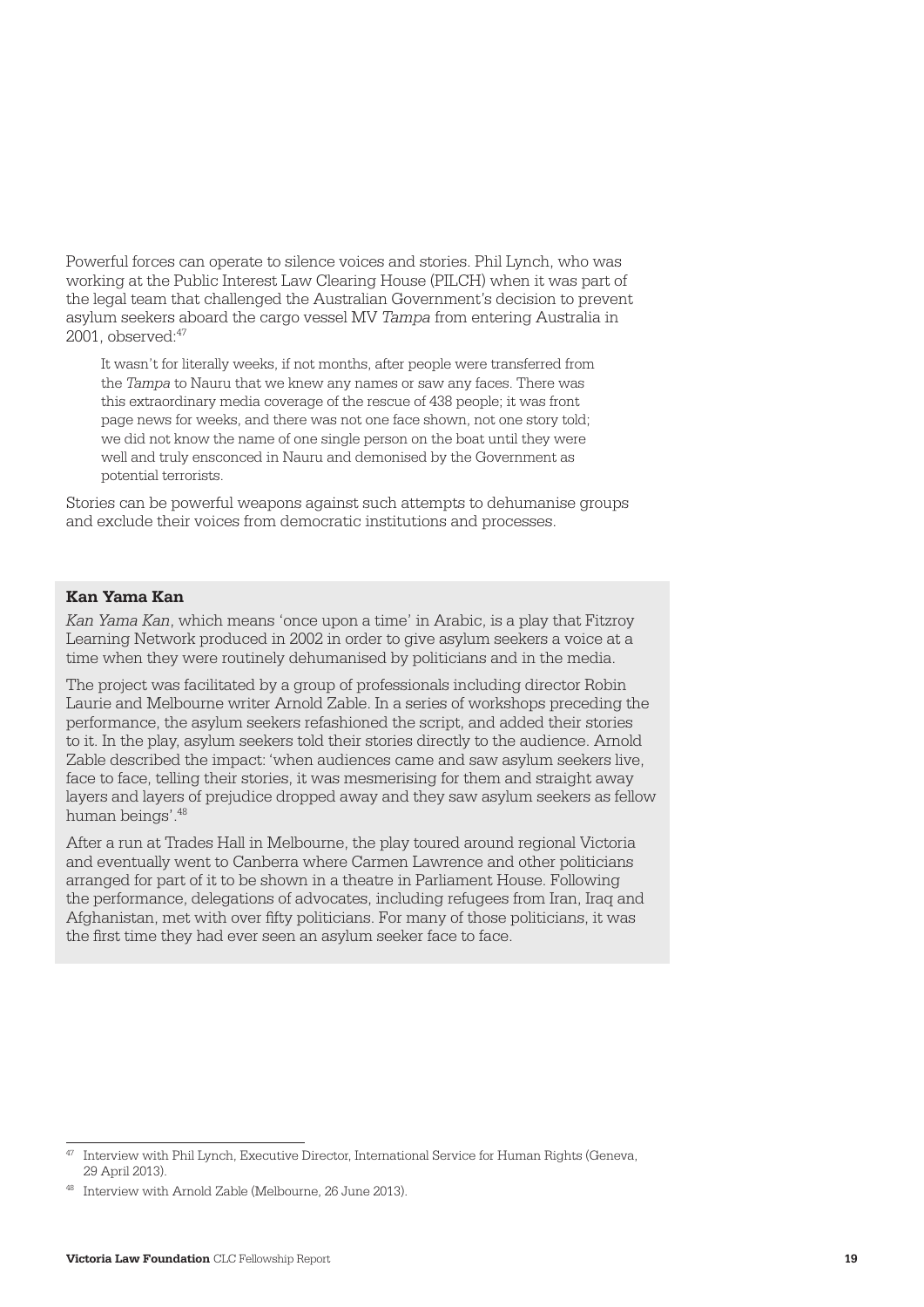## <span id="page-21-0"></span>**4 Risks and ethics**

Despite the thorny ethical questions that arise when people's stories are used in advocacy, there is currently no ethical code that advocates can rely upon for guidance. While many working in the community legal sector are lawyers, it is not always adequate or appropriate to transplant the ethical standards that apply between lawyers and their clients to a relationship developed around an advocacy project. Of course, in some circumstances a lawyer–client relationship may exist with its corresponding duties and obligations. However, human rights advocacy invokes additional risks and multiple responsibilities to participants and communities, and to the issue and campaign.49

This chapter considers some of the risks and ethical dilemmas associated with storytelling in advocacy. Looming over all these risks are the consequences of excluding stories. Without stories our advocacy will be less empowering for clients and communities and less likely to lead to sustainable, systemic change. Unless we try to manage the risks, we contribute to a system that discounts the voices of marginalised individuals and communities.

Paul Gready writes in 'Responsibility to the Story' (his introduction to an excellent volume of articles on human rights storytelling in the *Journal of Human Rights Practice*): 'there is no point being worthy but ineffectual. Clearly what we need here is an "enabling ethics" that facilitates and enhances protection and promotion of human rights, rather than one that continually places obstacles in our way.'50

The discussion that follows is not intended to discourage CLCs from using stories in advocacy, but rather as a basis for the development of an 'enabling ethics' that assists us to identify and mitigate the risks.

#### **Individual harm**

Individuals who share their stories in the context of a campaign often do so at significant personal risk, particularly when they are identified or identifiable. Storytelling can lead to discrimination, reprisals, backlash and other negative and unpredictable consequences for individuals and their families and friends. Participation in advocacy can also raise people's expectations of positive outcomes and cause disappointment and disillusionment when those expectations are not met. The very process of storytelling can reawaken trauma. Whether or not a person telling their story is a client, and whether or not they are identified in the story, we must be aware of and upfront about these risks.

Jane, a peer educator at Harm Reduction Victoria, discussed the consequences of telling her story in the course of her work:

I'm out about my drug use; I don't hide the fact that I have a history of drug use. I go around doing presentations all the time from a drug user's perspective. Afterwards people will come up to me, tell me how compelling my story is, just be full of praise. Then there'll be a job going at their agency and I'll apply for it and they won't want me to work for them.

<sup>49</sup> Paul Gready, 'Responsibility to the Story' (2010) 2(2) *Journal of Human Rights Practice* 177, 187.

<sup>50</sup> Ibid 189.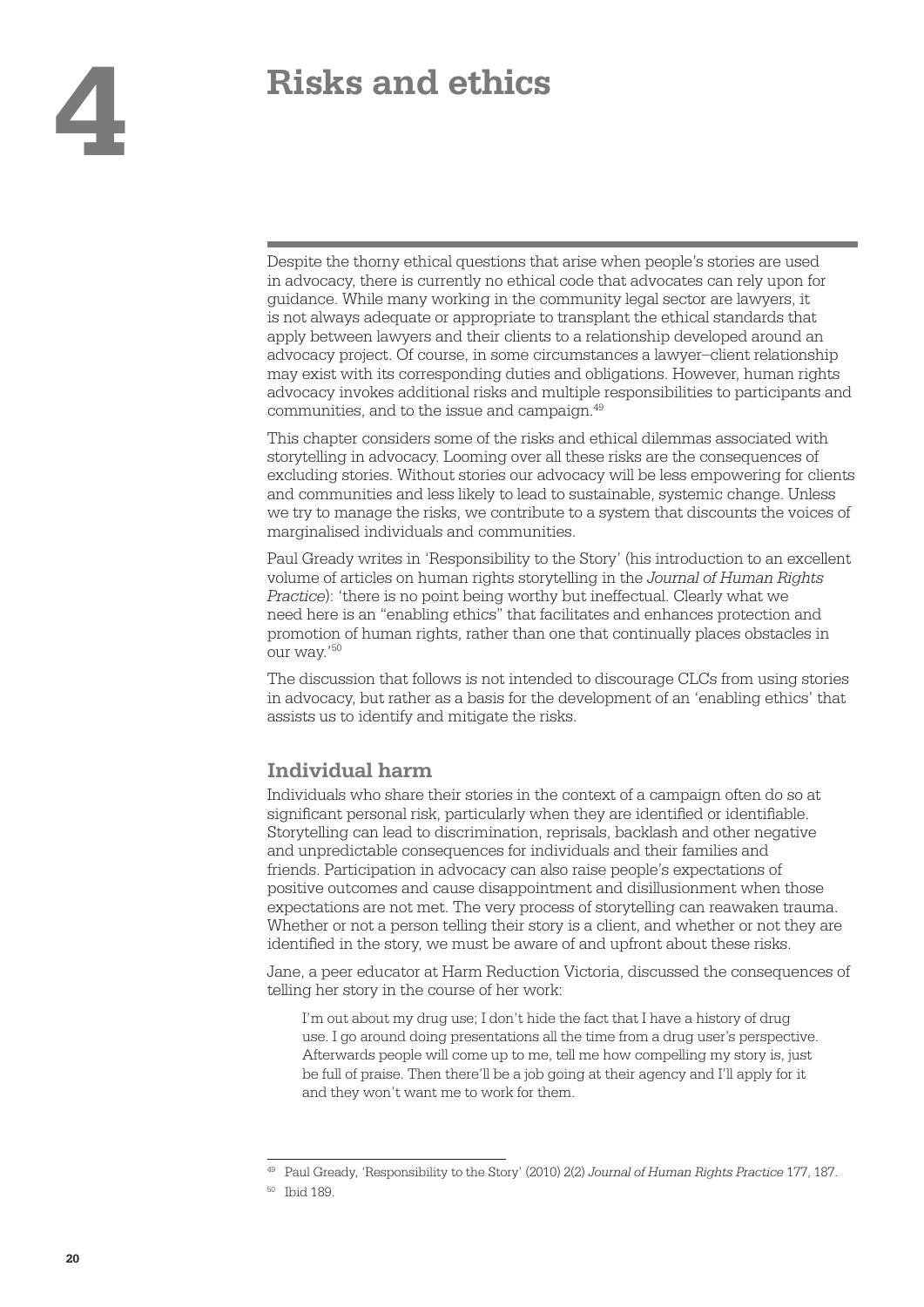<span id="page-22-0"></span>Coming here and outing myself has been the end of the road for my drug and alcohol career. In the beginning when I did decide to disclose I was convinced that I was making a fully informed decision, but I guess in hindsight I wasn't … I regret it for my career, but not for all the good it's done and all the people's minds it's changed along the way ...<sup>51</sup>

Some risks can be mitigated through de-identification, and most of the CLCs and human rights advocacy organisations interviewed for this project de-identify stories as a matter of course. However, de-identification is an imperfect business and changing a person's name and a few personal details may not be enough to prevent them from being identified. Several interviewees also expressed their concern that de-identification can strip a story of its authenticity and reinforce stigmatisation.52 De-identified stories are also less likely to elicit a response from decision-makers and the media.

Most of the organisations interviewed for this project explained that they manage risks to the individual through a commitment to full disclosure and consent, discussed further in the section on consent in chapter 5. Danna Ingleton, a Research and Policy Advisor for Amnesty International, said:

[d]o no harm is an important concept, but I prefer to think about it as 'do no harm that has not been agreed upon'. It's not our choice, and human rights defenders all over the world put themselves at risk as a part of their daily work and that's what brings about change.<sup>53</sup>

Peter Noble from Loddon Campaspe CLC (LCCLC) suggested that the best approach is to explain the risks and ask people whether they want to accept them, he said, '[i]t's important not to second-guess what a person wants based on your own assumptions about them'.54 This is also the approach taken by the Asylum Seeker Resource Centre, which operates on the principle that 'you've got to respect the ethics, be sensitive to exploitation and provide appropriate support and training, but you can't treat clients as children. They are adults and they are not helpless and their legal problem doesn't define who they are.'55

#### **Privileging voices**

By their very nature, individual stories capture and privilege particular voices or perspectives. As a result, storytelling can oversimplify complex situations, misrepresent communities, perpetuate stereotypes and distort priorities.<sup>56</sup>

<sup>51</sup> Interview with Jane, Harm Reduction Victoria, 20 June 2013.

 $52$  Interview with Jude Byrne, Australian Injecting & Illicit Drug Users League (AIVL) (phone, 26 June 2013).

<sup>&</sup>lt;sup>53</sup> Interview with Danna Ingleton, Research and Policy Advisor, Campaigning for Individuals, Amnesty International (London, 8 April 2013).

<sup>54</sup> Interview with Peter Noble, Coordinator, LCCLC and Anna Howard, Principal Solicitor, LCCLC (Bendigo, 27 March 2013).

<sup>55</sup> Interview with Kon Karapanagiotidis, Executive Director, Asylum Seeker Resource Centre (Melbourne, 27 March 2013).

<sup>56</sup> See Robert Godden, 'How To Prick the Conscience of a Dictator and Why the "Poster Child" Works' (22 September 2011), The Rights of Exposure website [<http://therightsexposureproject.](http://therightsexposureproject.com/2011/09/22/how-to-prick-the-conscience-of-a-dictator-why-the-%E2%80%98poster-child%E2%80%99-works/) [com/2011/09/22/how-to-prick-the-conscience-of-a-dictator-why-the-'poster-child'-works/>](http://therightsexposureproject.com/2011/09/22/how-to-prick-the-conscience-of-a-dictator-why-the-%E2%80%98poster-child%E2%80%99-works/).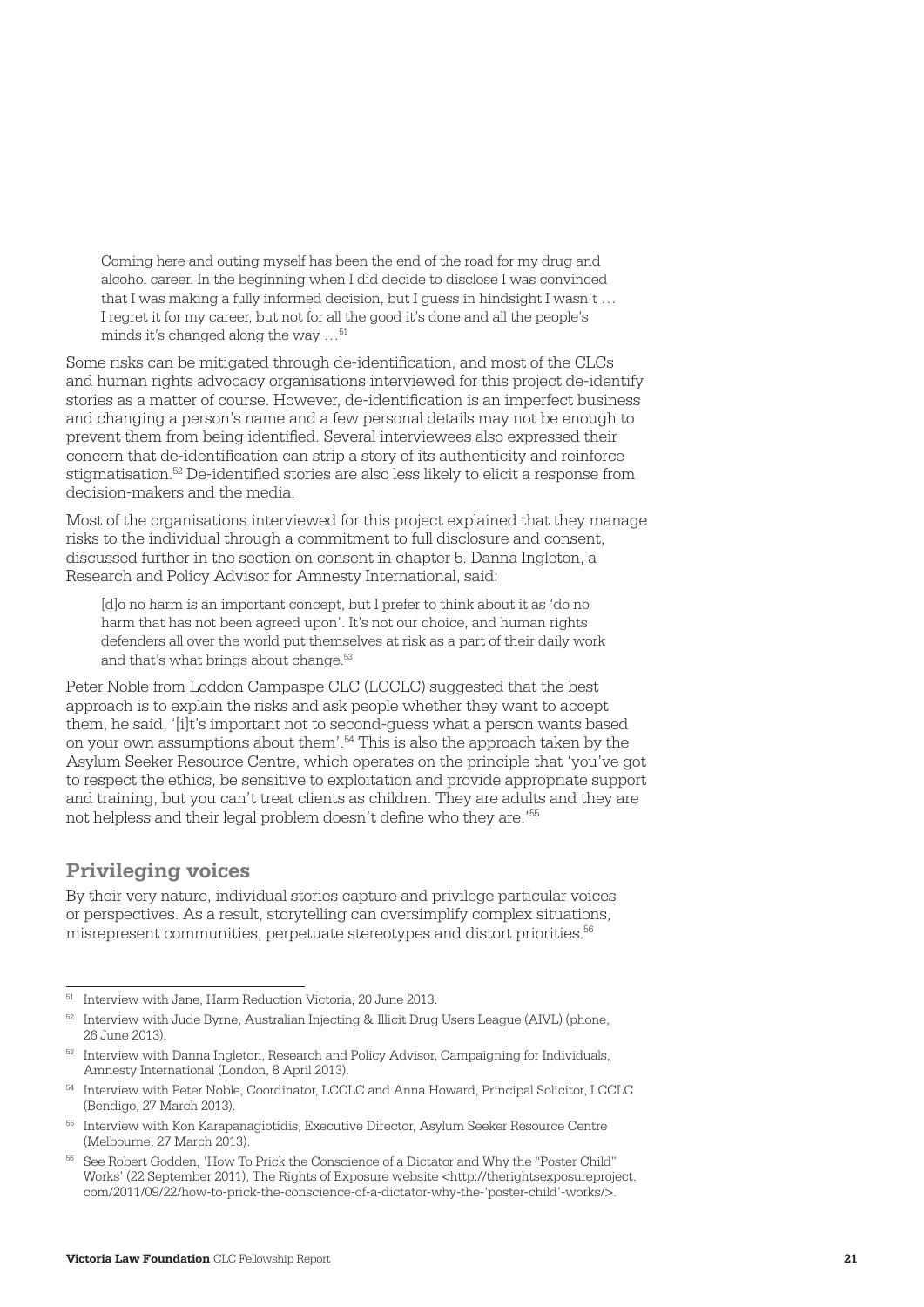Certain stories may be selected for telling because they are deemed to be more likely to capture the public's attention and imagination. They may also be told because they resonate with an advocacy organisation's predetermined principles and priorities. In 'Innocence and Experience: Melodramatic Narratives of Sex Trafficking and Their Consequences for Law and Policy', Carole Vance discusses the impact of anti-trafficking videos that tell the stories of 'blameless' young women and 'evil' traffickers and clients.<sup>57</sup> Vance argues that by omitting more common, diverse and complex scenarios and ignoring influences not easily depicted in narrative form (such as international economic institutions and migration policy) the frame of analysis is narrowed and inappropriate and harmful responses are adopted.

Meghan Fitzgerald discussed the need to resist the temptation to focus on the 'sympathetic' or easily understood victim when making the *Off the Record* video, discussed below:

One of the things that bothers me is that often in advocacy there's a pressure to reframe an issue so that it resonates with dominant tropes and principles. I don't feel that is always progressive. Often you are not challenging the underlying assumptions, which you need to do in order to be true to the people you are working with. So you end up an apologist for these non-active, nonempowered victims, rather than providing a space for them to have a voice and dignity.58

Particular voices may also be privileged in cases where some members of a broader group enjoy a greater degree of agency than others. Cassandra Goldie, Chief Executive Officer of the Australian Council of Social Services (ACOSS), provided the example of the stories told in advocacy around the then Australian Government's cuts to single parent payments.59 She emphasised that the voices of single mothers were vital to the success of the campaign, but was aware that they had to be supplemented with other information and perspectives:

the women who have been involved in speaking up are typically tertiary educated and articulate and have had various forms of paid work, so they are a particular subset of the broader community of single parents. For them the taper rate was the most important thing, because they were in work and that would have delivered for them in a way that the base rate wouldn't have. But there is a whole group of the most impoverished families who are more disadvantaged in the labour market and will probably end up relying heavily on the base rate in their unemployment payment.<sup>60</sup>

<sup>57</sup> Carole Vance, 'Innocence and Experience: Melodramatic Narratives of Sex Trafficking and Their Consequences for Law and Policy' (2012) 2(2) *History of the Present: A Journal of Critical History* 200.

<sup>58</sup> Interview with Meghan Fitzgerald, Social Action, Policy & Law Reform Manager (Melbourne, 27 May 2013).

<sup>&</sup>lt;sup>59</sup> Interview with Cassandra Goldie, CEO, ACOSS (Sydney, 12 June 2013).

 $60$  Ibid.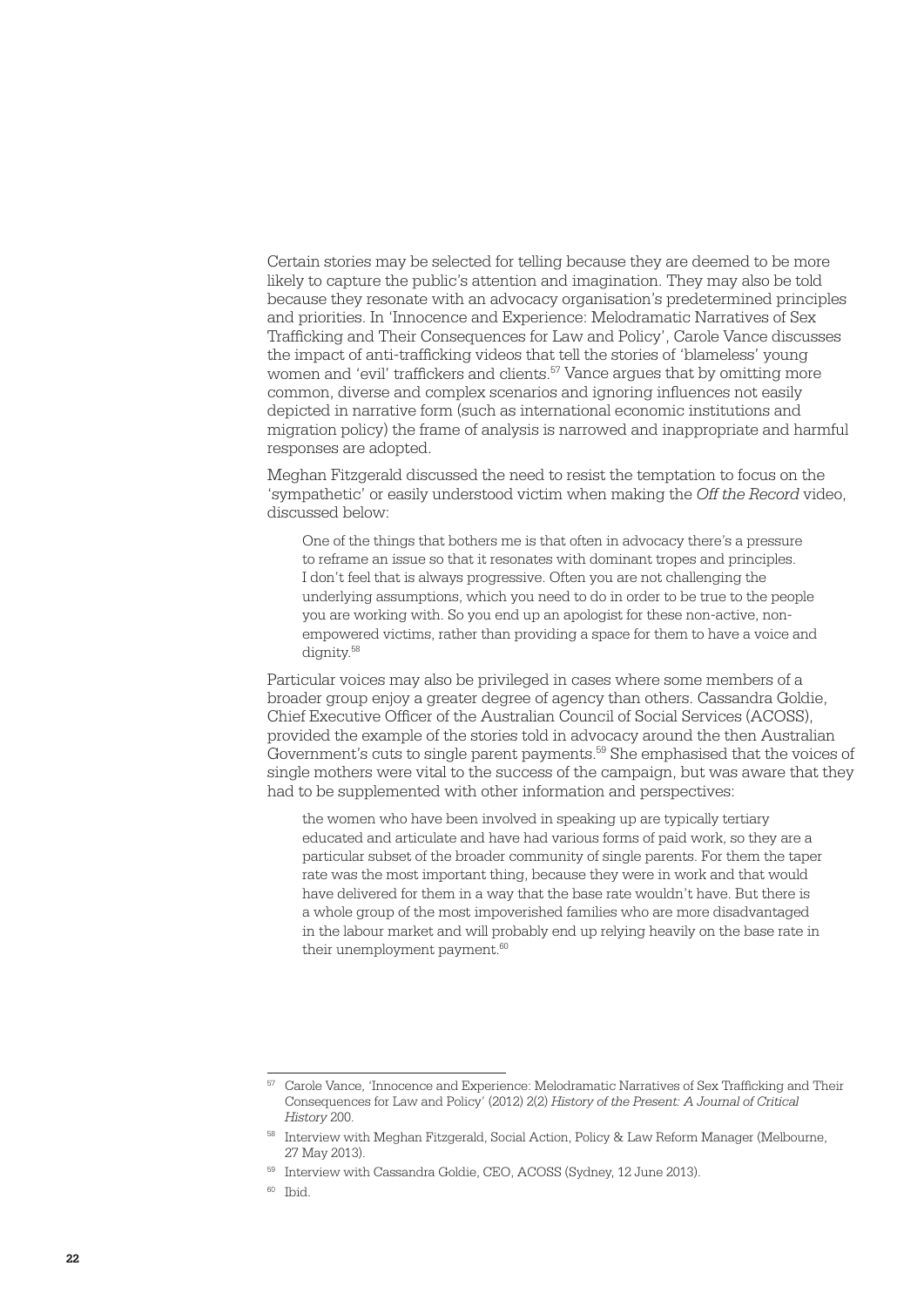<span id="page-24-0"></span>ACOSS's approach to responding to gaps in the stories was to ensure that their advocacy also drew upon broad research, a strong evidence base and strategic alliances with a variety of groups.

Decisions about which voices will be privileged in advocacy must strike a balance between efficacy and authenticity. $61$  One way to do this is to ensure that stories are situated within a broader campaign that can provide context to the story, discussed in chapter 5.

#### **Off the Record**

*Off the Record* is a fifteen-minute documentary about criminal-record discrimination, supported by Fitzroy Legal Service, Flat Out, Youthlaw and Flemington and Kensington Community Legal Service. The documentary, available at<http://offtherecordcampaign.com>, contains interviews with individuals who have been subject to discrimination on the basis of their criminal record as well as community lawyers, academics and others.

Advocates working on the documentary had to decide how they would frame the issue, including whether to focus on victims of discrimination who had committed minor offences (who might be more likely to elicit sympathy from the viewer) or those who had been convicted of more serious crimes.62 Meghan Fitzgerald, who was part of the team that developed the video, explained, 'I didn't feel that it was right to exclude all the people who have committed very serious offences, but not offended for twenty years, or who had been effectively rehabilitated'.<sup>63</sup>

It was recognised that people who had committed serious crimes were more reflective of Fitzroy Legal Service's client group and had an important and powerful story to tell. The project group decided that the video should honestly acknowledge the complexities and realities of the issue.

#### **Appropriating power**

Lawyers and other professional advocates do not own the stories they tell. There is a risk that, in telling other people's stories, lawyers and advocates appropriate not only stories, but sources of power. Stories that focus on victimhood may also have the effect of excluding people from public debate and decision-making by casting them as objects of pity reliant upon external intervention. $64$ 

<sup>61</sup> Sam Gregory, 'Transnational Storytelling: Human Rights, Witness and Video Advocacy' (2006) 108(1) *American Anthropologist* 191, 204.

<sup>&</sup>lt;sup>62</sup> Interview with Meghan Fitzgerald, above n 58.

<sup>63</sup> Ibid.

<sup>64</sup> Gready, above n 49, 183. See also Arthur Kleinman and Joan Kleinman, 'The Appeal of Experience; The Dismay of Images: Cultural Appropriations of Suffering in Our Times' (1996) 125(1) *Daedalus* 1.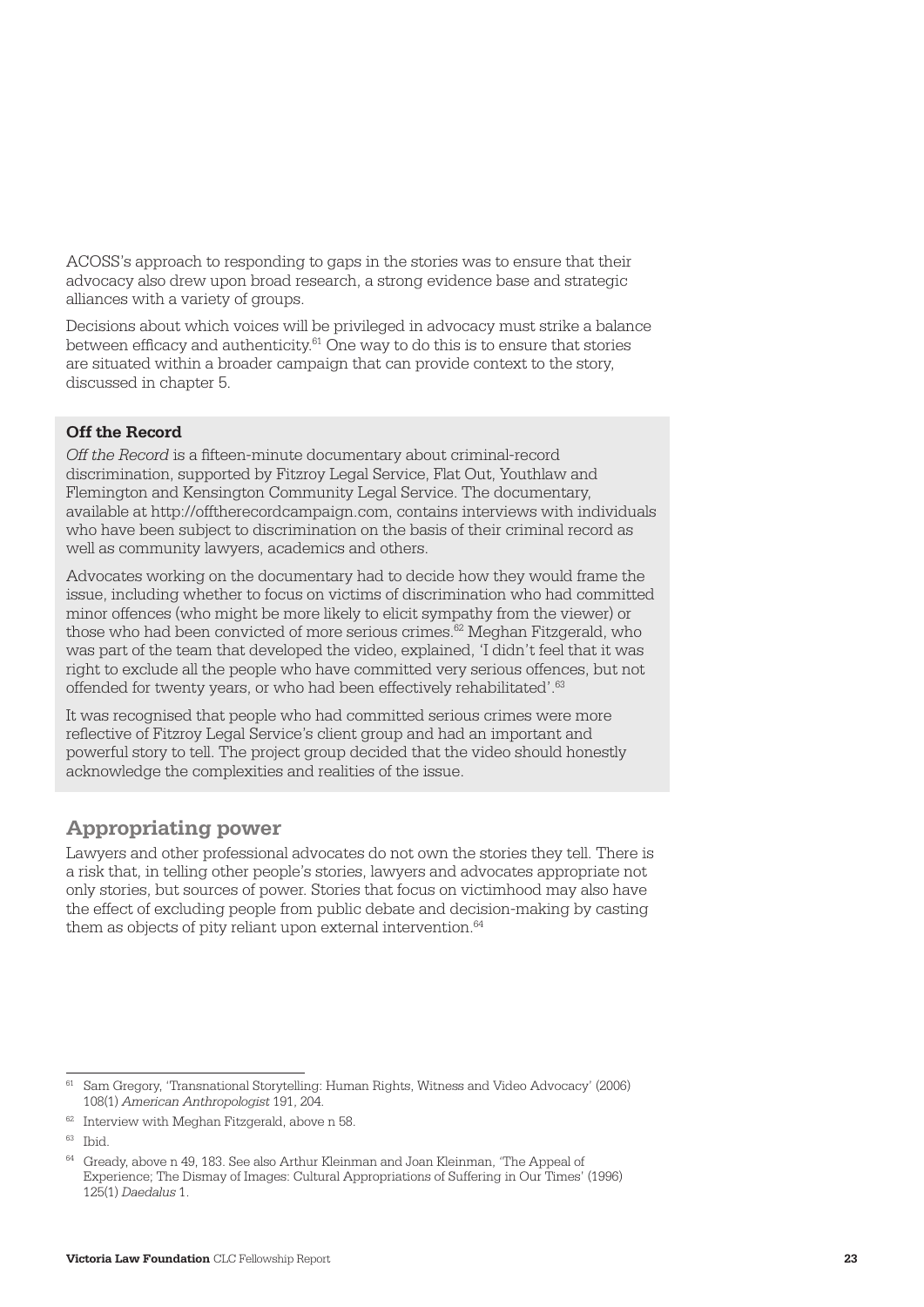<span id="page-25-0"></span>The United States literature reviewed for this report contains extensive analysis of lawyer domination in relationships with clients and communities.<sup>65</sup> Commentators have noted that 'lawyering relationships – like all relationships – cannot be purged of power or the possibility of coercion and complicity with group domination'.<sup>66</sup>

The analysis is often directed towards legal advice and casework services, but the difficulty extends to all aspects of community lawyering:

Even when clients have voluntarily agreed to engage in organizing activities, it is not clear that the outcome will be free of lawyer domination. Lawyers practicing in organizing contexts may be reluctant to cede control in group settings and restrain their more adept verbal skills in order to advance client empowerment.<sup>67</sup>

To an extent these concerns can be mitigated through a commitment to free and informed consent in storytelling projects, discussed in chapter 5. However, power dynamics are gnarly and more may be required to genuinely recognise and, to the extent possible, address them. Critical self-reflection and humility are important, as are efforts to maximise participation and collaboration in storytelling, also discussed in chapter 5.

#### **Legal and professional obligations**

There are legal risks and professional obligations associated with storytelling in advocacy. Some, but not all, depend on the existence of a lawyer–client relationship. The legal risks outlined below can generally be managed by ensuring that consent is gained for the release of information and care is taken not to defame third parties or jeopardise ongoing or prospective legal proceedings. These matters are examined briefly below. For more information, see Redfern Legal Centre's toolkit, *Speaking Wisely: Considerations and Strategies for Managing Public Comment*. 68

#### **Privacy and confidentiality**

Privacy laws exist at both the federal and state level and regulate the way personal information (information that identifies or could identify a person) is collected and used by government agencies and certain private sector organisations.<sup>69</sup> These laws are unlikely to apply to most CLCs, however some CLCs are obliged to comply with privacy laws as a condition of their funding agreements.

A duty of confidentiality also applies to communications between lawyers and clients.70 This duty prevents lawyers from disclosing information provided for a specific purpose and not otherwise public knowledge, both during the retainer and after its termination. Obligations of privacy and confidentiality are met if the client authorises disclosure.

Cummings, above n 11, 497.

- <sup>68</sup> Redfern Legal Centre, *Speaking Wisely* (May, 2012) [<http://rlc.org.au/publication/speaking-wisely](http://rlc.org.au/publication/speaking-wisely-considerations-and-strategies-for-managing-public-comment)[considerations-and-strategies-for-managing-public-comment>.](http://rlc.org.au/publication/speaking-wisely-considerations-and-strategies-for-managing-public-comment)
- <sup>69</sup> See the *Privacy Act 1988* (Cth) and the *Information Privacy Act 2000* (Vic).
- $\frac{70}{10}$  Equity protects confidential information provided by a client to a lawyer and this may be an implied term of a contract between a lawyer and their client. Confidentiality is also protected by professional conduct rules.

<sup>65</sup> See, for example, Lucie E White, 'To Learn and Teach: Lessons from Driefontein on Lawyering and Power' (1988) *Wisconsin Law Review* 699; Lopez, above n 36; Wexler, above n 36; Cummings, above n 11.

<sup>66</sup> Angela Harris, Margaretta Lin and Jeff Selbin, 'From "The Art of War" to "Being Peace": Mindfulness and Community Lawyering in a Neo-Liberal Age' (2007) 95 *California Law Review* 2073, 2115.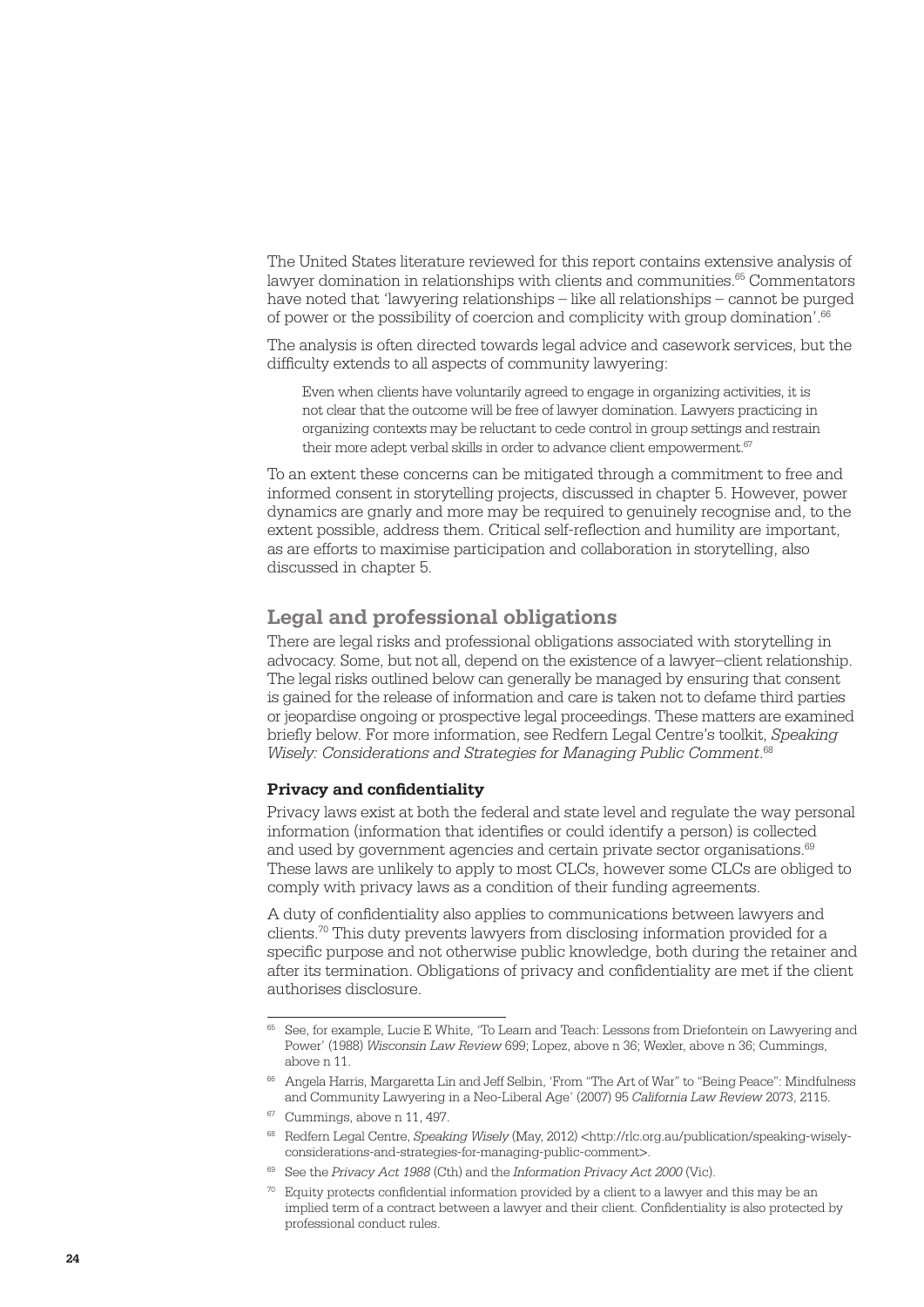In some cases confidentiality clauses in settlement agreements will preclude storytelling and public advocacy around a particular case. Such clauses are particularly common in discrimination cases. Melanie Schleiger, Manager of the Equality Law Program at Victoria Legal Aid explained, 'sometimes confidentiality terms are agreed to as a matter of course. There should be a premium put on this and lawyers have a role to play here.'71 If a person wishes to tell their story to advocate around a particular issue, they should not be prevented from doing so due to a confidentiality term that was not carefully considered in settlement negotiations.

#### **Legal professional privilege**

Legal professional privilege protects confidential information contained in communications between the lawyer and client that are for the dominant purpose of giving and receiving legal advice.<sup>72</sup> Lawyers need to be aware that if information protected by legal professional privilege is referred to in a case study, then privilege over relevant documents may be waived.73 Significantly, a case study that discloses the gist or substance of the legal advice provided might waive privilege with respect to all documents produced that influenced the legal advice.74

#### **Defamation**

Where stories refer to third parties there is a risk that CLCs could be liable for defamation if the reputation of the third party is harmed. While there are defences to defamation, for example the defence of justification where the statement is substantially true, the burden would lie on the CLC to establish any defence.<sup>75</sup> Care needs to be taken when stories identify third parties and the facts in these stories should be clearly substantiated.

#### **Publication of information in legal proceedings**

While a case is under judgment, or sub judice, the publication of material that might prejudice the trial could attract contempt of court proceedings. Care should be taken where stories relate to pending (in criminal law) or current (in criminal and civil law) proceedings and storytellers should avoid prejudging issues before the court.76 Comment that fairly and accurately reports proceedings in an open court will not be contemptuous.77

In addition, the *Family Law Act 1975* (Cth) and the *Family Violence Protection Act 2008* (Vic) contain non-publication clauses. Breach of these clauses could result in prosecution of the client and the CLC. Stories that relate to issues that fall under either of these laws should therefore be de-identified.

<sup>71</sup> Interview with Melanie Schleiger, Manager of the Equality Law Program, Victoria Legal Aid (Melbourne, 6 August 2013).

<sup>72</sup> *Esso Australia Resources Limited v Commissioner of Taxation* (1999) 201 CLR 49.

<sup>73</sup> *Australian Wheat Board Ltd (AWB) v Cole (No 5)* [2006] FCA 1234.

<sup>74</sup> *Australian Wheat Board Ltd (AWB) v Cole (No 5)* [2006] FCA 1234.

<sup>75</sup> *Bashford v Information Australia (Newsletters) Pty Ltd* (2004) 204 ALR 193, [10].

<sup>76</sup> Redfern Legal Centre, *Speaking Wisely*, above n 68, 38.

<sup>77</sup> *Re Consolidated Press Ltd* (1937) 37 SR (NSW) 255 at 257–8; *R v Sun Newspapers Pty Ltd* (1992) 58 A Crim R 281 at 286–7 (Byrne J).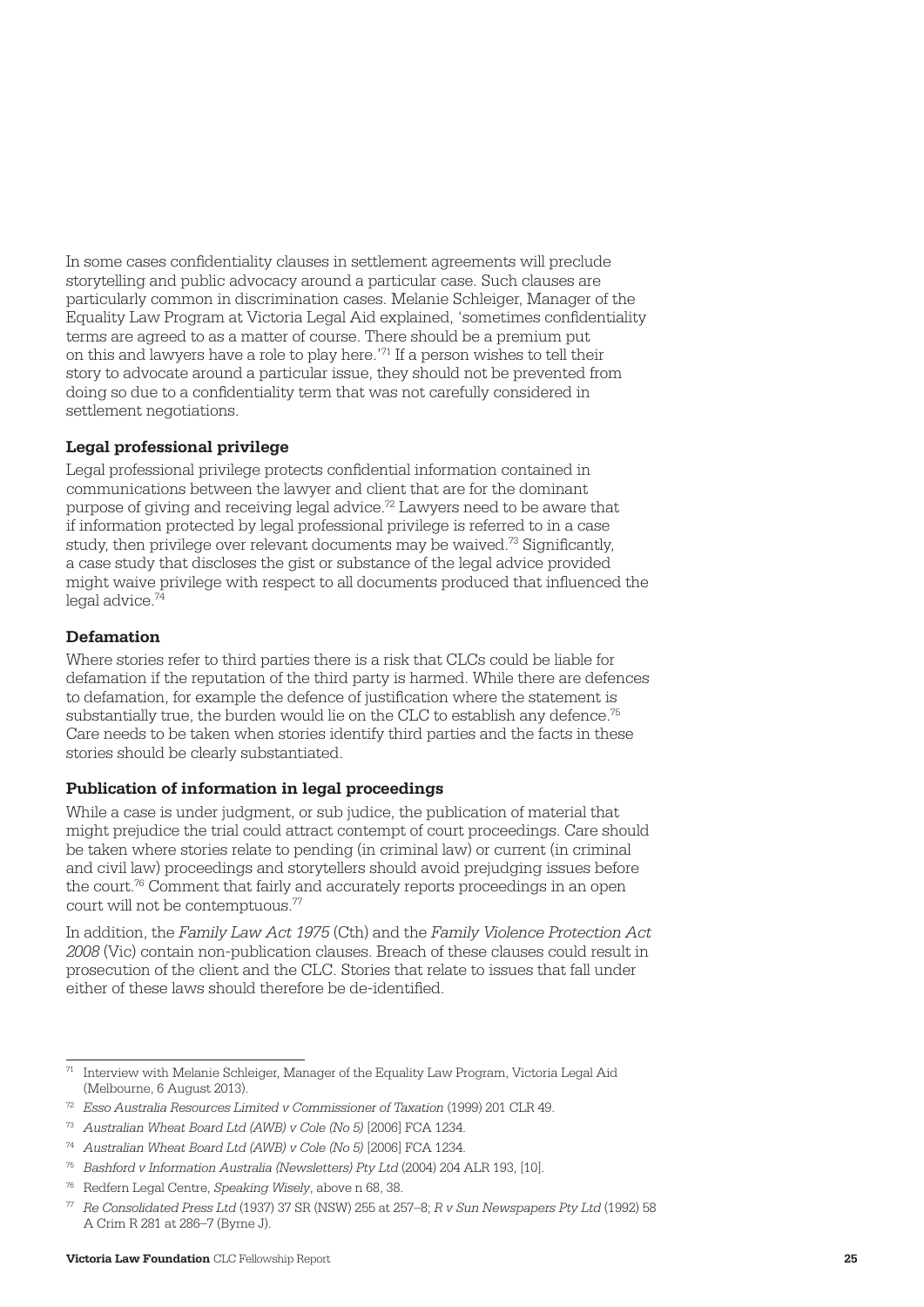## <span id="page-27-0"></span>**5 Five principles of ethical and effective storytelling**

#### **Consent**

Consent is central to ethical and effective storytelling in advocacy. As lawyers and advocates, we have a legal and ethical obligation to ensure that we don't misuse people's stories. Without consent, storytelling can undermine people's agency, cause material and psychological harm and damage relationships of trust with clients and communities.

The nature and form of consent will vary depending on the purpose and method of storytelling and the circumstances of the person involved. Consent for the use of de-identified written case studies may differ from consent to appear in an internet video. Consent from a client involved in ongoing legal proceedings will differ from consent from a community leader with advocacy experience. This section does not prescribe a particular approach to obtaining consent, instead it considers issues that should inform the approach adopted.

#### **De-identified case studies**

Views as to whether there is a legal requirement for consent for de-identified case studies differ. Legal and professional obligations are unlikely to require consent in this circumstance.78 Nevertheless, most CLCs interviewed seek consent for the use of de-identified stories as a matter of best practice. Joanna Fletcher from WLSV explained:

whether or not there is a legal requirement to get consent for the use of a deidentified case study, it's best practice to do so, particularly for our clients. If our client were to recognise herself in something that we'd produced and we hadn't asked her, it would really damage her trust in us.79

There will be a point at which information is so general or fictitious that it cannot be properly described as a story in the sense discussed in this report. For example, quantitative information about how many people reported an interaction with a local authority, or a combination of several people's experiences. Such materials may be a useful way to present data, but they do not engage the benefits outlined in chapter 3.

#### **Free and informed consent**

Consent for the use of a story must be fully informed and freely given. Informed consent means that people should be aware of why and how their stories will be told and of the foreseeable risks and benefits, including outcomes that are not likely. People may be hopeful that storytelling in advocacy will help them get a visa or custody of their child and such expectations should be identified and addressed.

Letter from National Association of Community Legal Centres to the Law Council of Australia, 30 March 2012, 2 [<www.naclc.org.au/cb\\_pages/submissions.php](http://www.naclc.org.au/cb_pages/submissions.php)>.

 $79$  Interview with Joanna Fletcher, above n 6.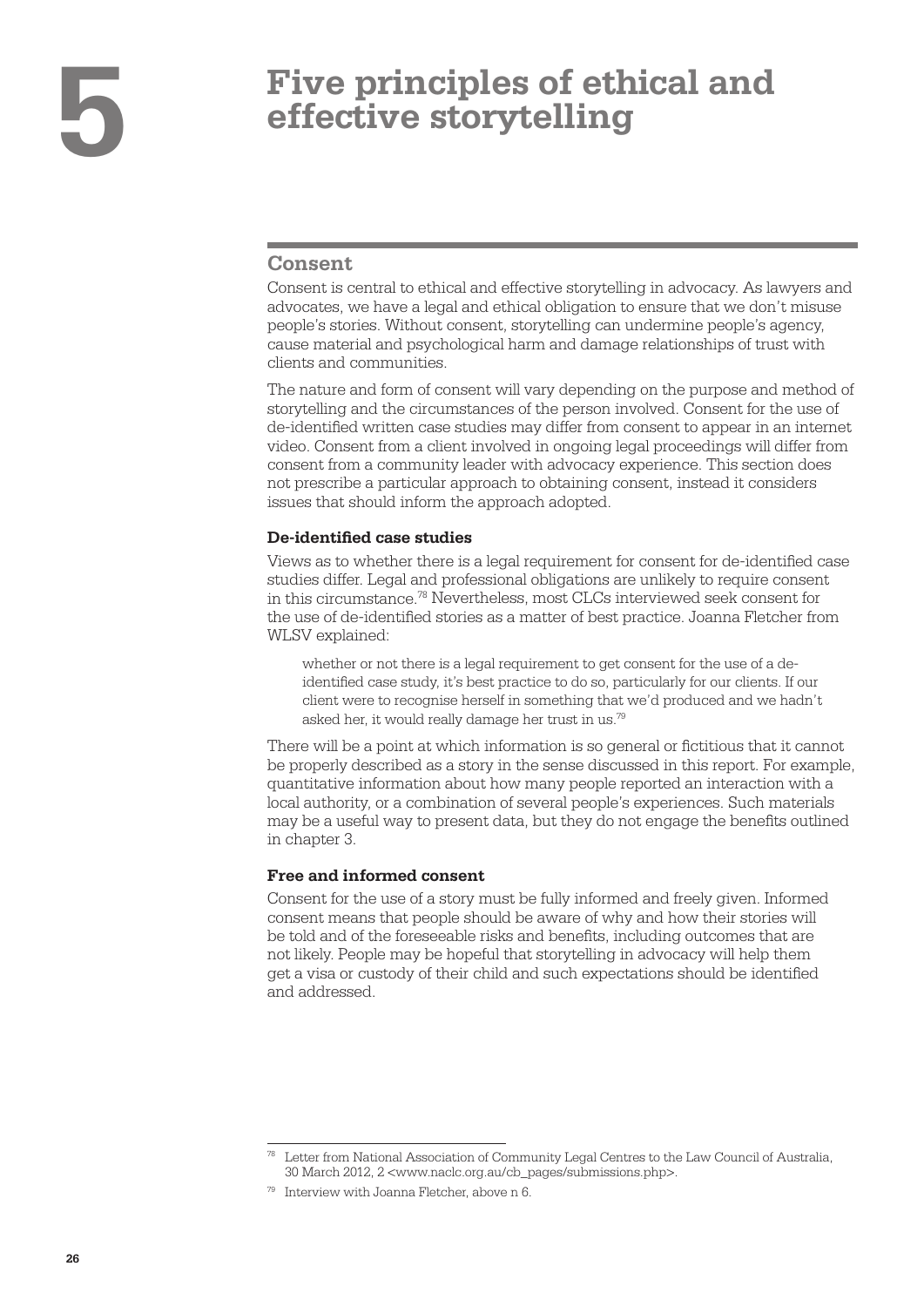Informed consent also requires openness about the nature of the CLCs' work and the likelihood of an ongoing relationship and support. Many interviewees emphasised that they are not mandated or resourced to run consumer advocacy or community support programs. Others cautioned against creating an unrealistic expectation that a campaign would continue indefinitely. For example, when discussing the *Every Single Woman* video described in this chapter, Debora Singer from Asylum Aid explained:

I spoke to [the women who told their stories] about what they wanted to do about keeping in touch. Because one of the things I didn't want to do was say, 'well that's it, you've made the film, we're never going to see you again', but I also knew we don't run a support group here, you know, my colleagues are lawyers and there was a limit to what I could offer.<sup>80</sup>

There will also be a limit to what CLCs can offer participants and this will vary depending on the priorities and working methods of individual CLCs. These limits should not necessarily impede advocacy, but participants should understand what is on offer so that they can make an informed choice about whether they want to be involved in a campaign.

Consent must also be freely given. This requirement may be difficult to determine in the context of a busy casework service where people are in need of assistance and the immediate legal issue is at the forefront of the lawyer and client's minds. It may be that in this context it is only possible to request and receive consent for the limited use of a client's information (de-identified case studies, for example). In some circumstances it may not be appropriate to seek consent for use of personal information at all.

A client's sense of obligation or gratitude for receiving a free legal service may also muddy the quality of consent. Kon Karapanagiotidis from the ASRC said, 'the reality is that people will say yes out of a sense of gratitude and you just have to accept that and manage it. You need to weigh up the risks and make an ethical assessment.'81 CLCs can be selective about who is approached to contribute their stories to a campaign. Another way to manage issues around consent in the context of legal services is to collaborate with organisations and networks and work with stories and storytellers who are not clients. The value of collaboration and working with networks is discussed later in this chapter.

As a practical matter, many interviewees saw written consent as a way to promote clarity about what has been agreed, create a record that can be referred to later, save time, and to provide people with information about what they need to do if they change their mind.

<sup>80</sup> Interview with Debora Singer, Policy and Research Manager, Asylum Aid (London, 10 April 2013).

<sup>&</sup>lt;sup>81</sup> Interview with Kon Karapanagiotidis, above n 55.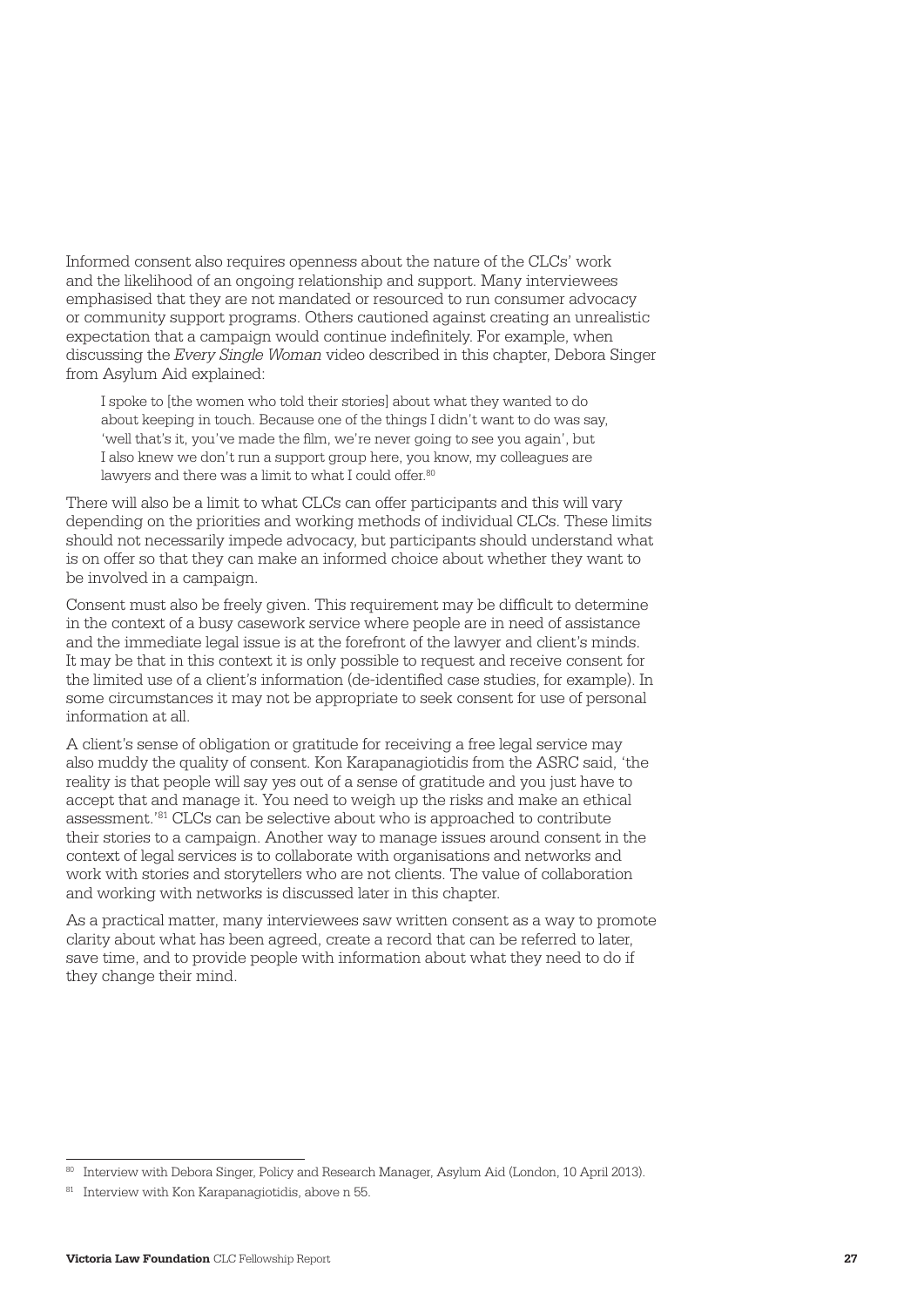#### <span id="page-29-0"></span>**'Vulnerable' clients**

Even where CLCs make every effort to secure free and informed consent, they may have concerns based on the vulnerabilities of participants. Academic researchers have noted the potential for stereotyping and exclusion that comes with the 'vulnerable' label:

Regrettably, the term 'vulnerable' too often gets played as a bioethical trump card, summarily tossed on the table in the course of debate, sometimes with the stern admonition that it would not be decent to exploit such subjects. Given the absence of agreed-upon standards for identifying and responding to vulnerability, such a move too often serves as a conversation-stopper, abruptly ending dialogue rather than furthering it. It may be possible to do better.<sup>82</sup>

A better approach is to consider individual circumstances and context. This approach mirrors normal practice in determining capacity to consent in relation to the full range of CLC services and activities, including giving instructions in a legal matter. Issues of capacity are not always simple, but nor are these issues particular to law reform and advocacy. CLC workers frequently make difficult determinations around capacity and consent and there is no reason to suppose that special rules or exclusions should be applied in the context of law reform and advocacy.

#### **Participation**

Stories tend to be more powerful when they're told by the people who experienced them. The details people include when they're talking about their own lives, their body language and tone and the authenticity of their experience are generally more captivating and credible than a story told second-hand.

The very act of telling a personal story and being heard can also be a powerful experience. Many of those interviewed for this project observed that often people simply want to tell others what happened to them, that there is merit in storytelling for its own sake. Melbourne writer Arnold Zable spoke about a series of storytelling workshops he ran in bushfire-affected areas following the 2009 Black Saturday fires. After one of these sessions, a participant approached him and said, 'I'm glad we're getting counselling, but sometimes you feel like a client. Sometimes you feel like a victim. When I tell my story, and when I write it, I'm in charge.'83

As discussed in chapter 2, participation is not always possible and case studies may be the best or only way to relay important information about the experiences of clients and communities. Well-crafted case studies can be powerful and persuasive evidence.84 However, a single story told directly in a recording, at a meeting or at a public event is likely to have greater impact than several written, de-identified case studies. It is therefore worthwhile allocating resources to support and promote participation as a complement to other less risky or resourceintensive storytelling strategies.

<sup>82</sup> Kenneth Kipnis, 'Vulnerability in Research Subjects: A Bioethical Taxonomy' in National Bioethics Advisory Commission (ed.), *Ethical and Policy Issues in Research Involving Human Participants* (National Bioethics Advisory Commission, 2001), G3.

<sup>83</sup> Interview with Arnold Zable, above n 48.

<sup>84</sup> Willard C Richan, *Lobbying for Social Change*, 2nd edn (1996), 131–4.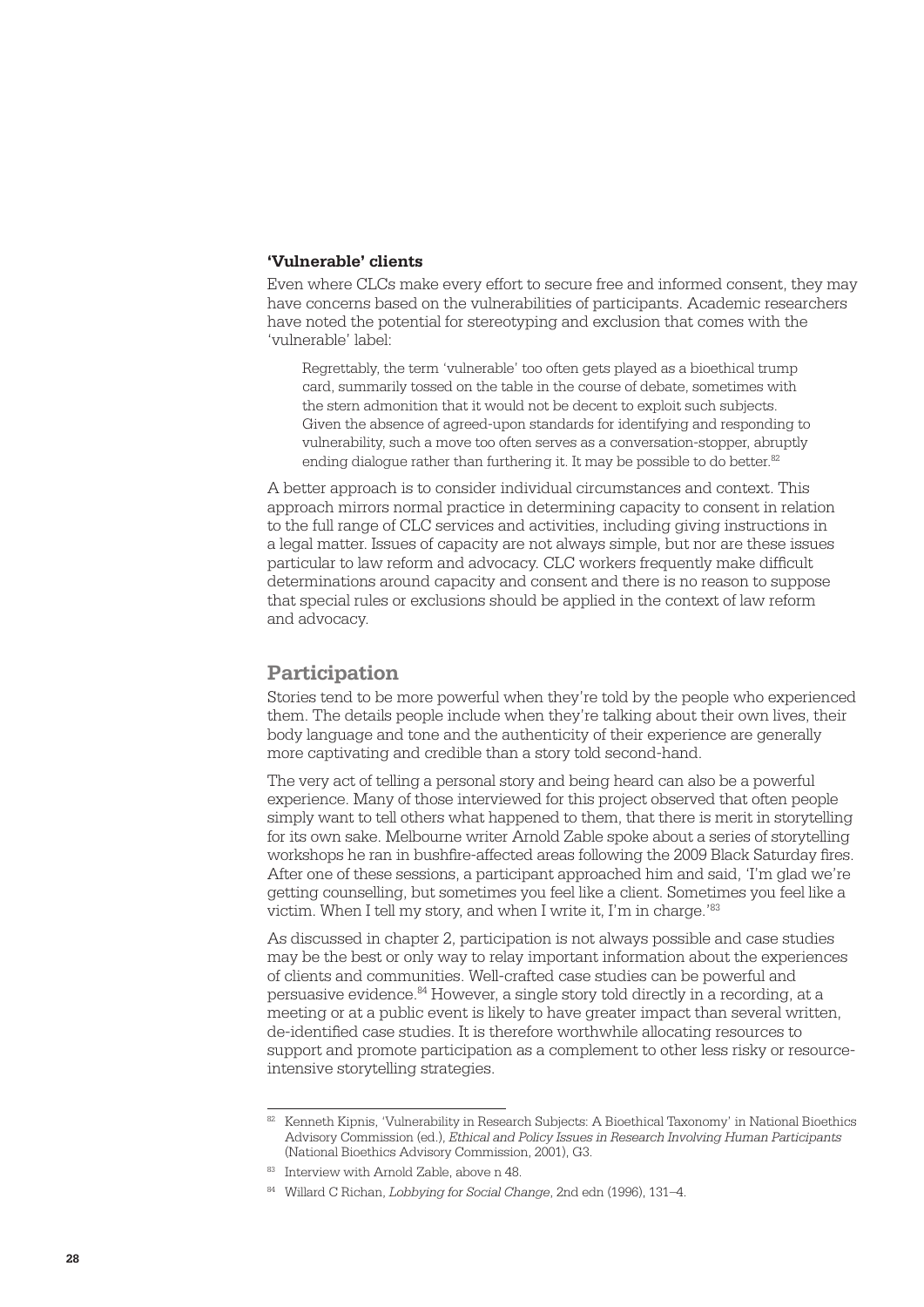#### **The land holds us: Homelands in the Northern Territory**

For over three years Amnesty partnered with the Alyawarr and Anmatyerr communities of Utopia homelands, using a participatory, human rights based approach to research and campaigning. The partnership produced the report, *The Land Holds Us: Aboriginal Peoples' Right to Traditional Homelands in the Northern Territory*. 85

The subject of the report was identified after extensive consultation with communities and NGOs in the Northern Territory. Sarah Marland, Amnesty International Australia's Indigenous Rights Campaign Co-ordinator, and co-author of the report, commented that:

the project would not have worked if we had not worked in partnership with the community. The strength of that partnership meant that the community was on board and that other NGOs supported and contributed to the campaign. It also meant that the people who read the report believed us. We weren't just a bunch of white people with another theory about problems facing Aboriginal people in the Northern Territory. 86

In addition to collaborating in the identification of the topic for the report, communities also participated in publicity and advocacy, speaking at the report's launch in Canberra, attending meetings with ministers, presenting at a press conference and briefing the Senate Committee on Rural and Regional Affairs.



*Valda Morton, Ricky Tilmouth, Rosalie Kunoth-Monks, Ngarla Kunoth-Monks, Lenny Jones and Rosco Loy representing the Alyawarr/Anmatyerr peoples of the Utopia homelands for the launch of Amnesty International's report* The Land Holds Us*, Canberra, 2011. © Andrew Taylor and Amnesty International Australia.* 

<sup>85</sup> Amnesty International, *The Land Holds Us: Aboriginal Peoples' Rights to Traditional Homelands in the Northern Territory* (2011).

<sup>86</sup> Interview with Sarah Marland, Indigenous Rights Campaign Co-ordinator, Amnesty International (Melbourne, 4 June 2013).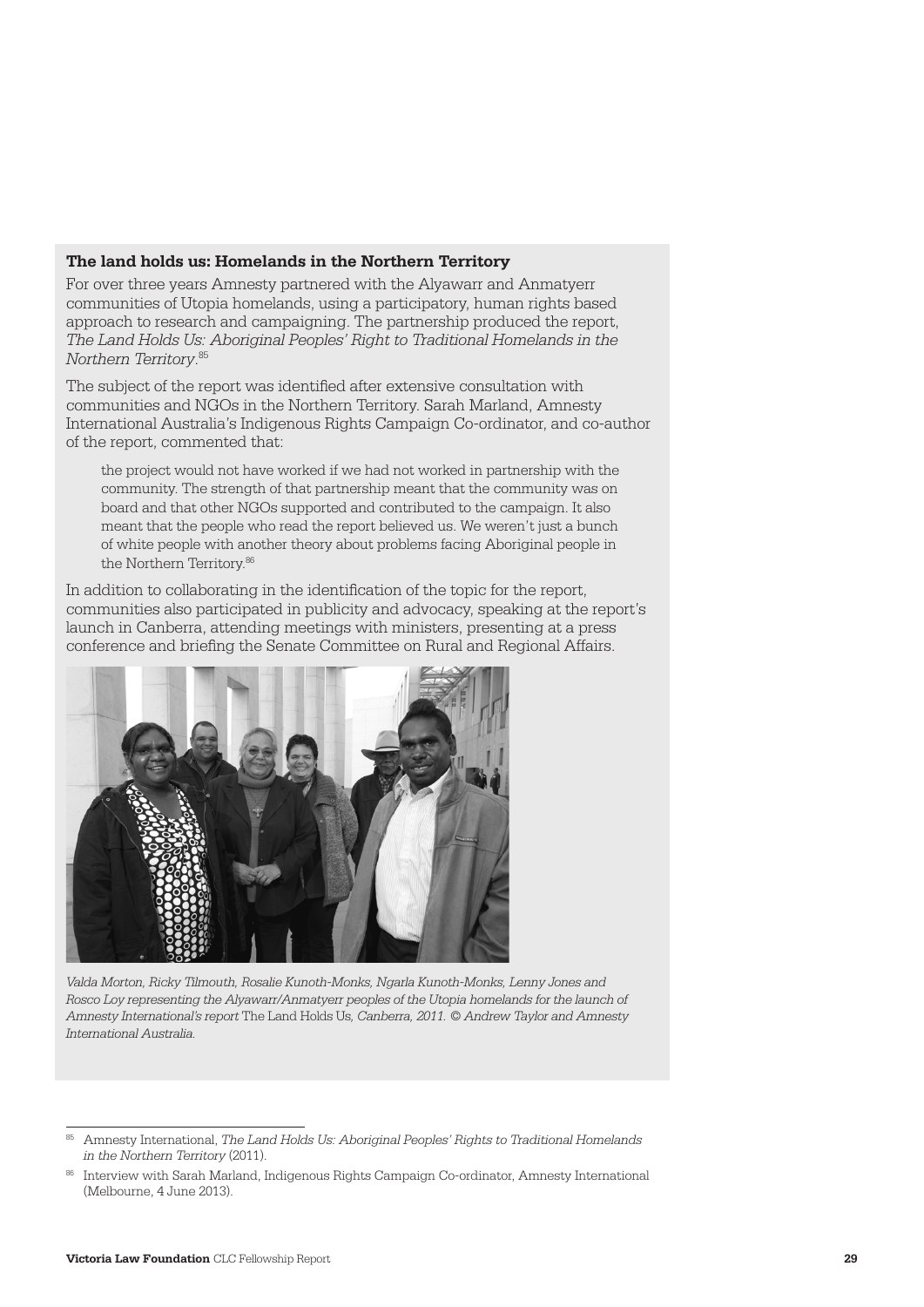<span id="page-31-0"></span>Rosalie Kunoth-Monks, an Alywarr and Amnatyerr elder from Utopia homelands, was part of the community delegation to Canberra. She speaks about the homelands in this video on Amnesty's website. She describes the Alyawarr and Anmatyerr Peoples' approach to partnering with Amnesty as follows:

The emotional pain we are going through is more painful than a swift physical death. We need emotional and mental health yet the government policies cripple both of these. We have been demonised, the assimilationist attitude has intensified, yet there is a small ladder by which you can climb into the white man's world. But I have had my journey sung to me, my journey is not just me, it goes back thousands of years, our indigeneity is reviving and coming, it touches and loves every one of our people. People are going back to what made them strong over thousands of years; people are not moving off their land. Outside of that to assist us we need professional people, such as Amnesty International.<sup>87</sup>

Sarah Marland attributed the report's success to the combination of the expertise and testimony of people from the Utopia homelands and the platform for advocacy that Amnesty was able to provide.

#### **Collaboration**

CLCs have relationships beyond their client base and people in communities and networks will often be better placed to participate in storytelling campaigns than CLC clients. Working with community groups can circumvent issues that arise in the context of a lawyer–client relationship, including potential risks to ongoing or prospective litigation and concerns around consent.

Several of the organisations interviewed for this project prefer to work with non-clients when they use stories in their advocacy. The three women who participated in the Every Single Woman project discussed below were all identified through Asylum Aid's community networks. Debora Singer explained:

we are very aware that the clients are being provided with legal services so the whole idea of getting informed consent is a problem because people tend to say yes because they feel they have to. To guard against that we don't ask current clients to get involved in those things.<sup>88</sup>

Vince Warren from the Center for Constitutional Rights said:

if you're representing a client on an issue that affects multiple people, partnership with the group that's affected is important. You often find wonderful storytellers in the larger group that tell the similar stories to your client, and you can bring them forward in a manner that amplifies your case.<sup>89</sup>

Denis Nelthorpe from Footscray Community Legal Centre spoke about how community leaders 'may be better able to articulate problems, to be in the media gaze, and these leaders have often experienced the same problems as the clients'.90 For this reason, Footscray CLC works closely with community leaders,

<sup>87</sup> Amnesty International, *The Land Holds Us*, above n 85, 41.

<sup>88</sup> Interview with Debora Singer, above n 80.

<sup>89</sup> Interview with Vince Warren, above n 32.

<sup>90</sup> Interview with Denis Nelthorpe, Manager, Footscray Community Legal Centre (phone, 5 June 2013).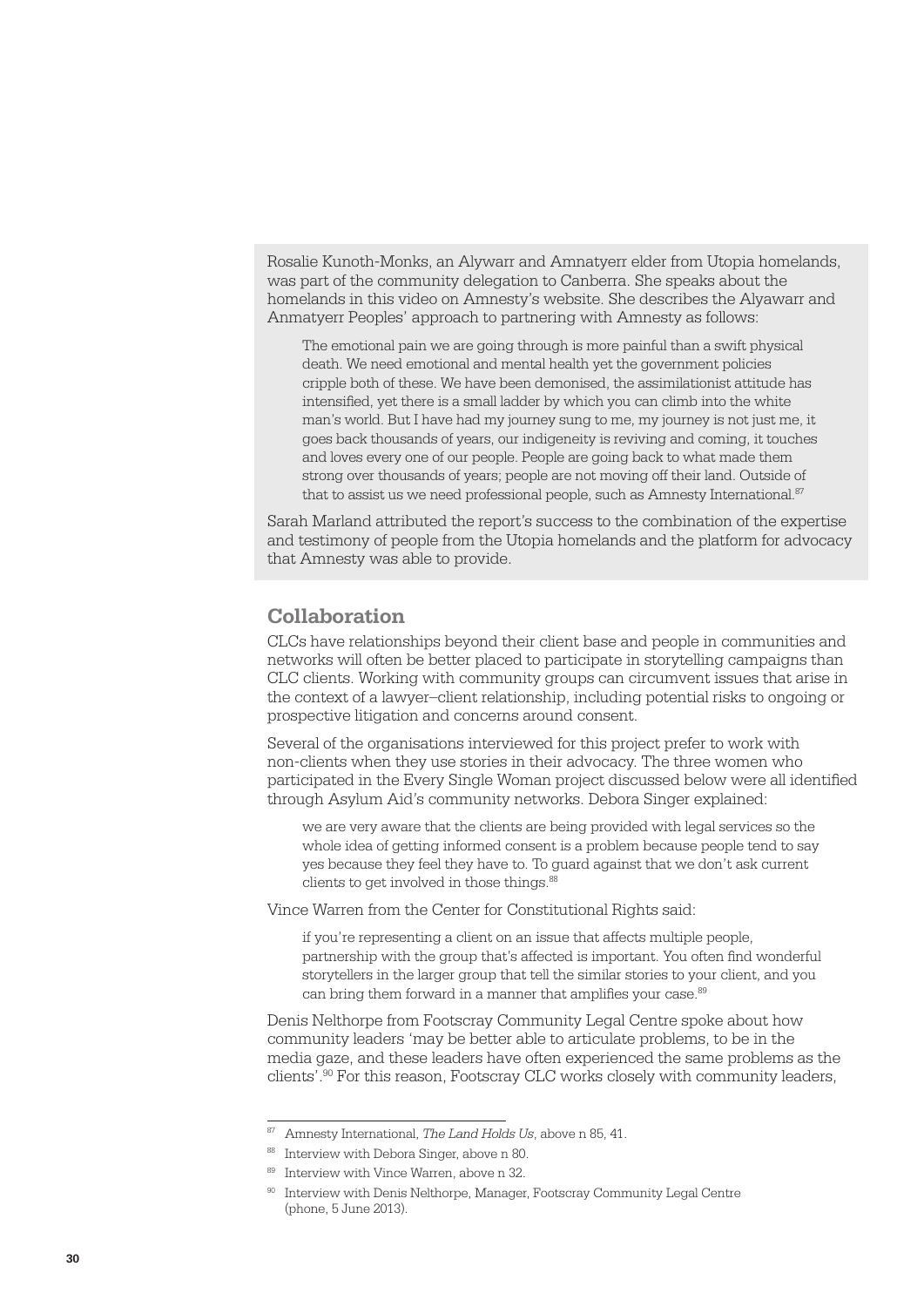including by employing some to assist with advocacy projects and community legal education.

In addition to identifying helpful stories and potential storytellers, engaging with communities also provides an opportunity to strengthen important relationships. Cooperation and collaboration between legal and non-legal groups can contribute to the success of policy and law reform campaigns and to the health and effective operation of the community legal sector.91

#### **Every Single Woman**

Every Single Woman is a campaign for a gender-sensitive asylum system in the United Kingdom. Asylum Aid produced materials, including a video, comparing the support available to women seeking asylum with that available to all other women in the United Kingdom and argued that a woman seeking asylum must be afforded the same minimum standards as everyone else.

Asylum Aid's video centred around three women, Rani, Cecilia and Rahel, who had been through the asylum system.<sup>92</sup> In the video, Cecelia, who had been in prison and in an immigration detention centre, says 'rather than me going to be in a detention centre, it's good for me to be in prison for the rest of my life'. The campaign's name came from Cecilia, who said 'every single woman should be treated the same, every single one'.<sup>93</sup>

The women attended Asylum Aid's Annual General Meeting, where the film was shown. After the film was shown, Debora Singer, who coordinated the campaign, was surprised that the women wanted to thank her for giving them the opportunity to take part in the film. As she explained:

I really hadn't expected them to start thanking me … I'd gone into it with a sense that we're asking these women to do us a favour and it's all one-sided. And yes we're not going to exploit them and do anything horrible, but I thought the gain is all on our side, and it wasn't. $94$ 



*© Changing Images/Asylum Aid.* 

<sup>&</sup>lt;sup>91</sup> Studies have shown that the most effective human rights legal organisations work cooperatively and collaboratively with non-legal human rights NGOs. See the discussion in: Richard J Wilson and Jennifer Rasmusen, *Promoting Justice: A Practical Guide to Strategic Human Rights Lawyering* (International Human Rights Law Group, 2001); Amanda Tattersall, *Power in Coalition: Strategies for Strong Unions and Social Change* (Allen & Unwin, Sydney, 2010); Leslie Crutchfield and Heather McLeod Grant, *Forces for Good: The Six Practices of High-Impact Nonprofits* (Jossey-Bass, 2008).

Asylum Aid, *Every Single Woman* [<http://www.asylumaid.org.uk/the-womens-project/every](http://www.asylumaid.org.uk/the-womens-project/every-single-woman-campaign/)[single-woman-campaign/>.](http://www.asylumaid.org.uk/the-womens-project/every-single-woman-campaign/)

<sup>&</sup>lt;sup>93</sup> Interview with Debora Singer, above n 80.

<sup>94</sup> Ibid.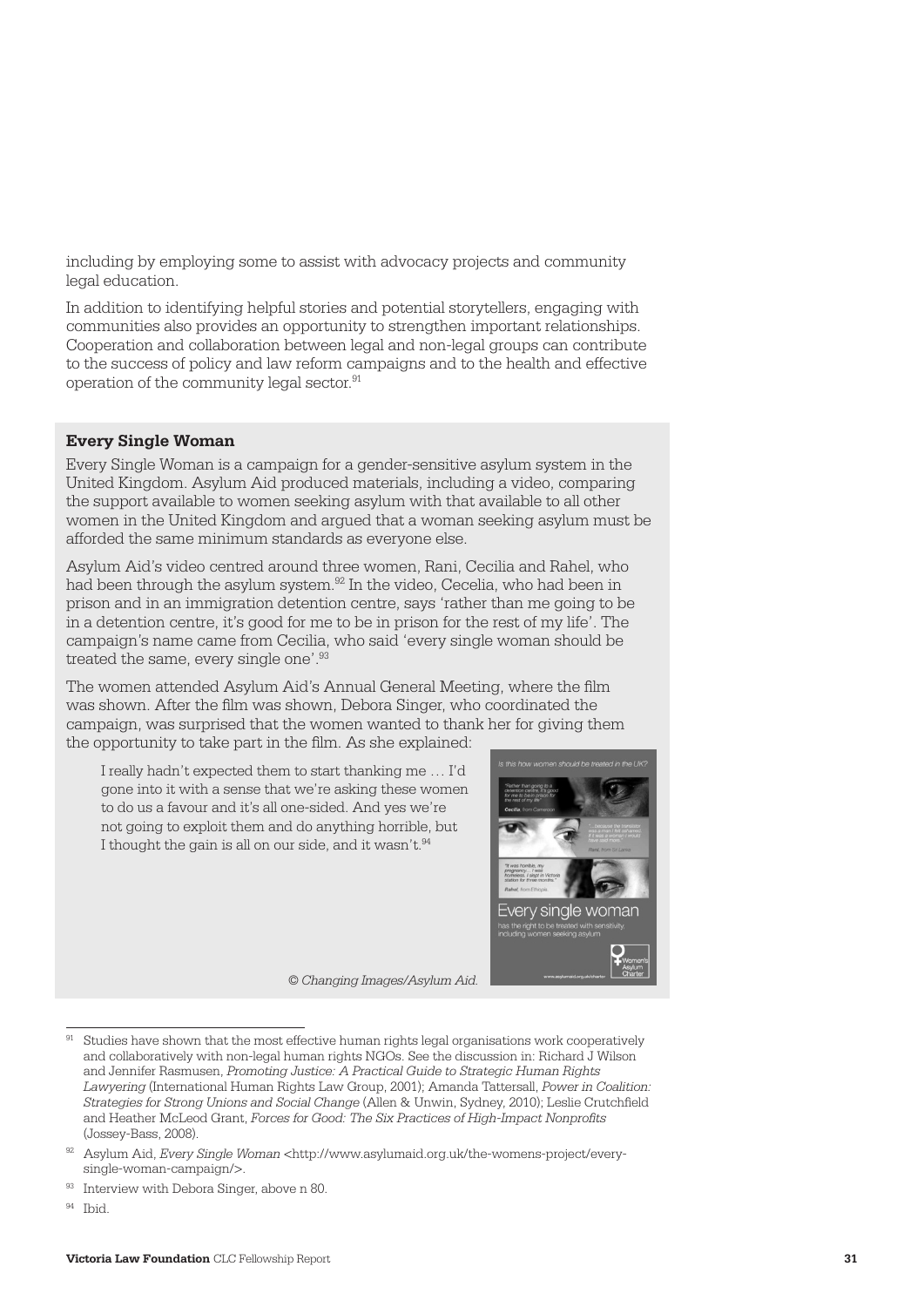#### <span id="page-33-0"></span>**Context and the campaign**

In an advocacy context, stories are not told for their inherent worth or entertainment value, they are told in the hope that they will change the status quo. A story's impact will generally be vastly improved where those who hear it understand the context. Storytelling should be part of a broader campaign, 'a strategy rather than a stand-alone product or event'.<sup>95</sup>

A story told without context or the support of other campaign activities can be dismissed as a 'cherry-picked' anomaly, or misinterpreted or distorted to support an unhelpful agenda. Further, if a story is not told as part of a campaign, people will not know how to respond. This misses an opportunity to engage support and can contribute to 'compassion fatigue' that makes it difficult to mobilise in the future.<sup>96</sup>

In addition to stories, successful campaigns tend to include smart messaging and communications, a strong evidence base, robust partnerships and coalitions, strategic legal and political interventions, grassroots support and high-level champions.97 These strategies assist storytelling by showing that the story represents a systemic issue, and in ensuring that it leads the audience to useful conclusions and actions.

<sup>&</sup>lt;sup>95</sup> Gregory, above n 61, 193.

<sup>96</sup> Sam Gregory, 'The Participatory Panopticon and Human Rights: WITNESS' Experience Supporting Video Advocacy' (paper presented at Exploring the Past, Anticipating the Future, annual meeting of the ISA's 50th Annual Convention, New York Marriott Marquis, New York, 15 February, 2009) 25.

<sup>97</sup> Wilson above n 91; Tattersall, above n 91; Crutchfield, above n 91; Becker, above n 20.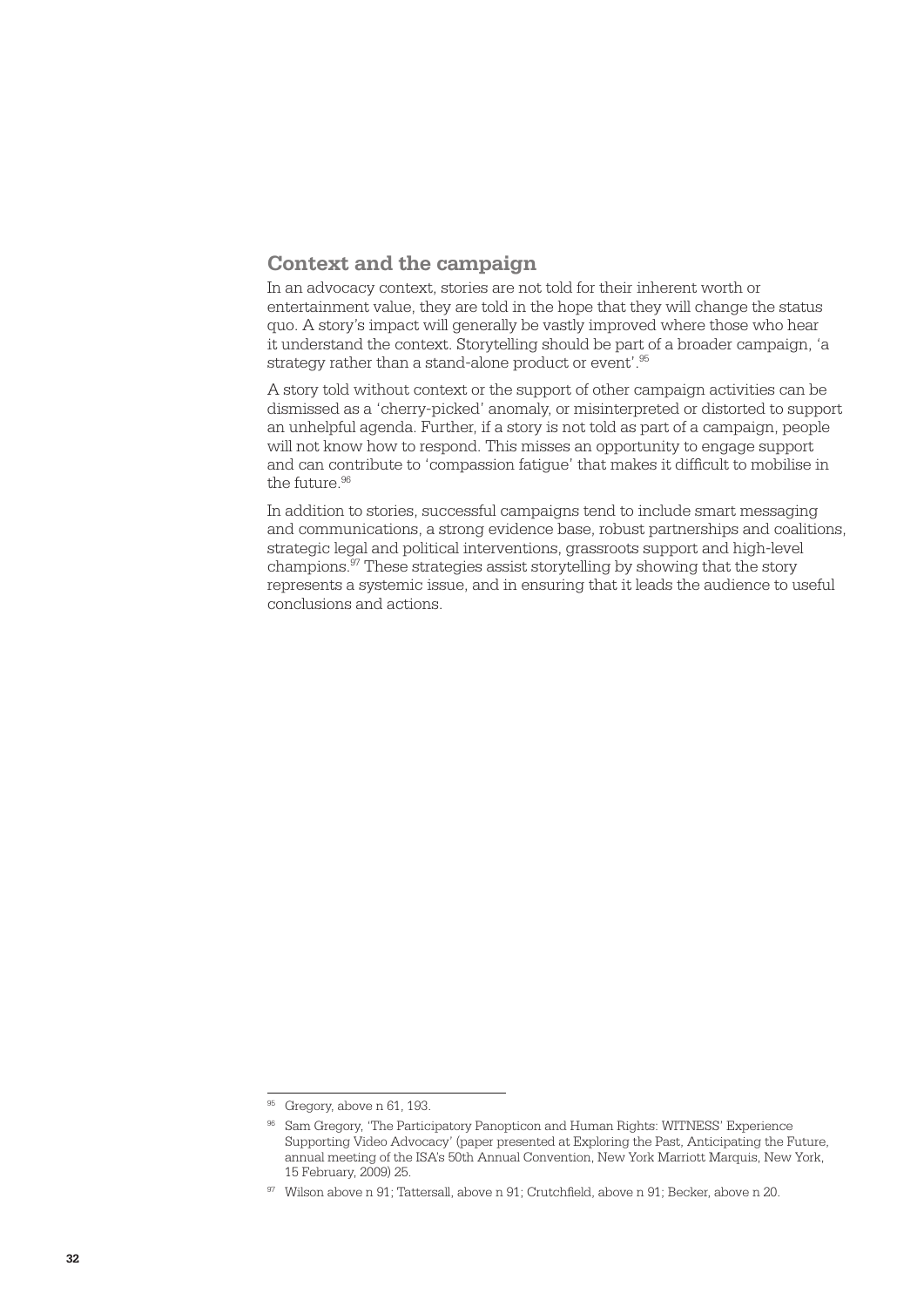#### **Surviving on income support**

The 2013 ACOSS annual conference included a plenary session on the experiences of people trying to survive on income support payments in Australia. One of the panel members was Tony, a man who had been unemployed for two years, during which time he had sent out over five hundred resumes and received only three interviews. At the time of the conference, Tony was facing eviction. A video featuring Tony speaking about his experience of being long-term unemployed is available online.98

At the time of the conference, Tony was in a vulnerable position, but he was willing and able to speak about his experience. Cassandra Goldie, Chief Executive Officer of ACOSS, recognises that there may be risks for those who speak publicly about their own difficult circumstances, but commented, 'we've got to allow people to take their own risks. It's not our job to be a gatekeeper.'99 She moderated the session on surviving on income support and described her role as being: 'to articulate what was peculiar to a person's circumstance and what was a systemic issue, relying on statistics and other evidence. If someone does not play this role you run the risk of people throwing money at a particular situation to try to shut it down.'

Shortly after the conference, Tony and other long-term unemployed people were sponsored by the Business Council of Australia to attend a post-budget lunch with the Treasurer. During the lunch he told his story, emphasising that what he wanted most was a job. Following the lunch, one of the attendees offered Tony a six-month contract and he is no longer unemployed.

<sup>98</sup> ACOSS, *\$35 a Day is Not Enough, Geraldine and Tony's Story* <[www.youtube.com/](http://www.youtube.com/watch?v=1NSPFkVvh7s) [watch?v=1NSPFkVvh7s>](http://www.youtube.com/watch?v=1NSPFkVvh7s).

<sup>99</sup> Interview with Cassandra Goldie, above n 59.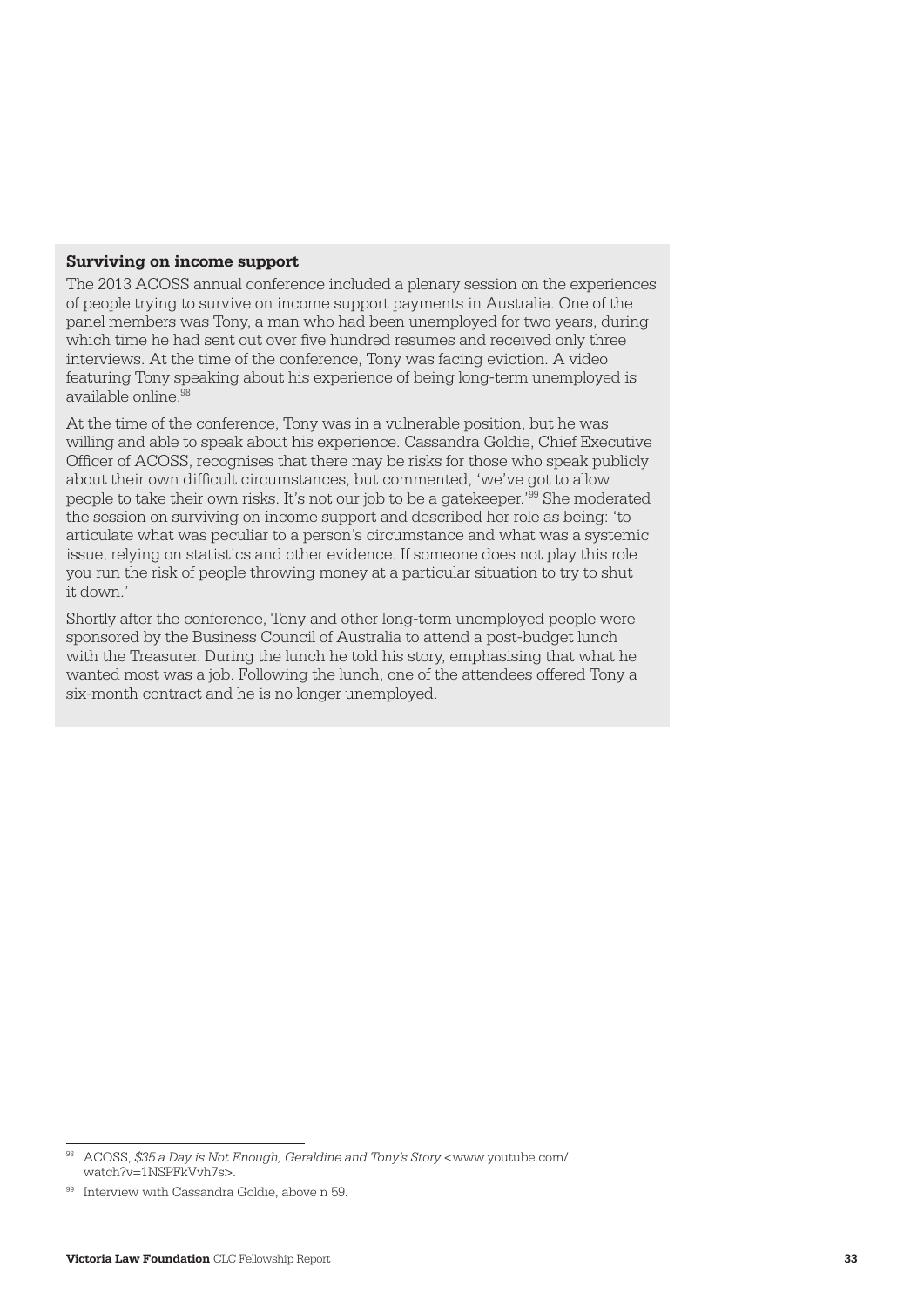#### <span id="page-35-0"></span>**Crafting the story**

Regardless of who is telling the story, it is important to consider how it will be told. Stories are not effective if people stop reading, listening or watching before they get to the end.

Lawyers are not trained in storytelling and some interviewees commented that the case studies that lawyers prepare often read more like affidavits. Edwin Rekosh from PILnet said 'most of us, when we're telling stories, we think chronologically. This happened, then this happened, then this happened. People aren't even listening any more by the time you get to the point of the story.<sup>'100</sup>

Poorly crafted case studies can have negative impacts beyond boredom. Meghan Fitzgerald from Fitzroy Legal Service observed that in some case studies:

you can just hear the way they [lawyers] are distilling all the experience through their own filter until there's nothing left of the person. They have no agency; they have no identity; they just have a bunch of labels that someone has put on them … Labels strip a person of their humanity … You can't feel those case studies at all.101

There are techniques that can be learned to avoid turning stories into dull chronologies or collections of unhelpful labels. The writers and teachers interviewed for this project all agreed that the skills and techniques are easily taught. Some organisations, including PILnet in New York and Women's Legal Service Victoria, have run storytelling workshops for staff.

Another common observation from the writers interviewed for this project was that detail is the key to a compelling and authentic story.102 A good story creates a scene and calls on the senses. Maureen McCarthy, a novelist who also teaches creative writing, said that people sometimes omit this essential ingredient because they lack confidence: 'often people will skip over the detail because they're not confident that it's interesting or relevant. They're nervous about the truth. It's like they're back in school and they might get it wrong, but really it's the truth and the detail that makes the story.'103

Even when the story is being told second-hand, there are ways to include details that make the story compelling and authentic. For example, direct quotes or observations can bring an otherwise dry set of facts to life.

<sup>100</sup> Interview with Edwin Rekosh, Executive Director, PILnet (New York, 30 April 2013).

<sup>&</sup>lt;sup>101</sup> Interview with Meghan Fitzgerald, above n 58.

<sup>102</sup> Interview with Tony Birch, above n 24; interview with Arnold Zable, above n 48.

<sup>&</sup>lt;sup>103</sup> Interview with Maureen McCarthy (phone 3 July 2013).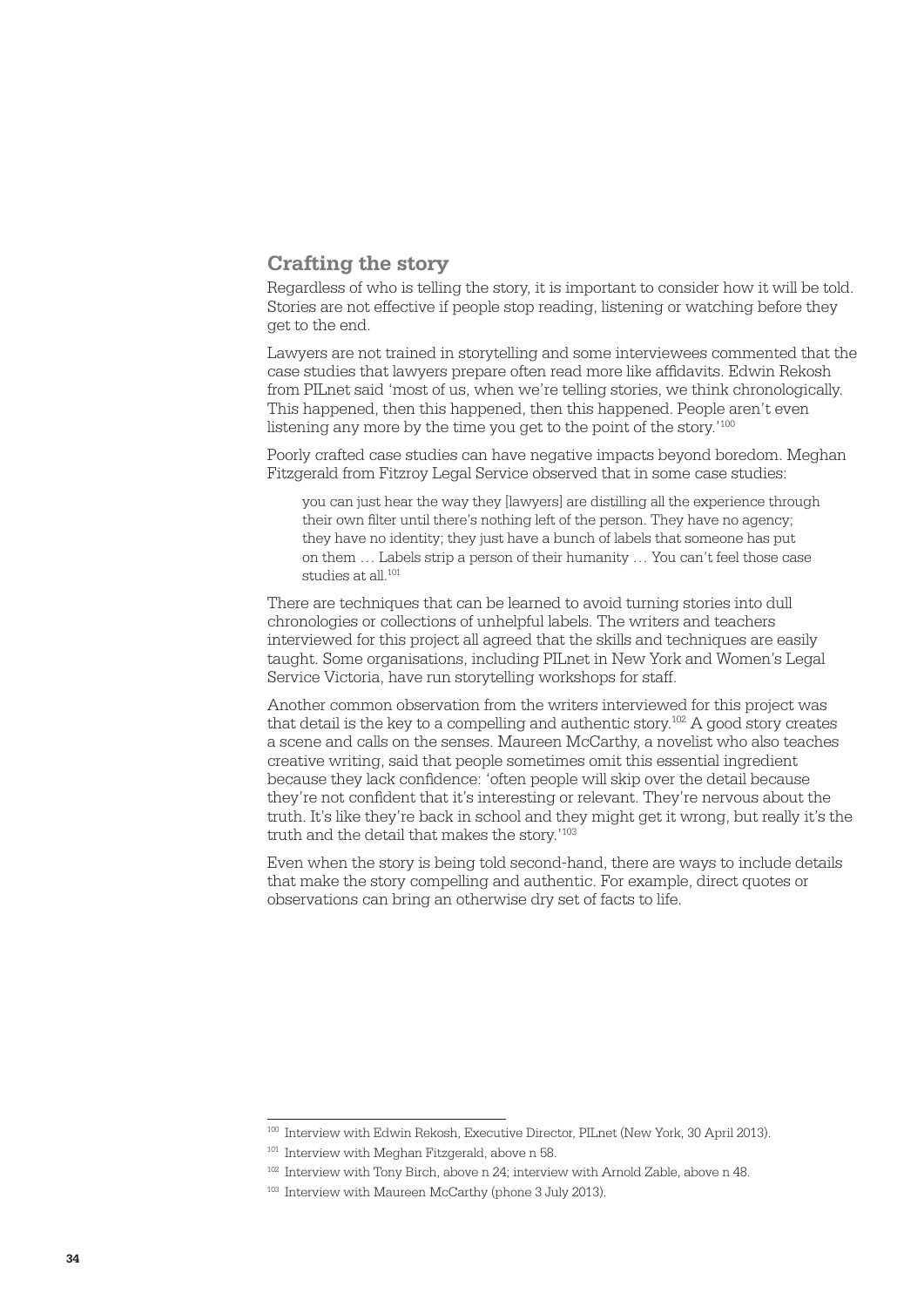#### **Shani Cassidy's statement: They didn't even ask his name**

Shani Cassidy's teenage son, Tyler, was shot dead by police in 2008. Earlier this year she filed a communication with the United Nations Human Rights Committee concerning Australia's failure to ensure that police-related deaths are properly investigated by an independent body.

The media release issued by the Human Rights Law Centre on the day the communication was submitted included a statement from Shani Cassidy, part of which reads:

I don't want any other mother to have to go through what I have.

We live with Tyler's loss every waking moment. We also live with the trauma and memories of the tarnished investigation that followed, and of watching his life – and ours – be publicly scrutinised and distorted in the media.

Tyler has gone, and nothing will bring him back. However, ensuring a better, independent investigation process will help other families to avoid the kind of suffering we are going through. I will never hold my son again, but I will do everything I can to ensure that no one else has to experience the horror that we have lived with since he died.104

Anna Brown from the Human Rights Law Centre, was part of the legal team that worked on the communication and related media coverage and said:

We knew that Shani's involvement in the media discussion would attract attention and raise public awareness and understanding of the issue, but Shani had already been let down by the media coverage of her son's death and of the coronial hearing that followed. The statement was a way that her story could be heard with an acceptable level of intrusion and exposure for her.105

The journalists who reported on the UN communication were most interested in Shani's statement and all quoted from it. Anna Brown observed, 'I have no doubt. that Shani's statement increased and improved the coverage'.106

<sup>104</sup> Shani Cassidy, 'They Didn't Even Ask His Name', Individual Communication to the United Nations Human Rights Committee, 30 May 2013 <[www.hrlc.org.au/they-didnt-even-ask-him-his](http://www.hrlc.org.au/they-didnt-even-ask-him-his-name)[name>](http://www.hrlc.org.au/they-didnt-even-ask-him-his-name).

<sup>105</sup> Interview with Anna Brown, Director of Advocacy and Litigation, Human Rights Law Centre (Melbourne 4 July 2013).

 $106$  Ibid.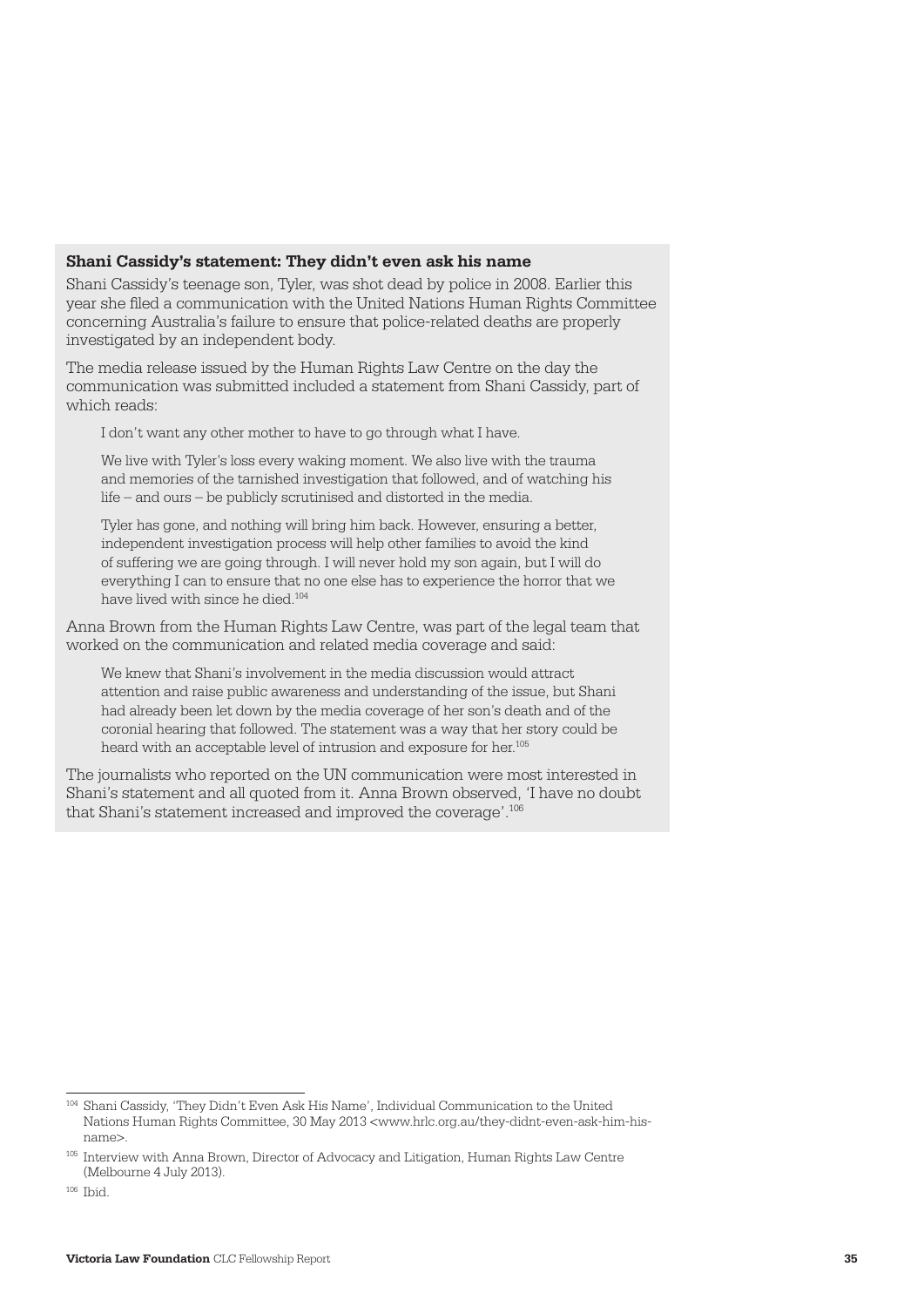## <span id="page-37-0"></span>**6 Methods of storytelling**

#### **Submissions and reports**

Including case studies and stories in submissions and reports is the most familiar form of storytelling in advocacy. CLCs commonly include case studies in submissions to parliamentary inquiries and many also produce reports using the traditional human rights 'monitoring and reporting' methodologies.107 Many CLCs maintain a database of case studies for use in their policy and law reform work. Several CLCs have developed sophisticated systems and there is scope for further research and reporting on best practice in this area.

#### **Safety first in family law**

Put Safety First in Family Law is Women's Legal Services Australia's (WLSA) campaign calling for the Australian government to reform family law to make sure it keeps women and children safe.

WLSA developed a campaign website that includes information on relevant provisions in Australian family law, evidence of the need for change, updates on the law reform process and assistance for women and organisations wanting to contribute to the campaign.<sup>108</sup>

Resources available on the website include a 'submission writing kit' designed to assist others to make submissions to a Senate Committee inquiry into the Family Law Legislation Amendment (Family Violence and Other Measures) Bill 2011. The kit emphasises the inclusion of individual stories, stating, 'It is important that the Parliament hears your experiences and opinions on how the family law system is or isn't working to protect women and children from family violence.'

Links to the Put Safety First in Family Law website were distributed through single mothers' forums and email lists and around forty submissions that were provided to the Senate Committee were facilitated by the website, which had more than five thousand visits and the position papers, and submission writing kits were downloaded 500 times.

The campaign was successful and the *Family Law Legislation Amendment (Family Violence and Other Measures) Act* came into effect on 7 June 2012, amending the *Family Law Act* by prioritising issues of children's safety in decision-making over an ongoing meaningful relationship.

<sup>107</sup> Kenneth Roth, 'Defending Economic, Social and Cultural Rights: Practical Issues Faced by an International Human Rights Organization' (2004) 26 *Human Rights Quarterly* 63, 67.

<sup>108</sup> Women's Legal Services Australia, Put Safety First in Family Law [<http://safetyinfamilylaw.com/>](http://safetyinfamilylaw.com/).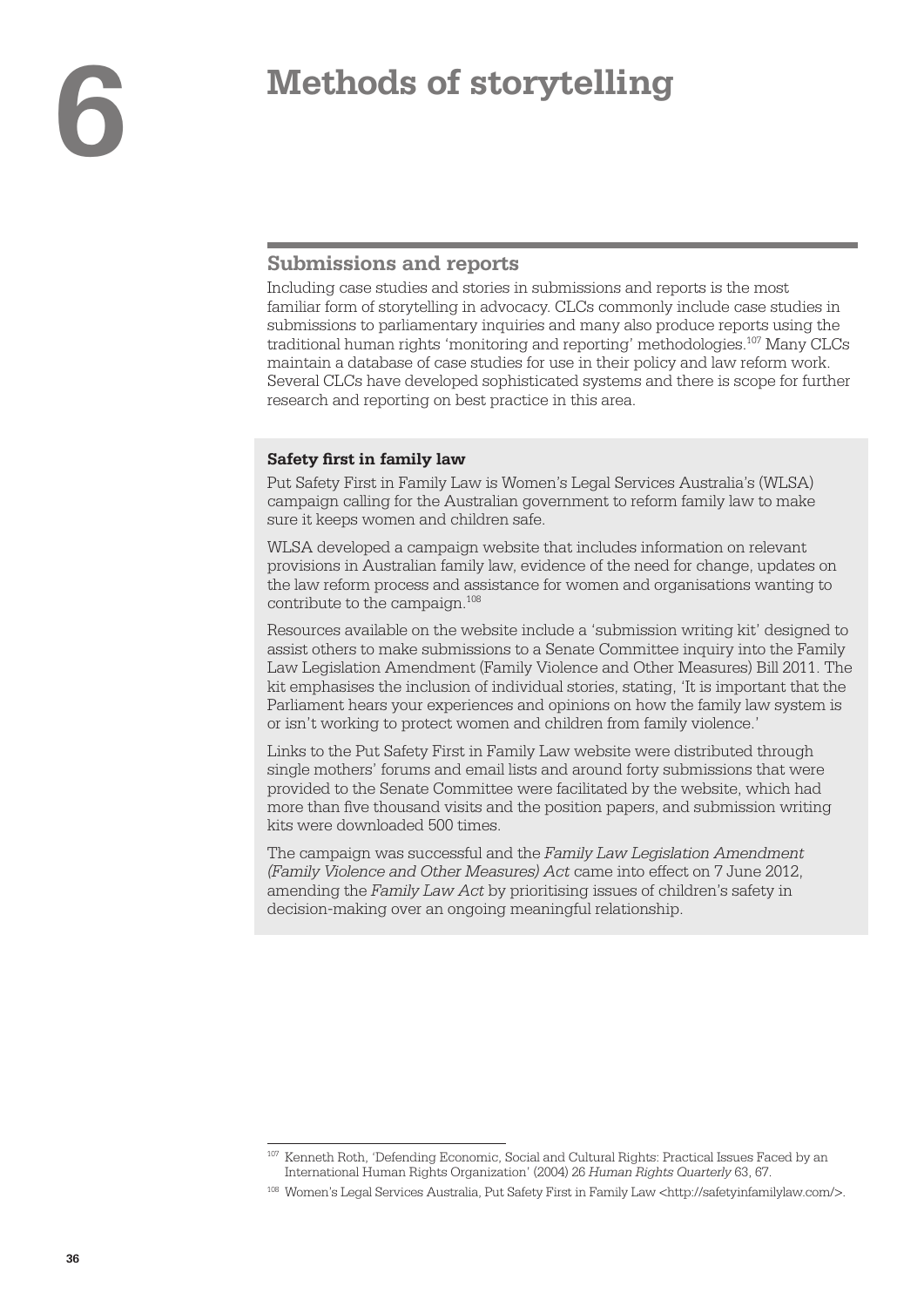#### **Beyond the Prison Gates**

The Homeless Persons' Legal Service (HPLS) in Sydney has recently completed a project detailing the experiences of homeless people following their release from prison. The project report, *Beyond the Prison Gates: The Experiences of People Recently Released from Prison into Homelessness and Housing Crisis*, contains stories and recommendations gathered through interviews with twentysix homeless people who have exited prisons or institutions.109 For example, one of the participants is quoted in the report saying:

A bloke's suddenly let out of jail, no money, nowhere to go. He had no idea what to do. He had no home, no clothing, no accommodation, no family support and there is a lot of guys out there, a lot of people ... and they've got no support. They get out and they are just dumped on the street like a piece of flotsam. What do they do? They commit a crime and go back to jail because at least they get four walls and a roof and a meal.110

Members of StreetCare, HPLS's consumer advisory group, undertook the interviews with support from the HPLS Policy Officer. StreetCare members also assisted in the design of the interview instrument and the identification of interviewees.

Tony, a StreetCare member who conducted interviews for the project, explained:

I got on well with them was because they made one or two decision and I made one or two decisions and they ended up in jail for it … I could understand them, I could understand what they've been through, because I've been homeless on and off since 1997<sup>111</sup>

Lou Schetzer, New South Wales HPLS Senior Policy Officer, said that the involvement of StreetCare members was key to the success of the interviews, 'it wasn't the regular sort of interview. People really opened up.'112



*Lou Schetzer and Tony.* 

<sup>109</sup> Louis Schetzer and StreetCare, *Beyond the Prison Gates: The Experiences of People Recently Released from Prison into Homelessness and Housing Crisis* (Public Interest Advocacy Centre, 2013).

<sup>110</sup> Ibid 47.

<sup>&</sup>lt;sup>111</sup> Interview with Lou Schetzer and Tony, above n 31.

 $112$  Thid.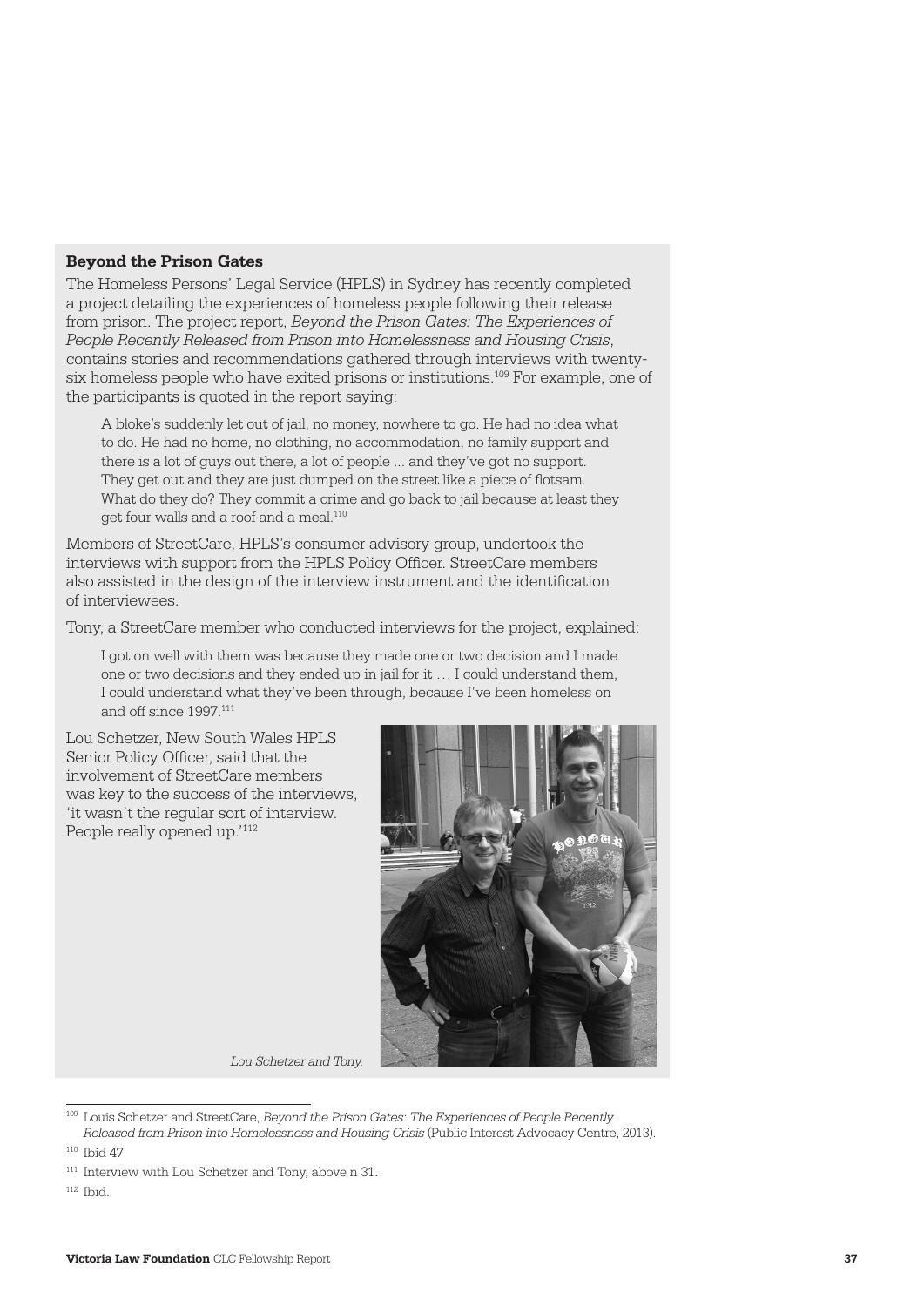#### **'Vile' people smugglers to impoverished boat crew**

During 2011–12, Victoria Legal Aid (VLA) acted for a large number of impoverished Indonesian fishermen charged with aggravated people smuggling, an offence that carries a mandatory minimum sentence of five years. VLA's casework was supplemented by advocacy that contributed to a dramatic shift in the public perception of their clients and, eventually, a change in government policy and prosecutorial practice.

Nicole Rich, Director of Research and Communications at VLA, commented that, 'the whole frame was that people smugglers were the most evil, vile form of human life. We had to humanise our clients before we could tackle the legal unfairness.'<sup>113</sup>

Among other activities, VLA made submissions to relevant Senate Committee inquiries. In addition to analysis and commentary on the legal issues, the submissions highlighted the circumstances of their clients.114 VLA's submission on the Deterring People Smuggling Bill 2011 states that,

we have come to learn a lot about the way in which people smuggling operates, the roles played by the Indonesian fisherman and how they are recruited. This knowledge comes both from reviewing multiple briefs from the CDPP [Commonwealth Department of Public Prosecutions] and from obtaining instructions from a large number of clients. There are a small number of repeating scenarios that have emerged from that experience.

The repeating scenarios are demonstrated in de-identified case studies that illustrate the poverty of the Indonesian men, the desperate circumstances of their families and the deception of the organisers of people smuggling operations. Ramir's story is one example:

Ramir is 26 years old and was born in Sulawesi. He was educated to halfway through secondary school but remains illiterate. Ramir moved to Java for work in his late teens and worked as a fisherman on other people's boats. He is married with two young children.

Ramir was approached by a person he had never met before and offered five million rupiah (about \$500) to take a group of people from Java to Kupang on West Timor. Ramir was taken to a boat where he met the captain and two other crewmen and they anchored slightly offshore. At night time the group of passengers got on board and they started travelling east. It was only after being away for three days that he asked where he was going and was told Australia. At this point there was no land in sight and he was powerless to turn the boat around. Ramir remains in custody awaiting trial and is angry at the people smugglers who tricked him into undertaking the journey.<sup>115</sup>

<sup>&</sup>lt;sup>113</sup> Interview with Nicole Rich, above n 29.

<sup>114</sup> Victoria Legal Aid, *Submission to the Senate Legal and Constitutional Affairs Inquiry into the Crime Amendment (Fairness for Minors) Bill 2011*; Victoria Legal Aid, *Submission to the Senate Legal and Constitutional Affairs Inquiry into the Migration Amendment (Removal of Mandatory Minimum Penalties) Bill 2012* [<http://www.legalaid.vic.gov.au/sites/www.legalaid.vic.gov.au/files/](http://www.legalaid.vic.gov.au/sites/www.legalaid.vic.gov.au/files/vla-submission-migration-amendment-removal-mandatory-minimum-penalties-2012.doc) [vla-submission-migration-amendment-removal-mandatory-minimum-penalties-2012.doc>.](http://www.legalaid.vic.gov.au/sites/www.legalaid.vic.gov.au/files/vla-submission-migration-amendment-removal-mandatory-minimum-penalties-2012.doc)

<sup>115</sup> Not his real name. Ibid.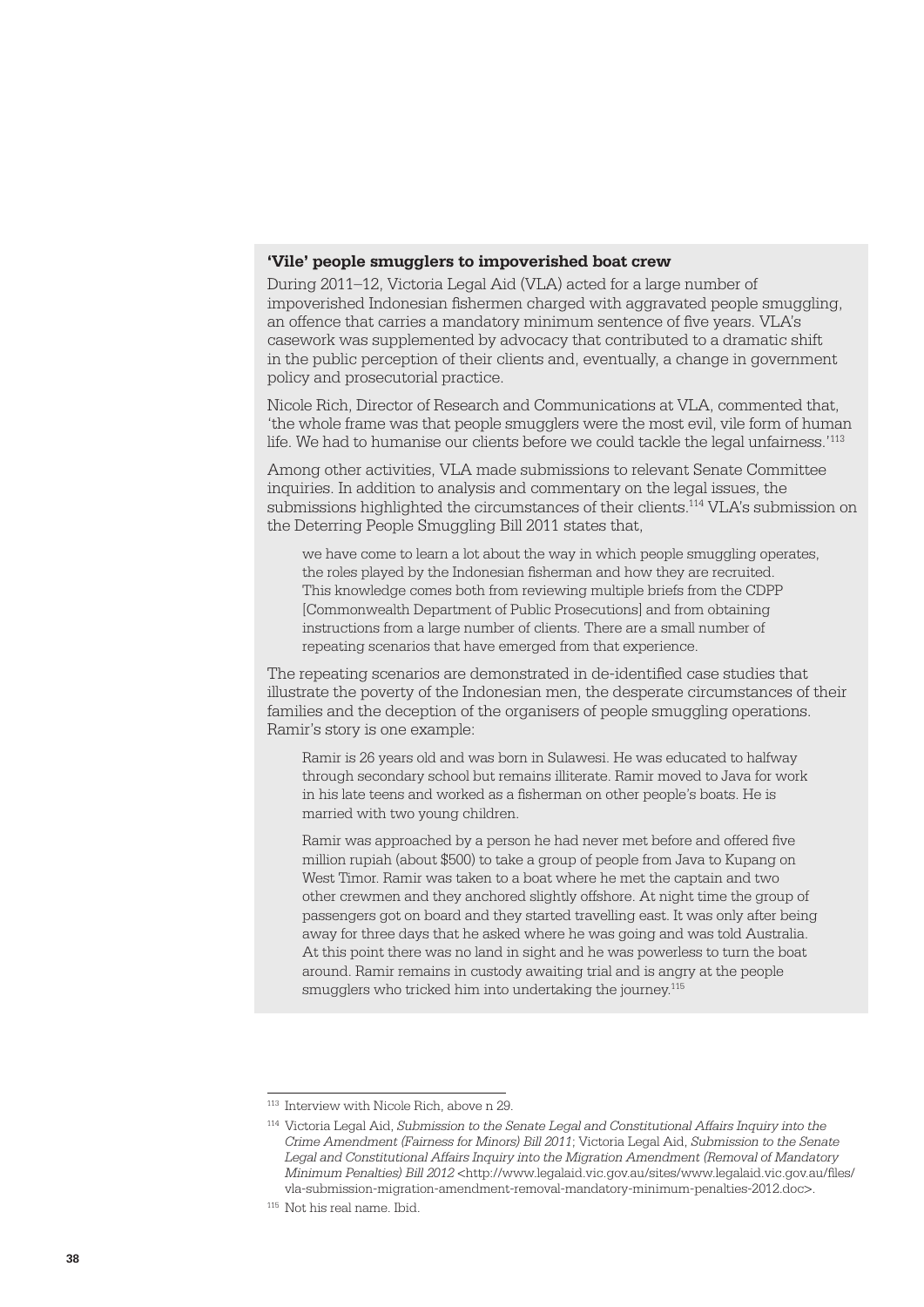#### <span id="page-40-0"></span>**Recorded stories**

CLCs and other advocacy organisations are increasingly using technology to record and share stories. Video and audio recordings can capture the power of a story, create opportunities for participation, allow advocates and storytellers to maintain control over content and facilitate distribution on websites and through social media.

WITNESS, the New York based organisation that supports human rights groups around the world to integrate video into documentation and campaigning, has produced a series of toolkits for advocates who want to use video to create change.116 The toolkits include lessons and best practices from over twenty years of experience, including on how to turn raw footage into a finished narrative that will contribute to meaningful action, and on best practices in filming for human rights documentation, evidence and media.117

Videos can also be used to publicise and complement submissions and reports. For example, Human Rights Watch reports are usually released with a short video featuring advocates, victims and other experts.118 Some of the raw footage contained in the videos is provided to media outlets to maximise coverage.119

<sup>116</sup> WITNESS, *How To* [<www.witness.org/how-to>](http://www.witness.org/how-to).

 $117$  Gregory, above n 96, 2.

<sup>118</sup> Human Rights Watch, *Multimedia* [<www.hrw.org/multimedia](http://www.hrw.org/multimedia)>.

<sup>119</sup> Interview with Jo Becker, above n 9.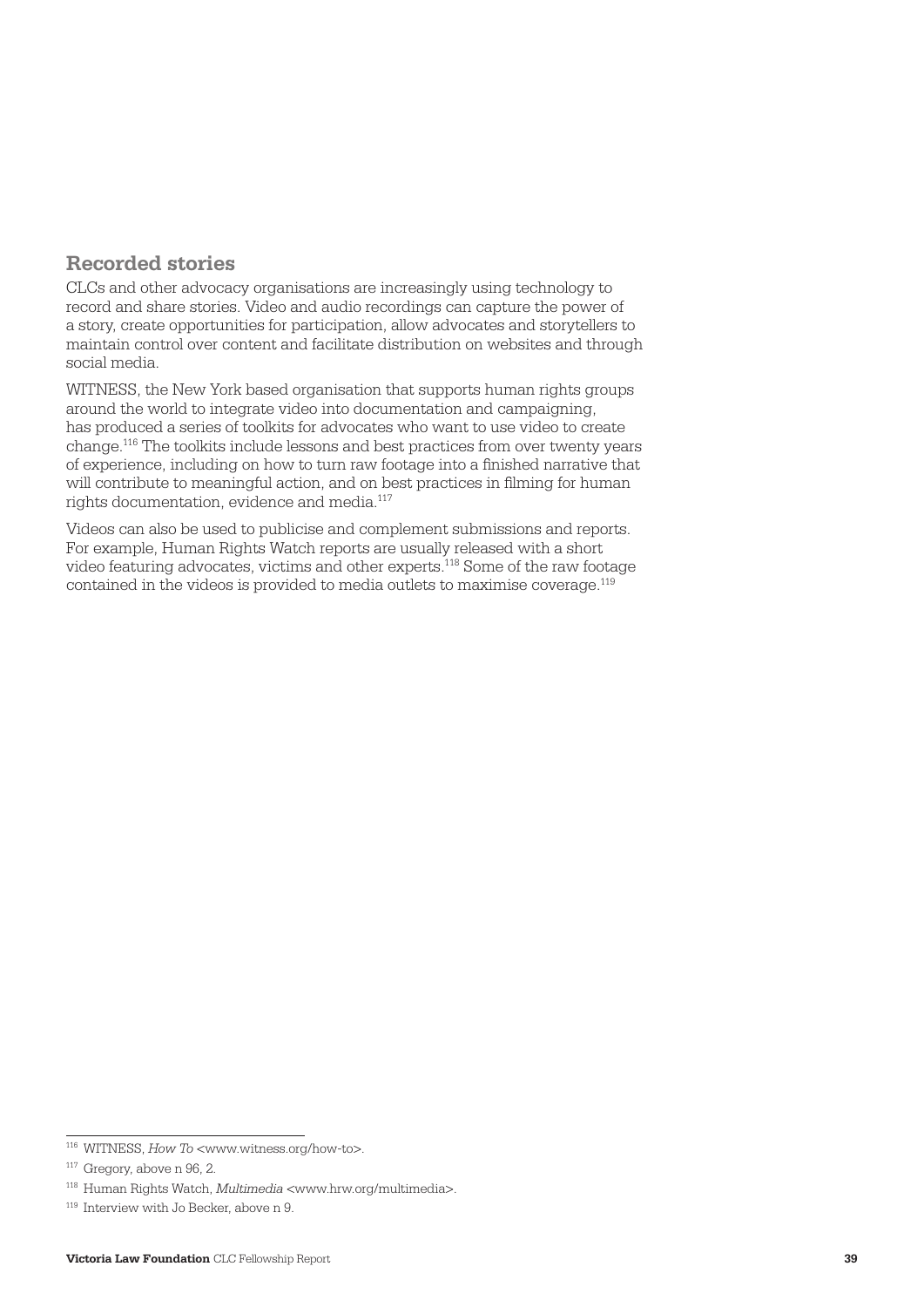#### **Justice Mamas**

In 2011 more than ninety-five thousand young people were held in adult prisons in the United States. Some of these facilities place children in solitary confinement for weeks, months and even years for various reasons, including 'for their own protection'.120

The American Civil Liberties Union (ACLU) is working with prisoners' rights groups and the families of prisoners to end the solitary confinement of young people. On Mother's Day 2012, ACLU released a series of audio recordings of 'Justice Mamas', the mothers of children held in solitary confinement.

The stories were recorded by ACLU's story finder, who came into contact with most of the families following the release of ACLU and Human Rights Watch's report, *Growing Up Locked Down: Youth in Solitary Confinement in Jails and Prisons across the United States*, which is based on interviews and correspondence with more than one hundred and twenty-five young people who spent time in solitary confinement.

The stories told by mothers in the audio recordings are shocking accounts of their children's time in solitary confinement and its impact on them and their families. Embedded within the stories are some of the central messages of the campaign, including that people in solitary are not 'the worst of the worst'. They are young people, often with mental illness, some of whom have never committed a violent crime.

Theresa Riordan's son Jay has been in solitary confinement for five years. Theresa said:

He was always a good kid. I never had problems with him in high school. He always had plenty of friends. He had the same friends for many years. He'd always try to find the best in people. He was always very compassionate with people. Jay was my oldest, he was my helper kid. He was placed in solitary confinement immediately. Within two weeks I could see a change in his eyes, in his attitude …

He won't eat … Jay has already lost one third of his body weight. He is down to about 120 pounds. You just see him shrinking up to nothing. My son walks around like he's 80 years old. He's 28.121

The ACLU's story finder said that the stories were intended to 'overcome this barrier where everyone thinks it's Hannibal Lecter and he should be there. It's not the case'.<sup>122</sup>

<sup>120</sup> Human Rights Watch and ACLU, *Growing Up Locked Down: Youth in Solitary Confinement in Jails and Prisons Across the United States*, 9 October 2012 <[www.aclu.org/criminal-law-reform/](http://www.aclu.org/criminal-law-reform/growing-locked-down-youth-solitary-confinement-jails-and-prisons-across-united) [growing-locked-down-youth-solitary-confinement-jails-and-prisons-across-united](http://www.aclu.org/criminal-law-reform/growing-locked-down-youth-solitary-confinement-jails-and-prisons-across-united)>.

<sup>121</sup> ACLU, *A Mother's Love is Undeniable* <[www.aclu.org/sites/default/files/justice-mamas/](https://www.aclu.org/sites/default/files/justice-mamas/theresa.html) [theresa.html>](https://www.aclu.org/sites/default/files/justice-mamas/theresa.html).

<sup>&</sup>lt;sup>122</sup> Interview with Alisa, above n 18.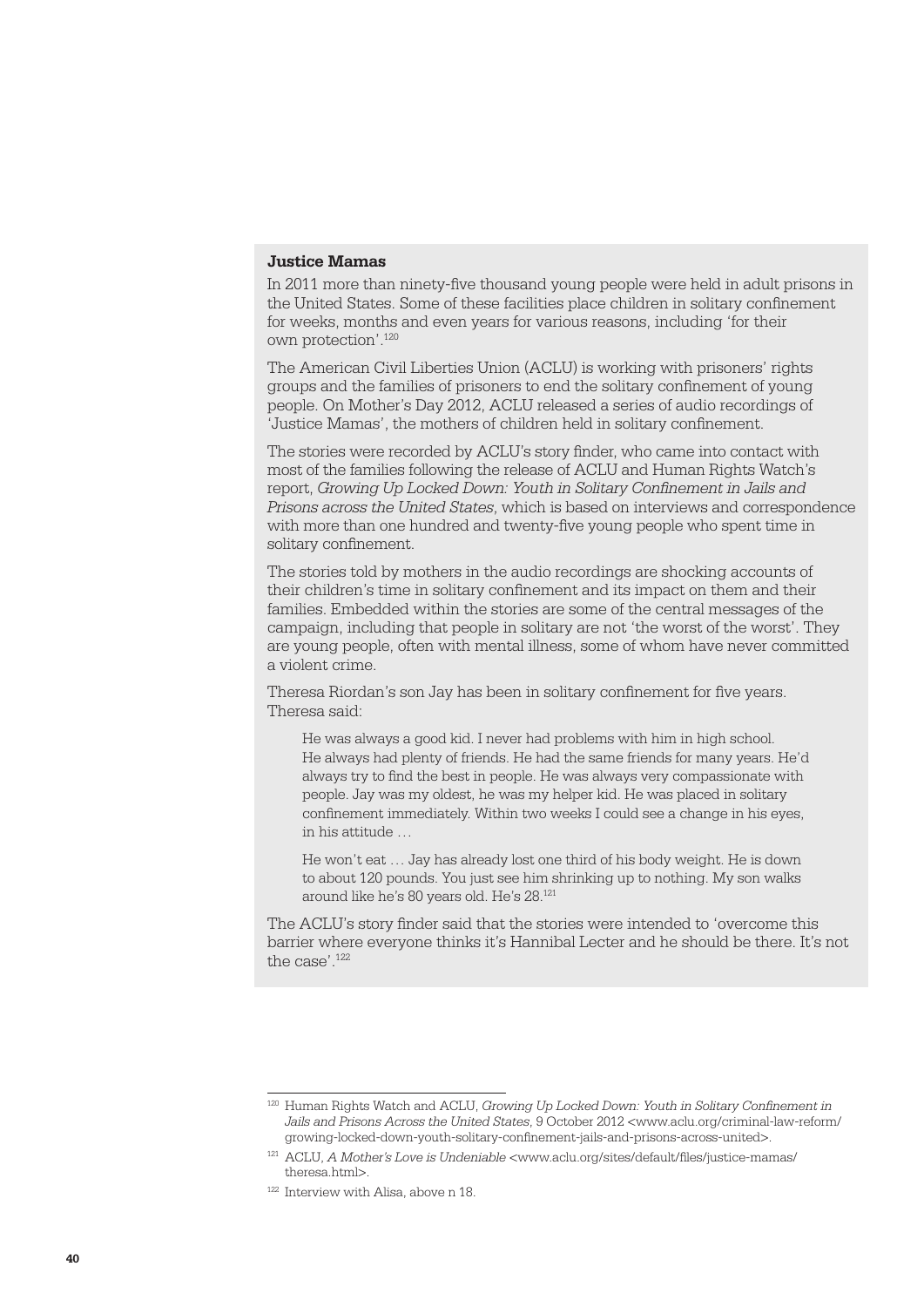#### **In the Public Eye**

[In the Public Eye](http://www.pilch.org.au/hplc/inthepubliceye/) is a series of six stories told by people experiencing homelessness who have received fines for 'public space offences' like travelling on public transport without a ticket, being drunk in a public place and begging. Two of the stories are video, three are audio and one is written.

The stories are compelling evidence that fining people for being homeless is not the solution. For example, Emma became homeless at sixteen. During her time sleeping on the streets she received fines for not having a tram ticket and for begging. She said:

Most of the times you just grab the fine off the police officer and you shove it in your pocket because you're on the street, you're a drug addict, you can't afford to pay the fine …

At the time there wasn't really much of an effect, but now they've built up and built up and you sort of get quite a shock because you see how much they add up to. Even with my lifestyle at the moment and trying to budget, the fine system is just ridiculous. I mean how is someone on the pension meant to be able to pay \$250 for not having a ticket?

The stories were produced by the PILCH Homeless Persons' Legal Clinic with pro bono assistance from Quiver Communications. Lucy Adams from the Homeless Persons' Legal Clinic said, 'Government were extremely receptive and open to hearing personal stories that illustrate the direct impacts of their laws and policies on people's day-to-day lives'.123



*Attorney-General Robert Clark launching In The Public Eye, with a photo of Emma on the screen behind him. Photo courtesy of the Homeless Persons' Legal Clinic.*

<sup>123</sup> Interview with Lucy Adams, Senior Lawyer, PILCH Homeless Persons' Legal Clinic (Melbourne, 17 September 2013).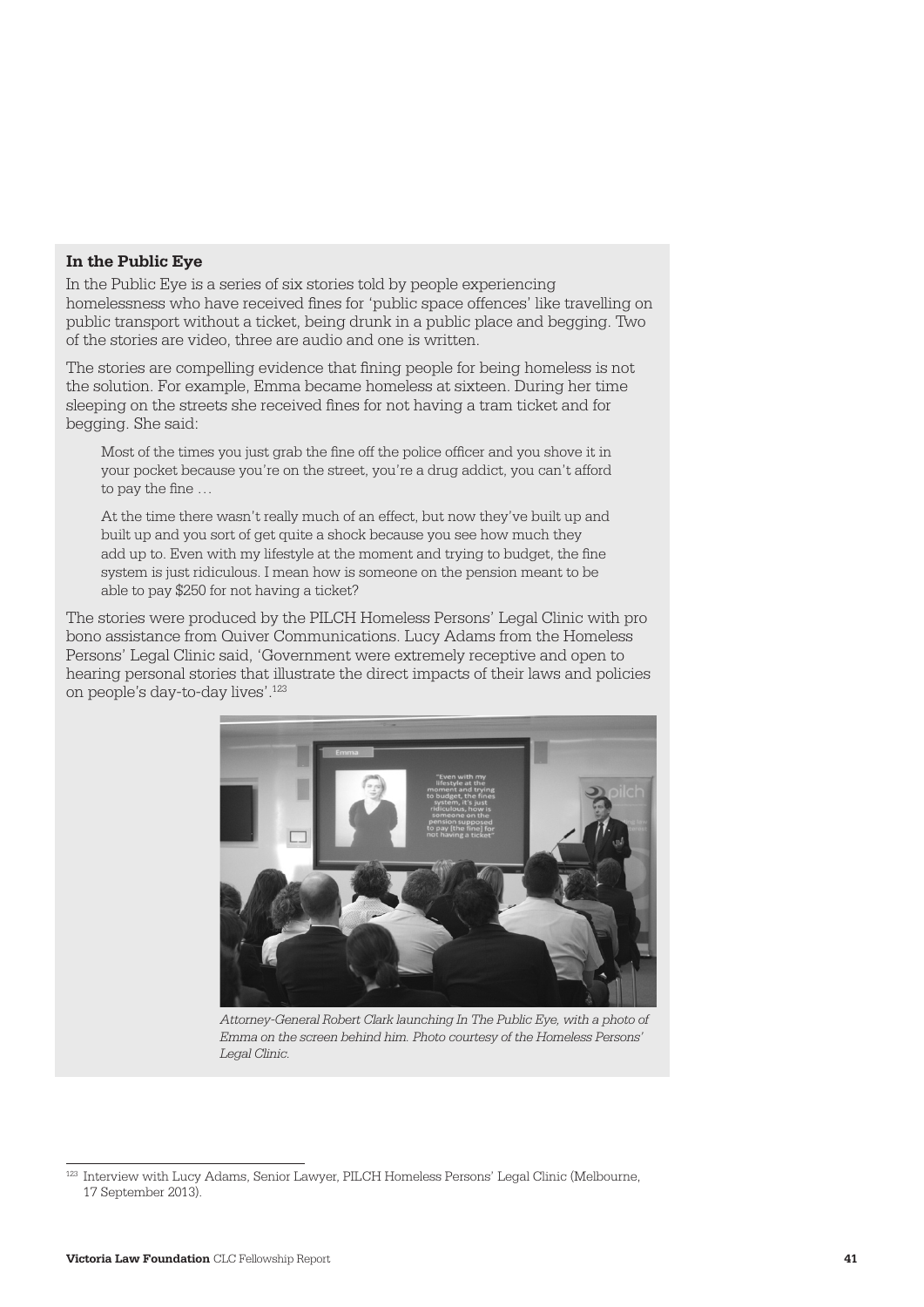#### <span id="page-43-0"></span>**Direct testimony**

CLCs and advocacy organisations regularly speak at formal hearings and public events and attend meetings with decision-makers. These hearings, events and meetings provide opportunities for clients and communities to tell their stories. Direct testimony and contact with people affected by an issue makes it more difficult for decision-makers and others to dismiss problems or dehumanise the people affected.

The power of direct testimony is exemplified in one of the stories contained in the Residents Group 3081 submissions, discussed in chapter 2. A member of the group had been paying rent to the Office of Housing for a house that had been condemned and was full of asbestos. The resident describes a meeting with the Minister of Housing which led to their relocation just three days later, saying: '[a]s soon as I fronted the Minister of Housing, eye to eye, where he could not lie, he could not ignore me'.124

<sup>124</sup> Residents Group 3081, *Transcript of Proceedings*, above n 16, 3.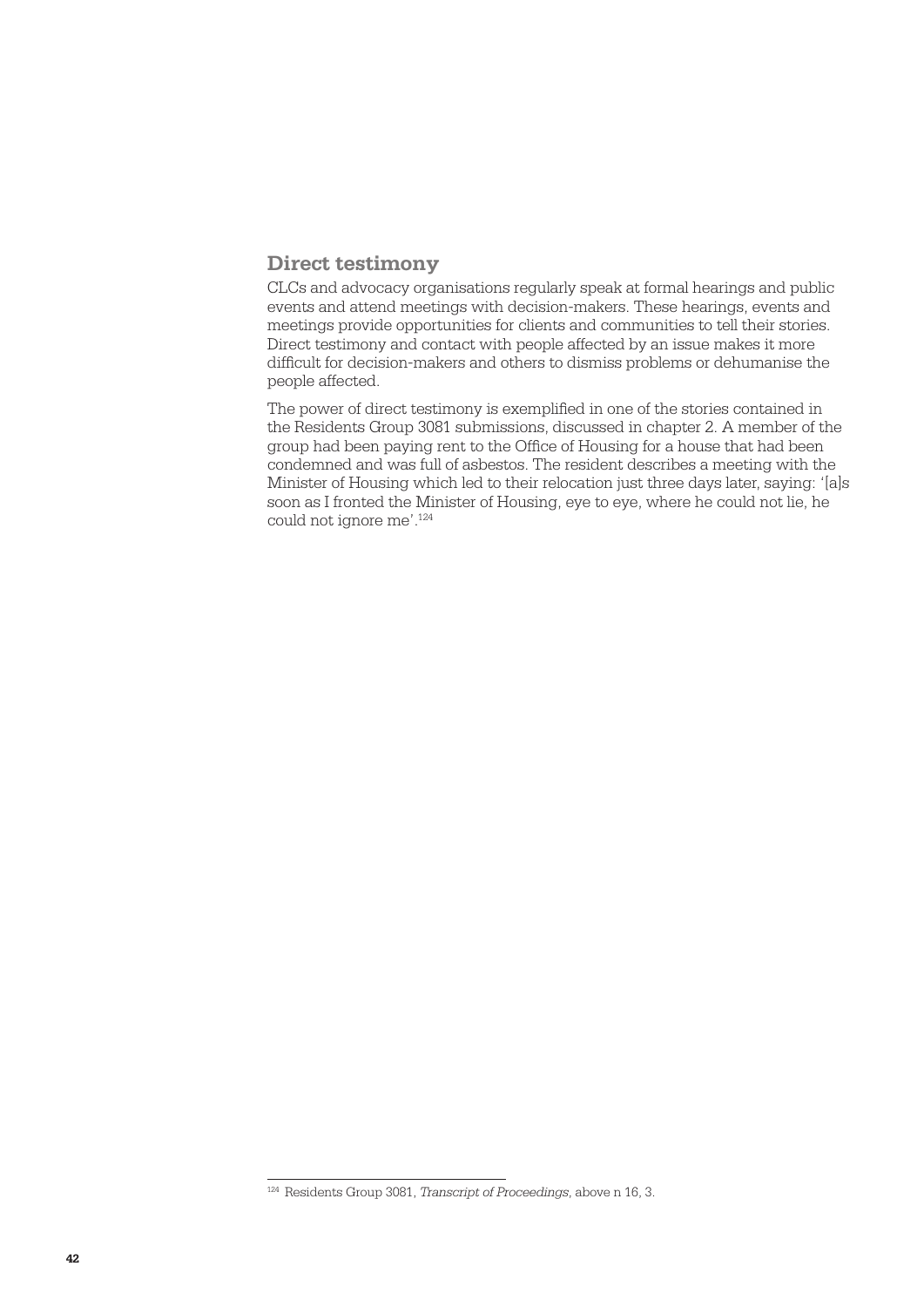#### **Human Rights Council's review of Sri Lanka**

In March 2013, the United Nations Human Rights Council adopted the outcomes of its Universal Periodic Review of Sri Lanka. Phil Lynch, Director of the International Service for Human Rights, attended the council session and said, 'You can sit for days in the Council listening to fairly bland reports and statements and there's a palpable enlivening and jolting when people directly affected by human rights violations take the floor to make statements.'

One of the most powerful interventions in the Sri Lanka review was a statement given to the council by Dr Kasippillai Manoharan, whose son was killed by security forces. Dr Kasippillai said:

My name is Dr. Kasippillai Manoharan. On 2 January 2006, Sri Lankan soldiers brutally murdered my beloved son Ragihar on a beach in Trincomalee. My family and I were forced to flee Sri Lanka because we sought justice for his killing.

Today, 7 long years have passed since my son's murder, without any justice or decision from the Sri Lankan courts … For years, the government of Sri Lanka has promised me that it would take action on my son's case, but nothing has happened.

That terrible incident on the beach in Trincomalee on the 2nd January 2006 has marked my family forever.

With all the pain of losing my son Ragihar, I seek your help and that of the Human Rights Council to move the investigation of the murder of these five young men to the international level because I have no hope for justice in Sri Lanka.<sup>125</sup>

Time is extremely limited in council sessions and accredited NGOs only receive a two-minute slot in which to speak. Dr Kasippillai's testimony was facilitated by Amnesty International and Phil Lynch commented that, 'to [Amnesty International's] great credit, despite the huge amount of work it has done on war crimes in Sri Lanka, they saw that the most important contribution they could make was giving their two minutes to this man'.126

<sup>125</sup> United Nations, *Consideration of Sri Lanka UPR Report 38th Meeting 22nd Regular Session Human Rights Council*, 15 March 2003, at 39:26 [<http://webtv.un.org/watch/consideration-of-sri](http://webtv.un.org/watch/consideration-of-sri-lanka-upr-report-38th-meeting-22nd-regular-session-human-rights-council/2227262872001/)[lanka-upr-report-38th-meeting-22nd-regular-session-human-rights-council/2227262872001/](http://webtv.un.org/watch/consideration-of-sri-lanka-upr-report-38th-meeting-22nd-regular-session-human-rights-council/2227262872001/)>.

<sup>&</sup>lt;sup>126</sup> Interview with Phil Lynch, above n 47.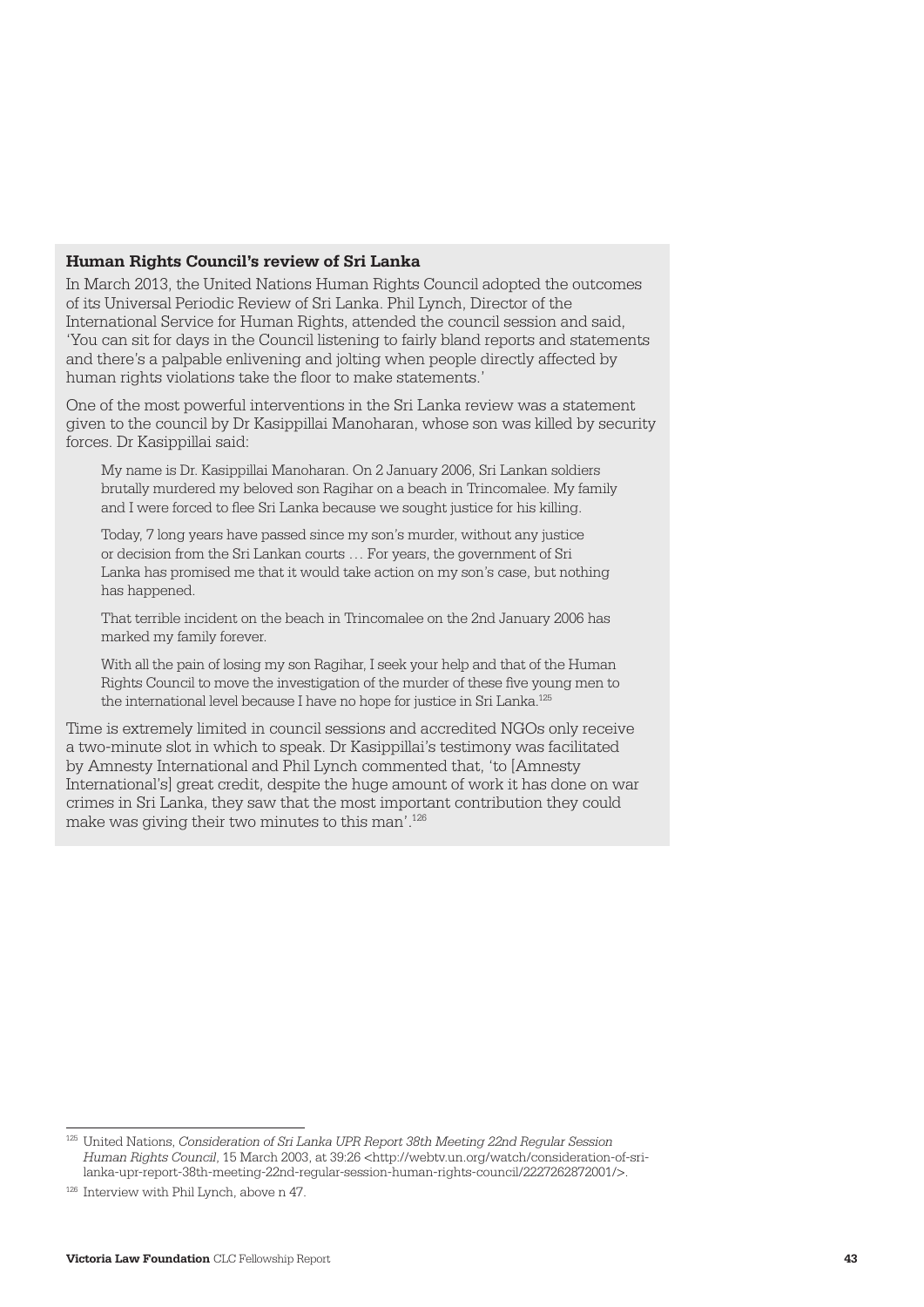#### <span id="page-45-0"></span>**Media engagement**

The media can provide an extremely effective forum for publicising a story and supporting a campaign. The broad audience and significant influence of the media means that getting print, radio or TV coverage of a story is often the most effective and efficient way of bringing it to the attention of decision-makers and the public.

CLCs can secure media coverage by contacting journalists directly, issuing a media release or media pack (which may include audio, photos or videos) or preparing or assisting to prepare an opinion piece.

Media engagement brings particular risks and lawyers are understandably nervous about encouraging clients and communities to speak to journalists. Control over how a story or issue is presented is relinguished and the impact of negative portrayal can be devastating. Most interviewees who dealt with the media on a regular basis cited examples where the journalists distorted, sensationalised or misreported personal stories. Even where the coverage is positive, the news story can seem inadequate. As Michelle Griffin, state editor at *The Age* said, 'news stories are short and lives are long and complex'.<sup>127</sup>

Given the nature of the risks, it is important that people who speak to the media are given proper support. CLCs may try to distinguish between friendly and nonfriendly media, arrange media training, attend interviews with journalists, discuss parameters prior to interviews and ask to check facts and hear quotes back once the interview is complete. Even with all these protections in place there can be no guarantees. Nevertheless, without media coverage the experiences of clients and communities and the related CLC advocacy efforts are likely to go unnoticed.

<sup>127</sup> Interview with Jane Lee, Legal Affairs Reporter, *The Age*, and Michelle Griffin, state editor, *The Age* (Melbourne, 4 June 2013).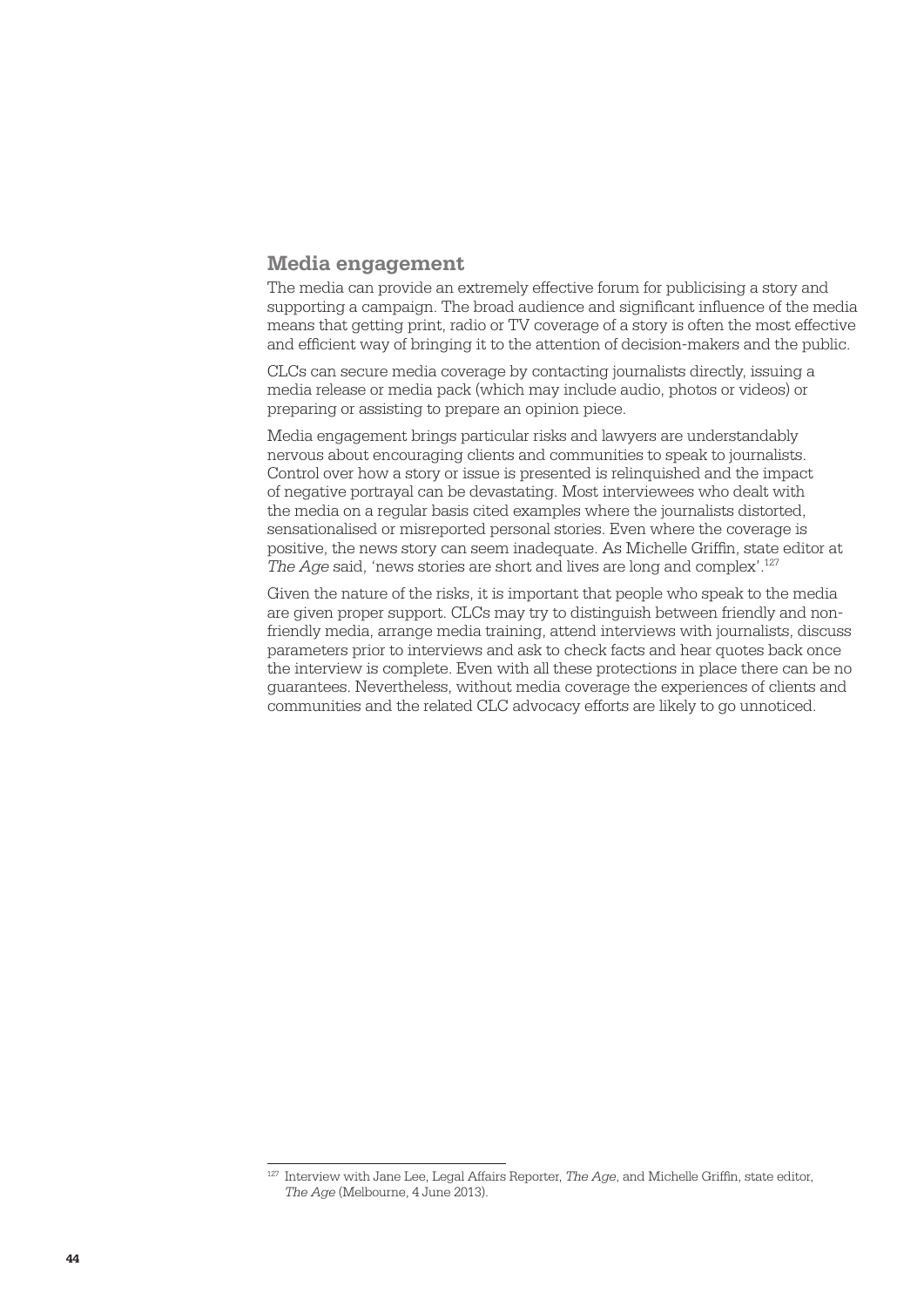#### **Sahar's media advocacy**

Four years ago, Sahar participated in media advocacy training run by Women's Domestic Violence Crisis Service (WDVCS) in Victoria. Since then she has been interviewed by print and TV journalists and spoken at public events, including White Ribbon Day at Federation Square, an event attended by hundreds of people.

Sahar attributes her good track record with the media to her practice of being clear with journalists about what she wants from an interview and what she will and will not discuss. She explained, 'I don't want a story about "poor Sahar with a problem". I don't want it to be just about me, I want to give a message.'128

The messages that Sahar conveys in her advocacy are drawn from her own experience of domestic violence and the barriers she faced when she tried to escape it:

I want to break down the stereotypes, for people to see that you don't have to be wearing torn clothes to be a victim of domestic violence …

I also want to help other women. I meet women who have been through similar things to me and no one is batting for them. When I'm looking at that camera, my face shows that he tried to destroy me, but I have not been destroyed. I want other women to see that.

WDVCS's media advocates program coordinator, Adrienne Agg, said that a desire to help others is the most common motivation for women who participate in their program.129 WDVCS hopes that the two-day course and any public engagements that follow are empowering for the women involved, in addition to contributing to better public debate and decision-making around domestic and family violence. This has certainly been Sahar's experience. In her words, 'when I stand in front of an audience at Federation Square, that audience is my power and that power is going to trickle down'.

<sup>128</sup> Interview with Sahar, domestic violence advocate (phone, 12 June 2013).

<sup>129</sup> Interview with Adrienne Agg (Melbourne, 4 June 2013).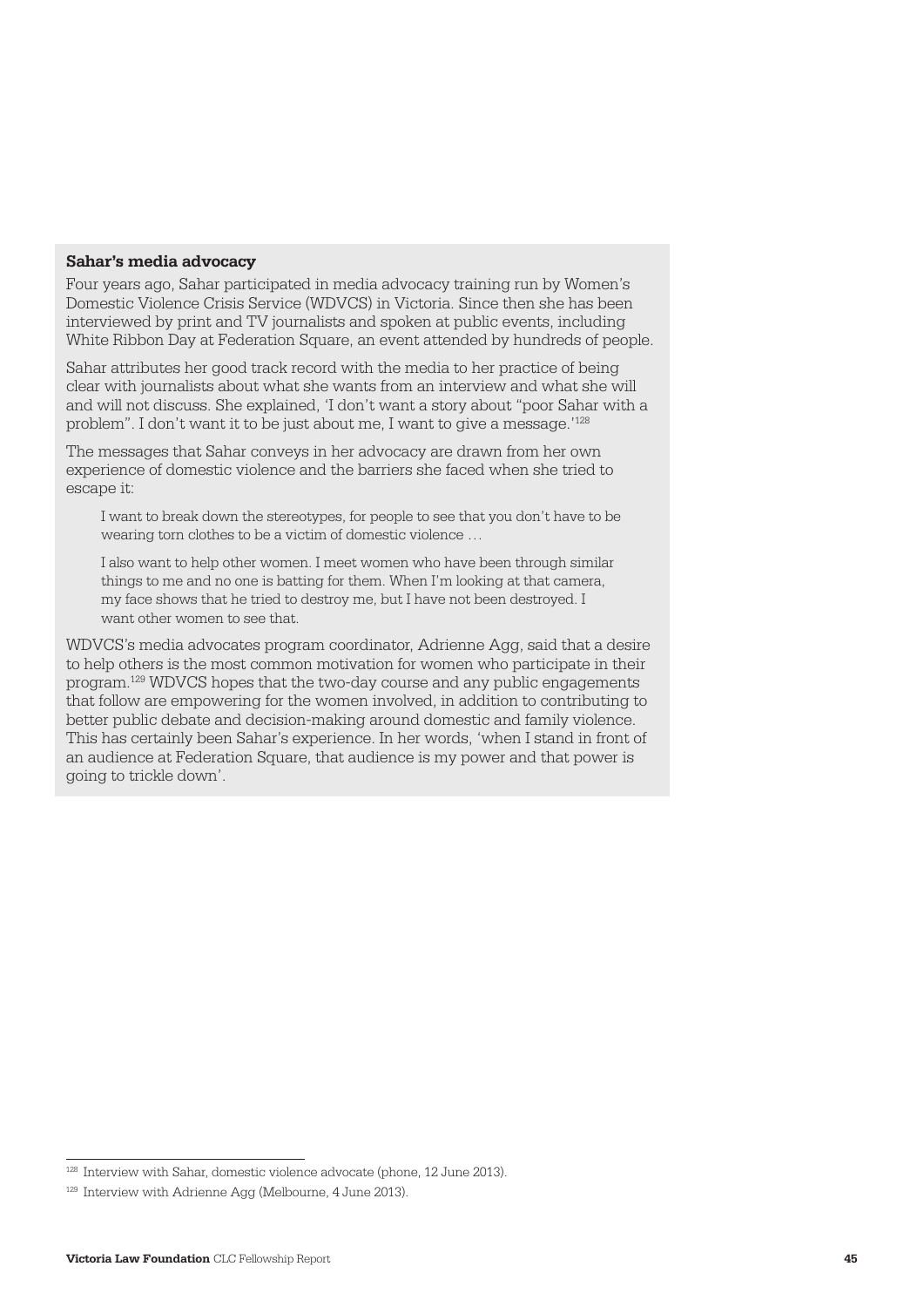#### **Missing persons**

When Daniel Rosewall went missing in January 2010, his family experienced great difficulty trying to manage his financial affairs. Daniel's bills piled up, his account was overdrawn and David and Julie Rosewall, Daniel's parents, were told that there was very little they could do.

Loddon Campaspe Community Legal Centre (LCCLC) worked with the Rosewall family on a law reform campaign to address the failure of Victorian laws to allow for the family or friends of a missing person to manage their estate. Mr and Mrs Rosewall's participation was central to the success of the campaign.130 The Rosewalls spoke to print and television journalists, met with politicians and presented at public events. LCCLC crafted the legal arguments and proposed options for reform, making arguments alongside the Rosewalls.131

Lawyers at LCCLC recognised that while there wasn't always precise alignment between their messaging and the Rosewalls', any issue of inconsistency was clearly overridden by the power and value of the Rosewalls' voice being heard in the debate.



*Julie Rosewall, Anna Howard and David Rosewall – supporters of*  Safekeeping: A Guide to Managing the Affairs of Missing Persons *– at Parliament House. Photo courtesy of Loddon Campaspe Community Legal Centre.*

<sup>130</sup> Interview with Peter Noble and Anna Howard, above n 54.

<sup>131</sup> See, for example, 'Financial Controls Changed', *Stateline Victoria*, 20 August 2010 <[www.abc.net.au/news/video/2010/08/20/2989319.htm?site=centralvic](http://www.abc.net.au/news/video/2010/08/20/2989319.htm?site=centralvic)>.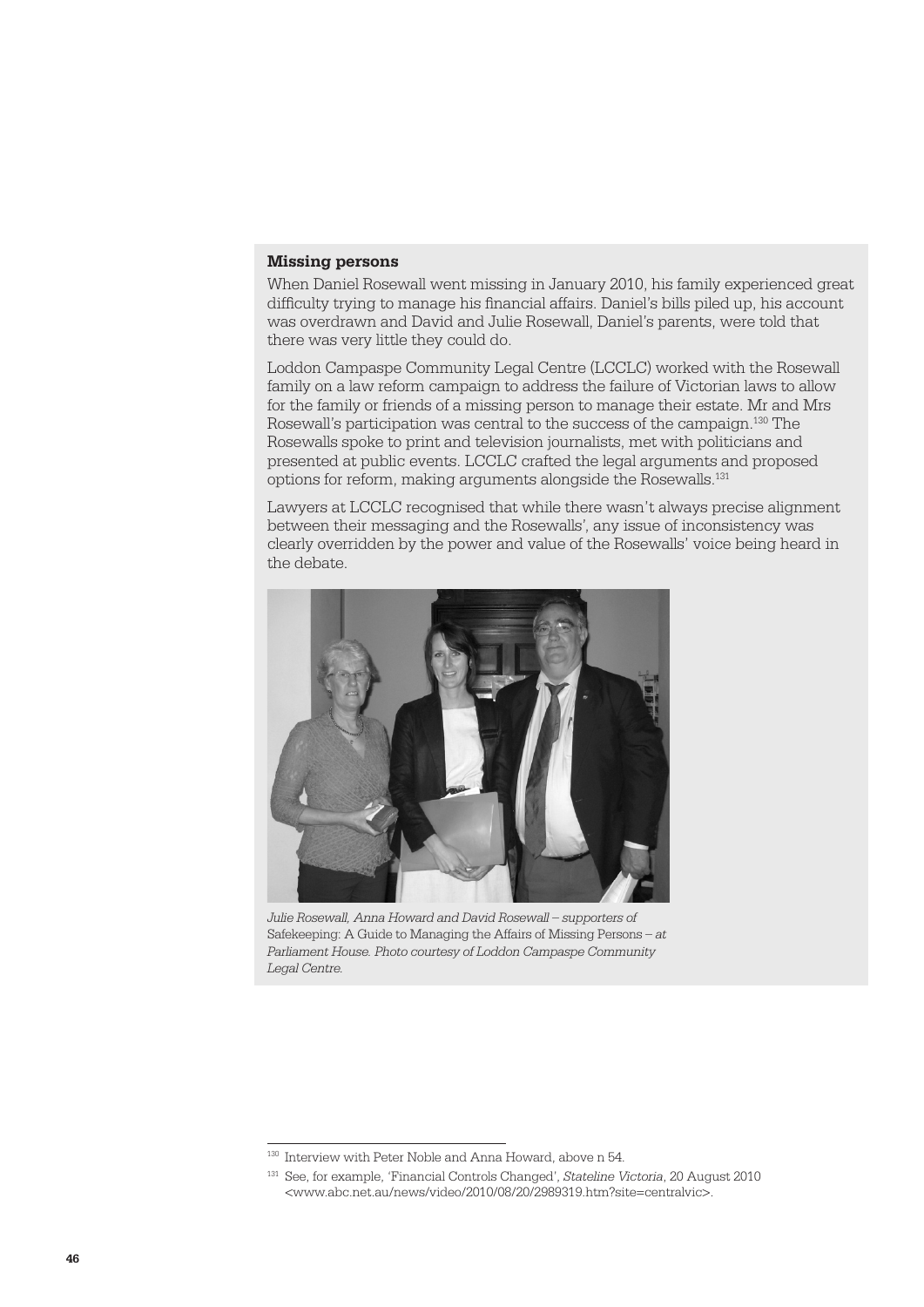#### **In the driver's seat**

In the Driver's Seat: Achieving Justice for Taxi Drivers in Victoria is a report that documents work undertaken by the Taxi Driver Legal Clinic, a joint project to address the legal problems of low-income taxi drivers run by the Federation of Community Legal Centres and Footscray Community Legal Centre.132

The report, which includes case studies based on the real experiences of the clinic's clients, generated media interest and was covered by the ABC's *Law Report*, hosted by Damien Carrick. The *Law Report* story, 'Dark Side of the Vroom', featured interviews with Denis Nelthorpe from Footscray Legal Centre, Lucinda O'Brien from the Federation of Community Legal Centres, Juliet Akello from Wyndham Legal Service and Sid, a taxi driver who happened to attend the clinic on the evening of Damien Carrick's visit.

Sid described the difficulties he was experiencing due to an insurance company and his own taxi club's failure to pay damages to a third party following an accident. Sid had reported the accident immediately and paid the insurance excess, but was still being pursued for the debt:

Sid: … at the moment I am having debt collection letters sent to my home and I'm sort of having a very strange situation where I can't sleep peacefully at night because of having all these issues around me.

Damien Carrick: Do you have friends or colleagues who have had similar situations?

Sid: All the time. This taxi club, they have not only this many similar incidents where they are not caring about the customers, they are just there just to get the money out of people and not looking after their customers …

Denis Nelthorpe said that people who listened to the *Law Report* generally commented that the interview with Sid was the most memorable and powerful part of the show.<sup>133</sup>

<sup>132</sup> Federation of Community Legal Centres and Footscray Community Legal Centre, *In the Driver's Seat: Achieving Justice for Taxi Drivers in Victoria* (2012).

<sup>133</sup> Interview with Denis Nelthorpe, Manager, Footscray Community Legal Centre (Cairns, 25 July 2013).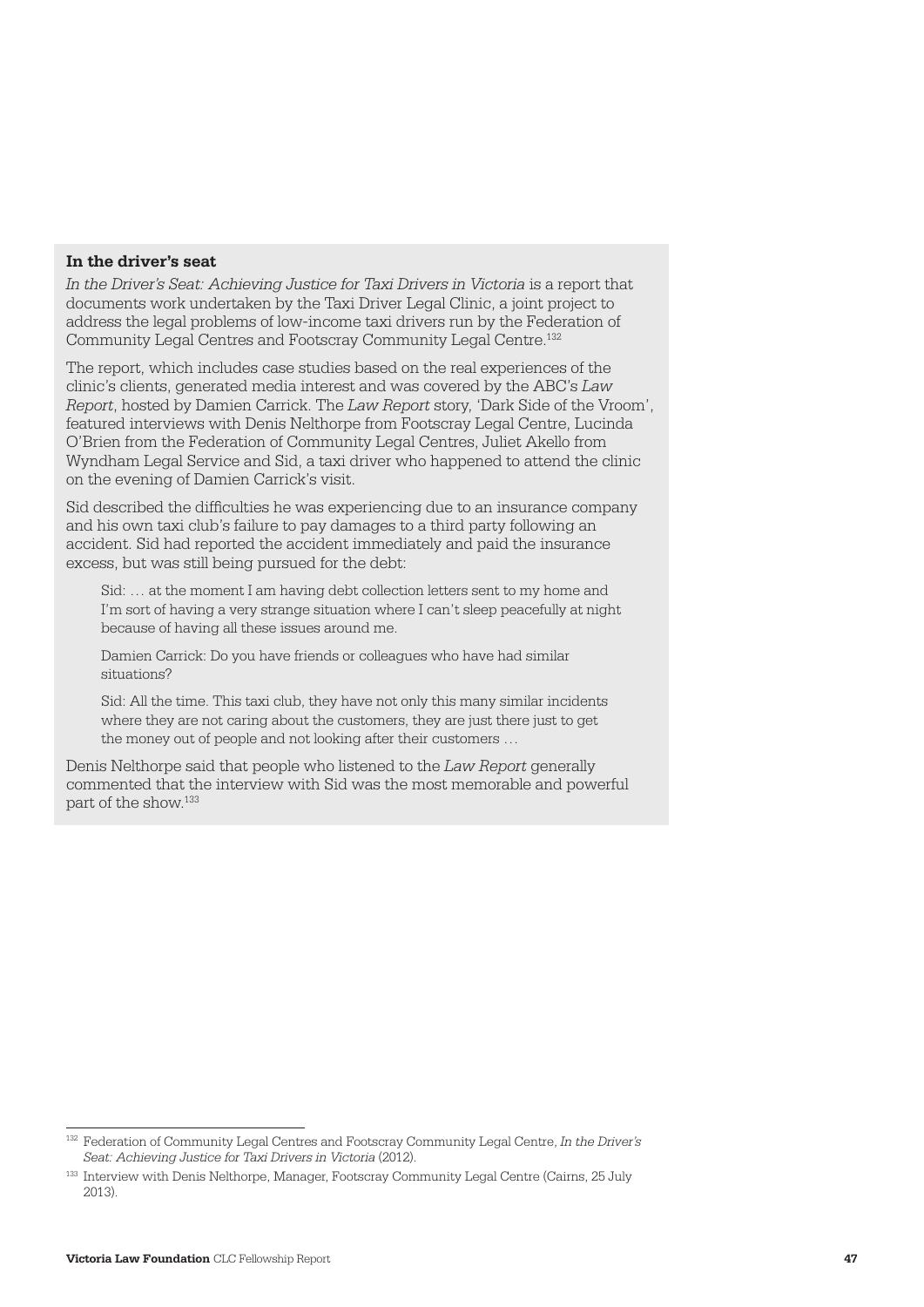# <span id="page-49-0"></span>**7 Conclusion**

We are privileged to hear the stories of people in our communities. Just as these stories inform the way we view the world, they can inform and influence people outside our offices and organisations. I hope that this report offers incentive, instruction and inspiration for CLCs to incorporate storytelling in their advocacy for systemic change.

There is no 'best' way to include storytelling in advocacy, but there are considerations we can be aware of that will help us realise opportunities for effective and empowering advocacy and ensure that we are sensitive to the risks, but not hobbled by them. These considerations are summarised in Appendix 1.

As a first step, we need to recognise that facilitating storytelling is a core part of our role as progressive lawyers and one of the most effective ways for us to empower communities, protect human rights and create positive social change.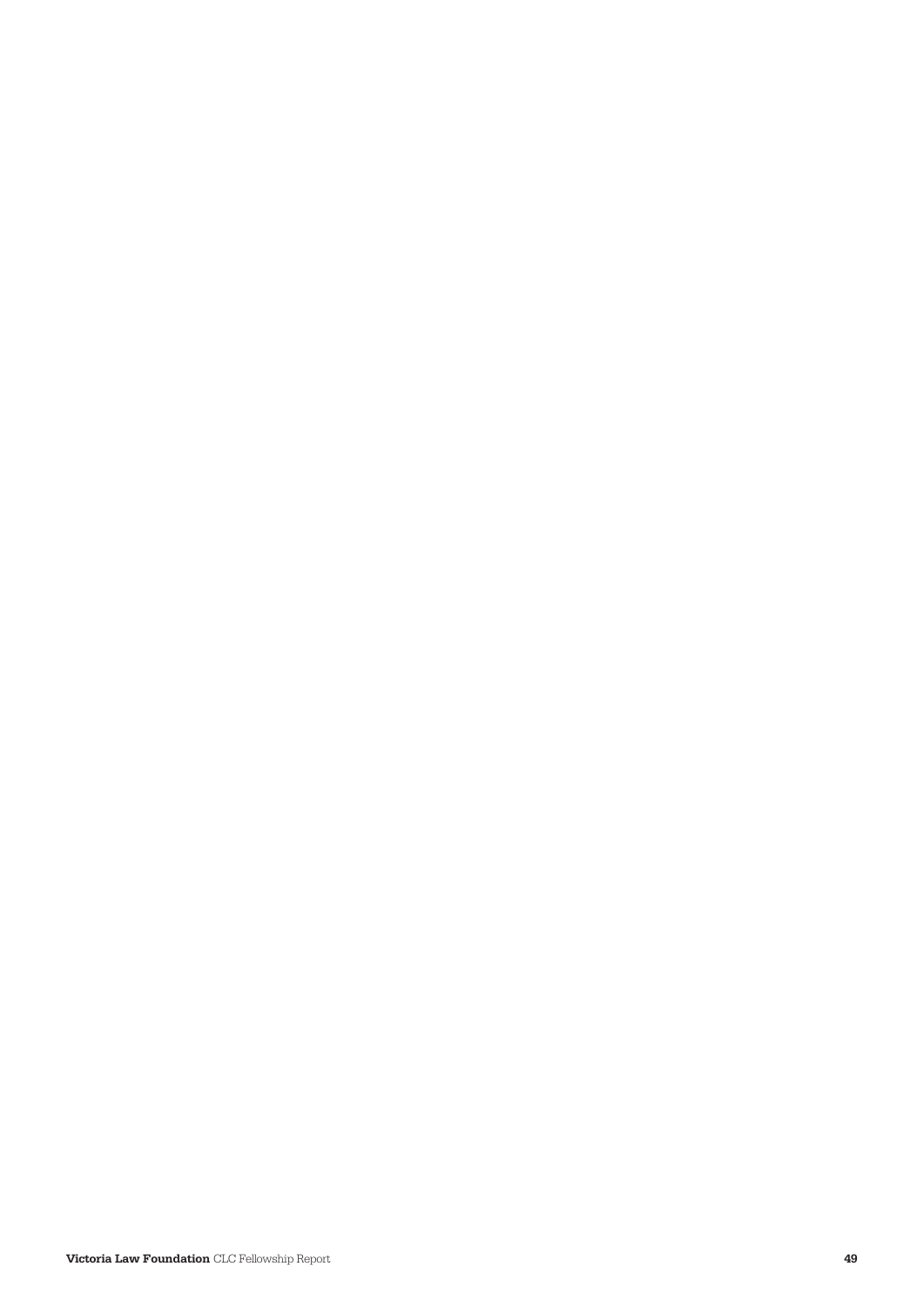## <span id="page-51-0"></span>**Appendix 1: Quick guide**

#### **Why should we include storytelling in our advocacy?**

- Stories are an important part of effective advocacy for systemic change. They can cut through prejudice, build understanding, create a platform for discussion and motivate people to challenge injustice
- Storytelling can empower individuals and communities by recognising their experience and expertise and promoting their agency
- Stories contribute to participatory democracy by ensuring that a diversity of voices is heard in public debate

#### **How can we include storytelling in our advocacy?**

- People can tell their stories at public events, parliamentary hearings and in meetings with decision-makers
- We can create and distribute video and audio recordings of people telling their stories
- We can assist and support people to tell their stories through the media
- Written stories can be included in submissions, reports and letters to decision-makers

#### **What risks should we consider before embarking on a storytelling project?**

- Potential harm to individuals, their families and communities
- The possibility that focusing on one particular story serves to exclude other voices and perspectives
- The risk that lawyers and other professional advocates disempower clients and communities by seeking to control the way their stories are told
- Certain legal and professional risks and obligations (including confidentiality, legal professional privilege and defamation) should be kept in mind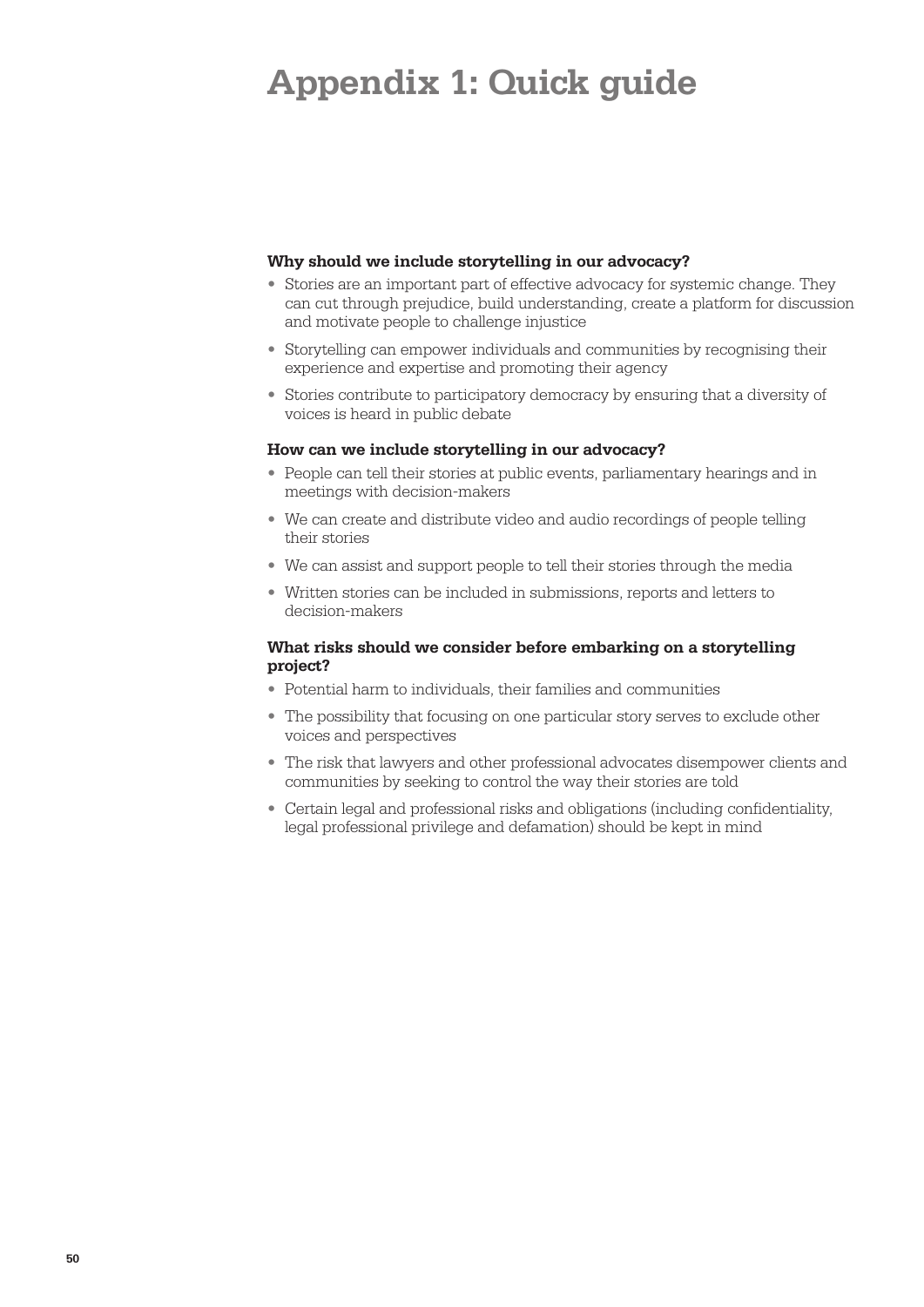#### **How do we minimise the risks and maximise the benefits of storytelling in advocacy?**

- Consent for the use of a story should be fully informed and freely given
- Prioritising participation can make storytelling more effective and empowering
- Working with community groups and networks can circumvent issues that arise in the context of a lawyer–client relationship
- Storytelling should be part of a broader campaign that incorporates a strong evidence base, robust partnerships and coalitions, strategic legal and political interventions, grassroots support and high-level champions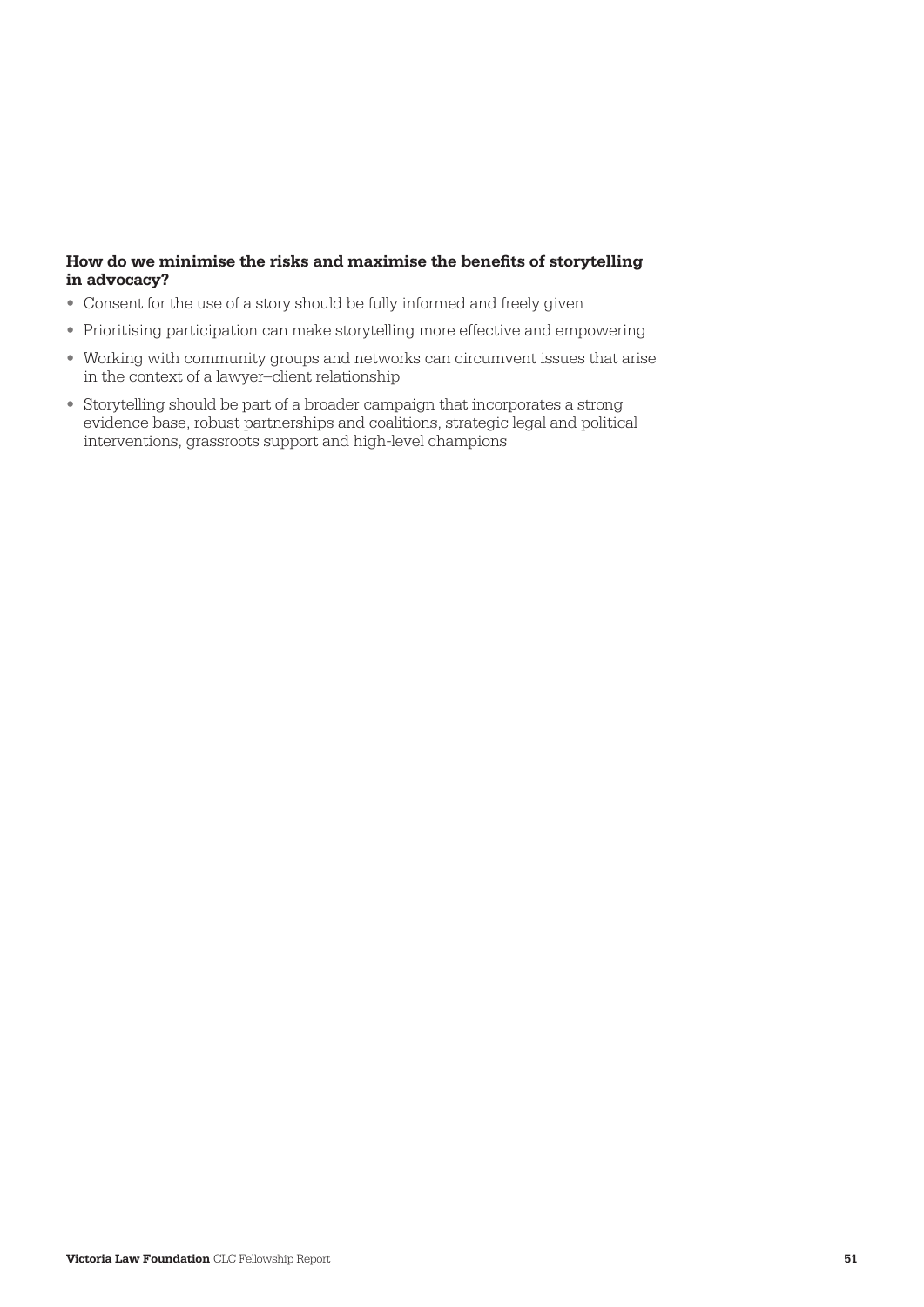## <span id="page-53-0"></span>**Appendix 2: Interviews**

| <b>ABC</b>                                                         | <b>Jeff Waters</b>    |
|--------------------------------------------------------------------|-----------------------|
| American Civil Liberties Union                                     | Jamil Dakwar          |
| American Civil Liberties Union                                     | Alisa                 |
| Amnesty International                                              | Danna Ingleton        |
| Amnesty International                                              | Sarah Marland         |
| Amnesty International                                              | Robert Godden         |
| Association for the Prevention of Torture                          | <b>Audrey Olivier</b> |
| Asylum Aid                                                         | Debora Singer         |
| Asylum Seeker Resource Centre                                      | Kon Karapanagiotidis  |
| Australian Council of Social Services                              | Cassandra Goldie      |
| Australian Human Rights Commission                                 | Sarah Winter          |
| Australian Human Rights Commission                                 | Maria Katsabanis      |
| Australian National University                                     | Liz Curran            |
| Australian National University                                     | Simon Rice            |
| Australian Injecting & Illicit Drug Users League                   | Jude Byrne            |
| Bertha Foundation                                                  | Jennifer Robinson     |
| British Institute of Human Rights                                  | Sophie Howes          |
| British Institute of Human Rights                                  | Sanchita Hosali       |
| Centre for Applied Human Rights, University of York                | Paul Gready           |
| Center for Constitutional Rights                                   | Vince Warren          |
| Center for Constitutional Rights                                   | Annette Dickerson     |
| Center for Constitutional Rights                                   | Purvi Shah            |
| Center for Human Rights and Global Justice,<br>New York University | Sarah Knuckey         |
| Columbia Law School                                                | Peter Rosenblum       |
| <b>Consumer Action Law Centre</b>                                  | Gerard Brody          |
| Crisis Action                                                      | Andrew Hudson         |
| Domestic violence advocate                                         | Sahar                 |
| Equal Rights Trust                                                 | Dimitrina Petrova     |
| Federation of Community Legal Centres                              | Lucie O'Brien         |
| Federation of Community Legal Centres                              | Darren                |
| <b>Fitzroy Legal Service</b>                                       | Meghan Fitzgerald     |
| Footscray Community Legal Centre                                   | Denis Nelthorpe       |
| Harm Reduction Victoria                                            | Jane                  |
| Homeless Persons' Legal Clinic                                     | Chris Povey           |
| Homeless Persons' Legal Clinic                                     | Lucy Adams            |
| NSW Homeless Persons' Legal Service                                | Lou Schetzer          |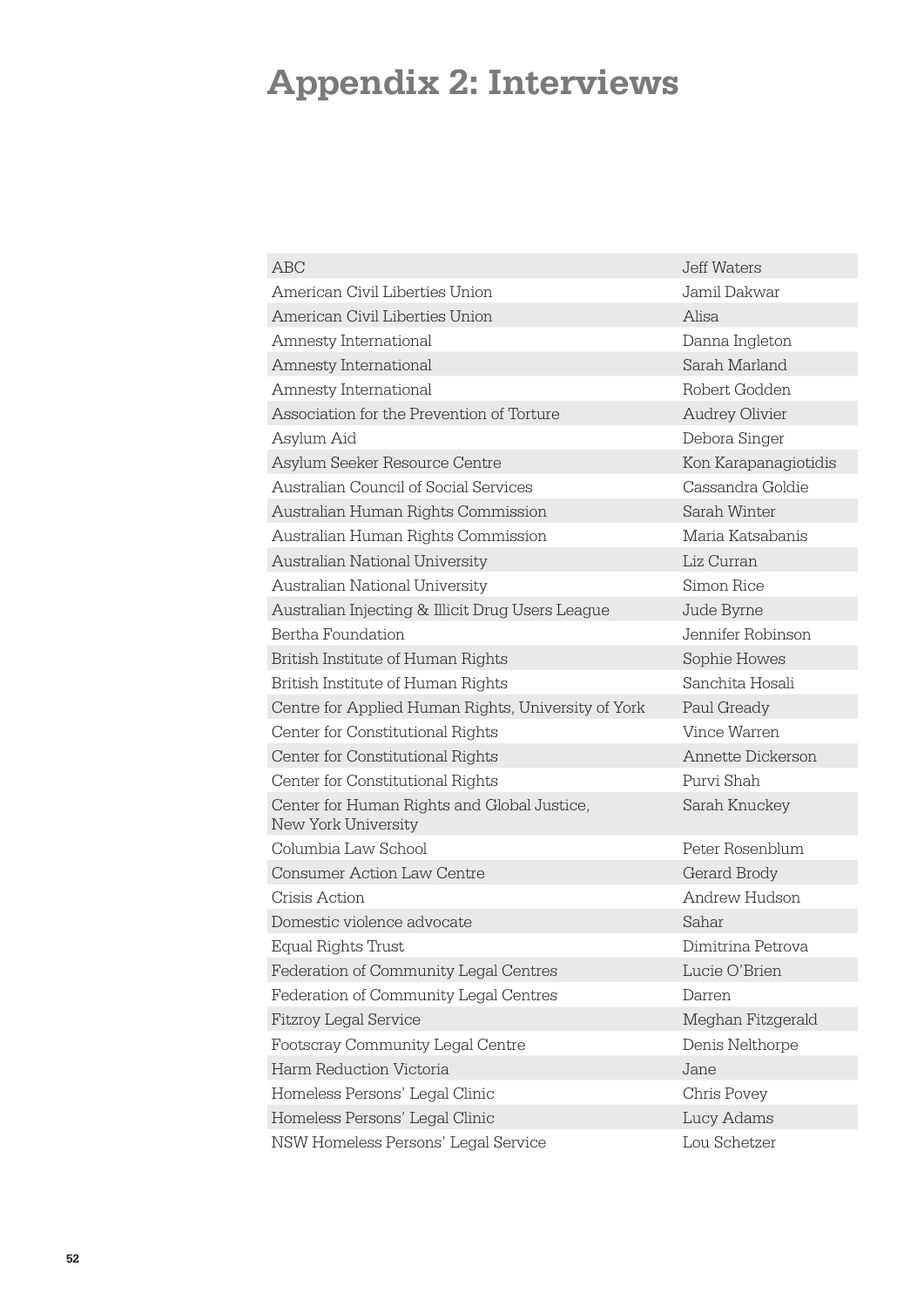| Social rights advocate                          | Charandev Singh        |  |
|-------------------------------------------------|------------------------|--|
| Human rights advocate                           | Vickie Roach           |  |
| Human Rights Law Centre                         | Hugh de Kretser        |  |
| Human Rights Law Centre                         | Anna Brown             |  |
| Human Rights Watch                              | Jo Becker              |  |
| International Service for Human Rights          | Phil Lynch             |  |
| Kingsford Legal Centre                          | Edwina MacDonald       |  |
| Law Centres Network                             | Julie Bishop           |  |
| Law Centres Network                             | Pamela Judge           |  |
| Loddon Campaspe CLC                             | Peter Noble            |  |
| Loddon Campaspe CLC                             | Anna Howard            |  |
| Melbourne University                            | John Tobin             |  |
| Monash University Law School                    | Adrian Evans           |  |
| National Association of Community Legal Centres | Jill Anderson          |  |
| Office of the High Commissioner of Human Rights | Marcella Favretto      |  |
| Office of the High Commissioner of Human Rights | Elena Ippoliti         |  |
| Physicians for Human Rights                     | Christy Carnegie Fujio |  |
| Physicians for Human Rights                     | Jillian Tuck           |  |
| PILnet                                          | Ed Rekosh              |  |
| Redfern Legal Centre                            | Jo Schulman            |  |
| Scarlet, Alliance                               | Monica                 |  |
| <b>StreetCare</b>                               | Tony                   |  |
| Swinburne Institute for Social Research         | Linda Briskman         |  |
| The Age                                         | Jane Lee               |  |
| The Age                                         | Michelle Griffin       |  |
| Victoria Legal Aid                              | Nicole Rich            |  |
| Victoria Legal Aid                              | Melanie Schleiger      |  |
| Women's Legal Service Victoria                  | Pasanna Mutha          |  |
| Women's Legal Service Victoria                  | Joanna Fletcher        |  |
| Women's Domestic Violence Crisis Service        | Adrienne Agg           |  |
| Writer                                          | Tony Birch             |  |
| Writer                                          | Arnole Zable           |  |
| Writer                                          | Maureen McCarthy       |  |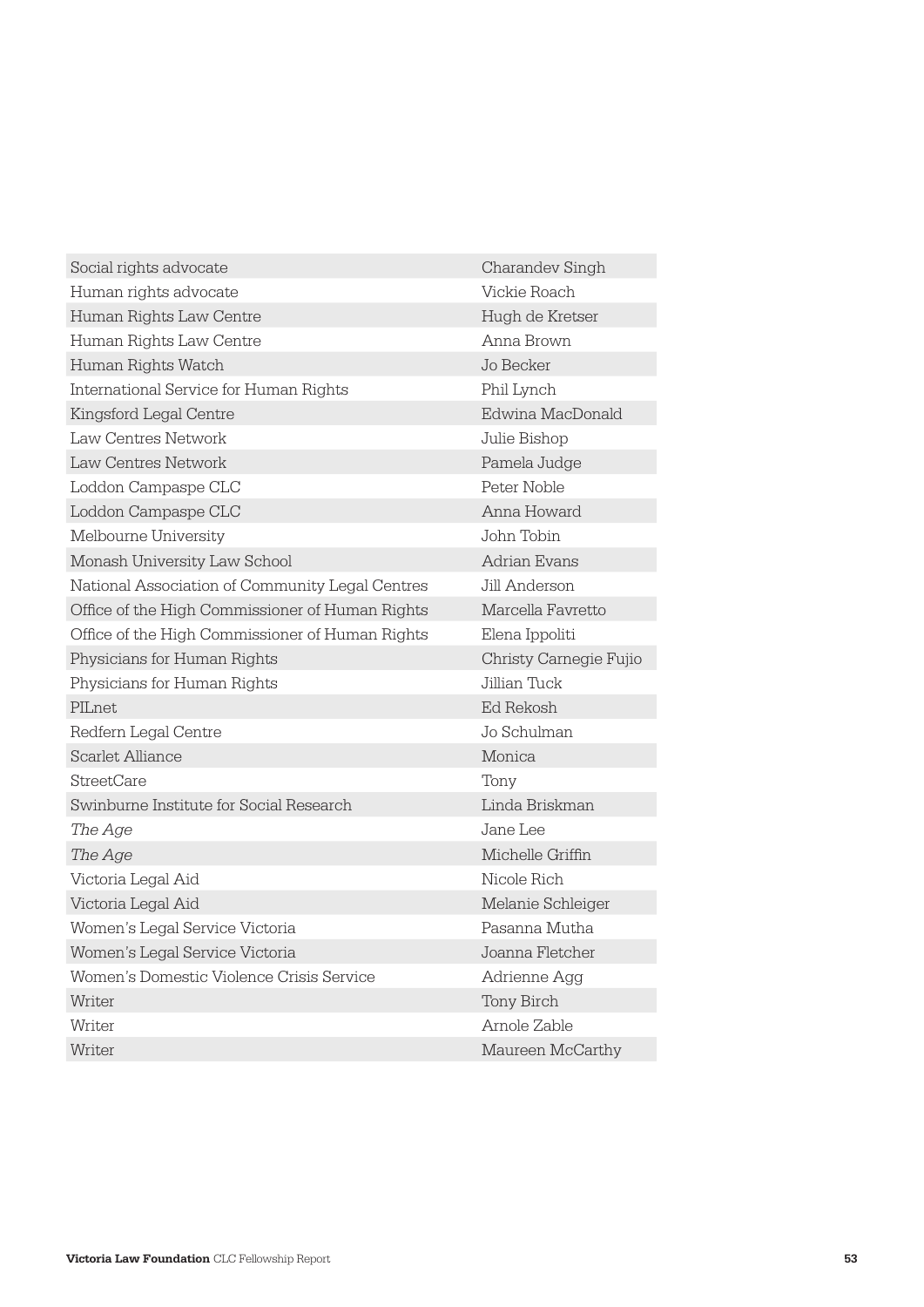## <span id="page-55-0"></span>**Appendix 3: Bibliography**

Avni, R, 'Mobilizing Hope: Beyond the Shame-Based Model in the Israeli-Palestinian Conflict' (2006) 108(1) *American Anthropologist* 191

Bachmann, S, 'Lawyers, Law and Social Change' (1984) 13 *New York University Review of Law and Social Change* 1

Becker, J, *Campaigning for Justice: Human Rights Advocacy in Practice* (Stanford University Press, 2012)

Chesterman, J, *Poverty Law and Social Change: The Story of Fitzroy Legal Service* (Melbourne University Press, 1996)

Crutchfield, L and H McLeod Grant, *Forces for Good: The Six Practices of High-Impact Nonprofits* (Jossey-Bass, 2008)

Cummings, S and I V Eagly, 'A Critical Reflection on Law and Organising' (2000–1) 48 *UCLA Law Review* 443

Curran, L, 'Making the Legal System More Responsive to Community: A Report on the Impact of Victorian Community Legal Centre Law Reform Initiatives' (2007).

Godden, R, 'How To Prick the Conscience of a Dictator and Why the "Poster Child" Works' (22 September 2011).

Gready, P, 'Responsibility to the Story' (2010) 2(2) *Journal of Human Rights Practice* 177

Gregory, S, 'The Participatory Panopticon and Human Rights: WITNESS' Experience Supporting Video Advocacy' (paper presented at Exploring the Past, Anticipating the Future, annual meeting of the ISA's 50th Annual Convention, New York, 15 February, 2009)

Gregory, S, 'Transnational Storytelling: Human Rights, Witness and Video Advocacy' (2006) 108(1) *American Anthropologist* 191

Harris, A, M Lin and J Selbin, 'From "The Art of War" to "Being Peace": Mindfulness and Community Lawyering in a Neo-Liberal Age' (2007) 95 *California Law Review* 2073

Karapanagiotidis, K, *A Study into the World's Best Practice Working with Asylum Seekers: A Report for the Winston Churchill Memorial Trust of Australia* (2012)

Kipnis, K, 'Vulnerability in Research Subjects: A Bioethical Taxonomy' in National Bioethics Advisory Commission (ed.), *Ethical and Policy Issues in Research Involving Human Participants* (National Bioethics Advisory Commission, 2001)

Kleinman, A and J Kleinman, 'The Appeal of Experience; The Dismay of Images: Cultural Appropriations of Suffering in Our Times' (1996) 125(1) *Daedalus* 1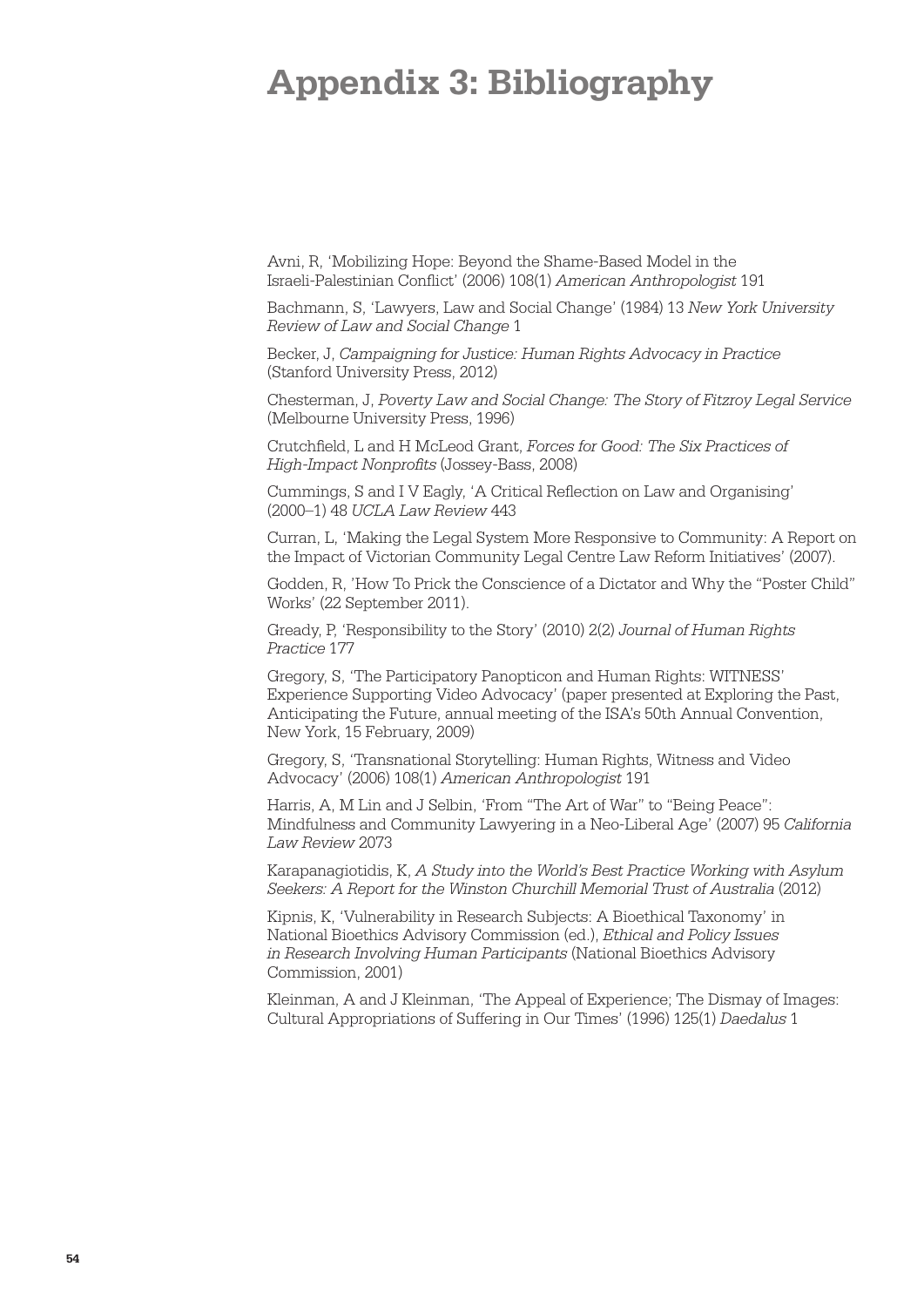Lopez, G P, *Rebellious Lawyering: One Chicano's Vision of Progressive Law Practice* (Westview Press 1992)

Mander, H, 'Words for the Heart: Researching People's Stories' (2010) 2(2) *Journal of Human Rights Practice* 252

McLagan, M, 'Introduction: Making Human Rights Claims Public' (2006) 108(1) *American Anthropologist* 191

Noble, P, 'The Future of Community Legal Centres' (2012) 37(1) *Alternative Law Journal* 22

Raushenbush, P B, 'Ira Glass, Religion and the Empathetic Power of Storytelling' *Huffington Post* (online), 22 January 2011 [<http://www.huffingtonpost.com/paul](http://www.huffingtonpost.com/paul-raushenbush/ira-glass-and-the-empathe_b_806048.html)[raushenbush/ira-glass-and-the-empathe\\_b\\_806048.html>](http://www.huffingtonpost.com/paul-raushenbush/ira-glass-and-the-empathe_b_806048.html) 

Rice, S, 'The Challenge of Remaining "Unfinished" in the Campaign for Justice' (paper presented at National CLC Conference, Melbourne, 26 October 2010)

Rich, N, *Reclaiming Community Legal Centres: Maximising Our Potential So We Can Help Our Clients Realise Theirs* (Victoria Law Foundation and the Consumer Action Law Centre, 2009)

Richan, W C, *Lobbying for Social Change*, 2nd edn (Haworth Press, 1996)

Roth, K, 'Defending Economic, Social and Cultural Rights: Practical Issues Faced by an International Human Rights Organization' (2004) 26 *Human Rights Quarterly* 63

Schetzer, L, 'Community Legal Centres and the Future of Law Reform' (1999) 23(5) *Alternative Law Journal* 254

Tattersall, A, *Power in Coalition: Strategies for Strong Unions and Social Change*   $(A$ llen & Unwin, 2010)

Vance, C, 'Innocence and Experience: Melodramatic Narratives of Sex Trafficking and Their Consequences for Law and Policy' (2012) 2(2) *History of the Present: A Journal of Critical History* 200.

Wexler, S, 'Practicing Law for Poor People' (1970) 79 *Yale Law Journal* 1049

White, L E, 'To Learn and Teach: Lessons from Driefontein on Lawyering and Power' (1988) *Wisconsin Law Review* 699

Wilson, R J and J Rasmusen, *Promoting Justice: A Practical Guide to Strategic Human Rights Lawyering* (International Human Rights Law Group, 2001)